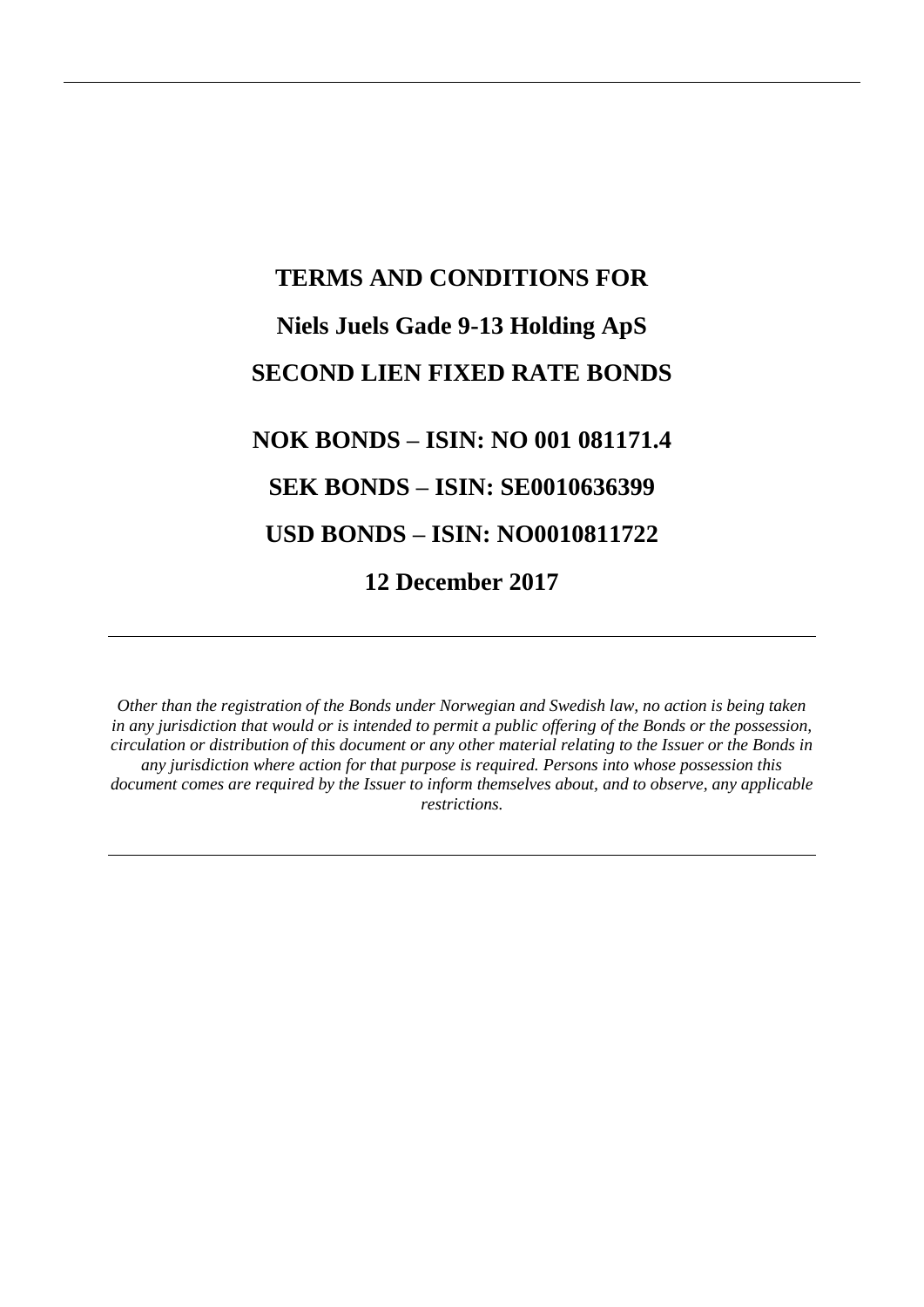# **TABLE OF CONTENTS**

| 1.  |                                                    |  |
|-----|----------------------------------------------------|--|
| 2.  |                                                    |  |
| 3.  |                                                    |  |
| 4.  |                                                    |  |
| 5.  |                                                    |  |
| 6.  |                                                    |  |
| 7.  |                                                    |  |
| 8.  |                                                    |  |
| 9.  |                                                    |  |
| 10. |                                                    |  |
| 11. |                                                    |  |
| 12. |                                                    |  |
| 13. |                                                    |  |
| 14. |                                                    |  |
| 15. |                                                    |  |
| 16. |                                                    |  |
| 17. |                                                    |  |
| 18. |                                                    |  |
| 19. |                                                    |  |
| 20. |                                                    |  |
| 21. |                                                    |  |
| 22. |                                                    |  |
| 23. | APPOINTMENT AND REPLACEMENT OF THE PAYING AGENT 37 |  |
| 24. |                                                    |  |
| 25. |                                                    |  |
| 26. |                                                    |  |
| 27. |                                                    |  |
| 28. |                                                    |  |
| 29. |                                                    |  |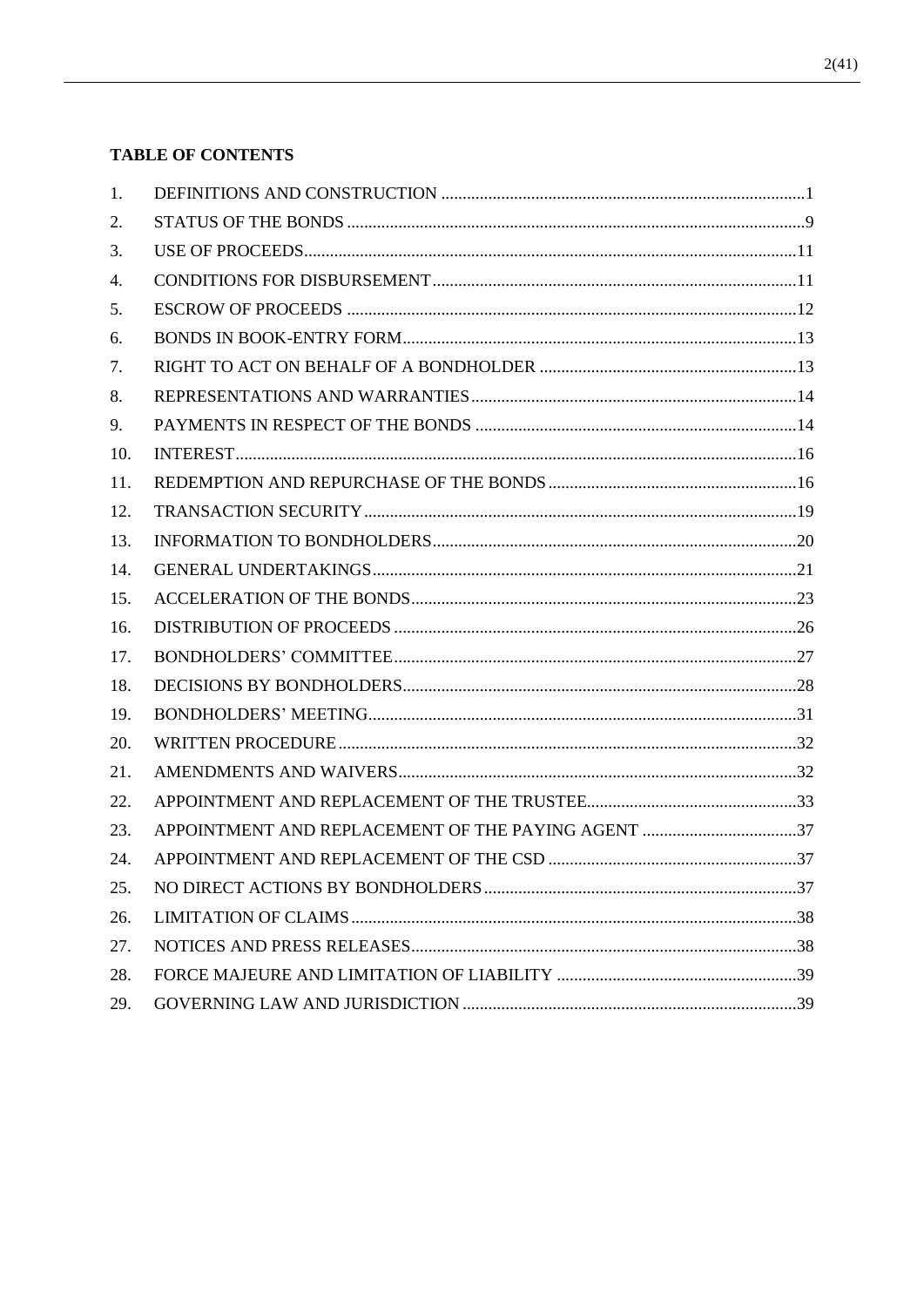## **1. DEFINITIONS AND CONSTRUCTION**

#### 1.1 **Definitions**

In these terms and conditions (the "**Terms and Conditions**"):

"**Account Operator**" means: (i) with respect to the VPS Bonds a bank or other party registered as account operator (Nw. *Kontofører*) with Verdipapirsentralen ASA, Reg. No. 985 140 421, Fred Olsens gate 1, 0152 Oslo ("**VPS**"), and (ii) with respect to the SEK Bonds a bank or other party registered as account operator with Euroclear Sweden AB, Reg. No. 556112-8074 ("**Euroclear**"), through which a Bondholder has opened a Securities Account in respect of its Bonds.

"**Accounting Principles**" means generally accepted accounting practices and principles in the country in which the Issuer is incorporated including, if applicable, International Financial Reporting Standards (IFRS) and guidelines and interpretations issued by the International Accounting Standards Board (or any predecessor and successor thereof), in force from time to time.

"**Adjusted Nominal Amount**" means the Total Nominal Amount less the Nominal Amount of all Bonds owned by a Group Company or an Affiliate, irrespective of whether such person is directly registered as owner of such Bonds.

"**Advance Purchase Agreements**" means (a) an advance or deferred purchase agreement if the agreement is in respect of the supply of assets or services and payment is due not more than 90 days after the date of supply, or (b) any other trade credit incurred in the ordinary course of business.

"**Affiliate**" means, in relation to any specified person: (i) any person which is a Subsidiary of the specified person, (ii) any person who has Decisive Influence over the specified person (directly or indirectly), and (iii) any person which is a Subsidiary of an entity who has Decisive Influence (directly or indirectly) over the specified person.

"**Arranger**" means JOOL Markets AS, Reg. No. 982 157 609, Grundingen 2, 0250, Oslo, Norway.

"**Blocked Account**" means a bank account in the name of the Issuer held with a reputable Nordic bank, which shall be pledged on a second priority basis and blocked in favour of the Trustee, representing the Bondholders, and on which (i) the Net Proceeds may be deposited pending completion of the conditions in Clause [5.1,](#page-13-0) and/or (ii) any Permitted Disposal Proceeds are deposited awaiting a voluntary prepayment of the Senior Bonds.

"**Bond**" means any Initial Bond and any Subsequent Bond.

"**Bond Loan**" means the loan constituted by these Terms and Conditions and evidenced by the Bonds.

"**Bondholder**" means the person who is registered in the CSD as a directly registered owner or nominee with respect to a Bond.

"**Bondholders' Committee**" has the meaning set forth in Clause [17](#page-28-0) (*Bondholders' Committee*).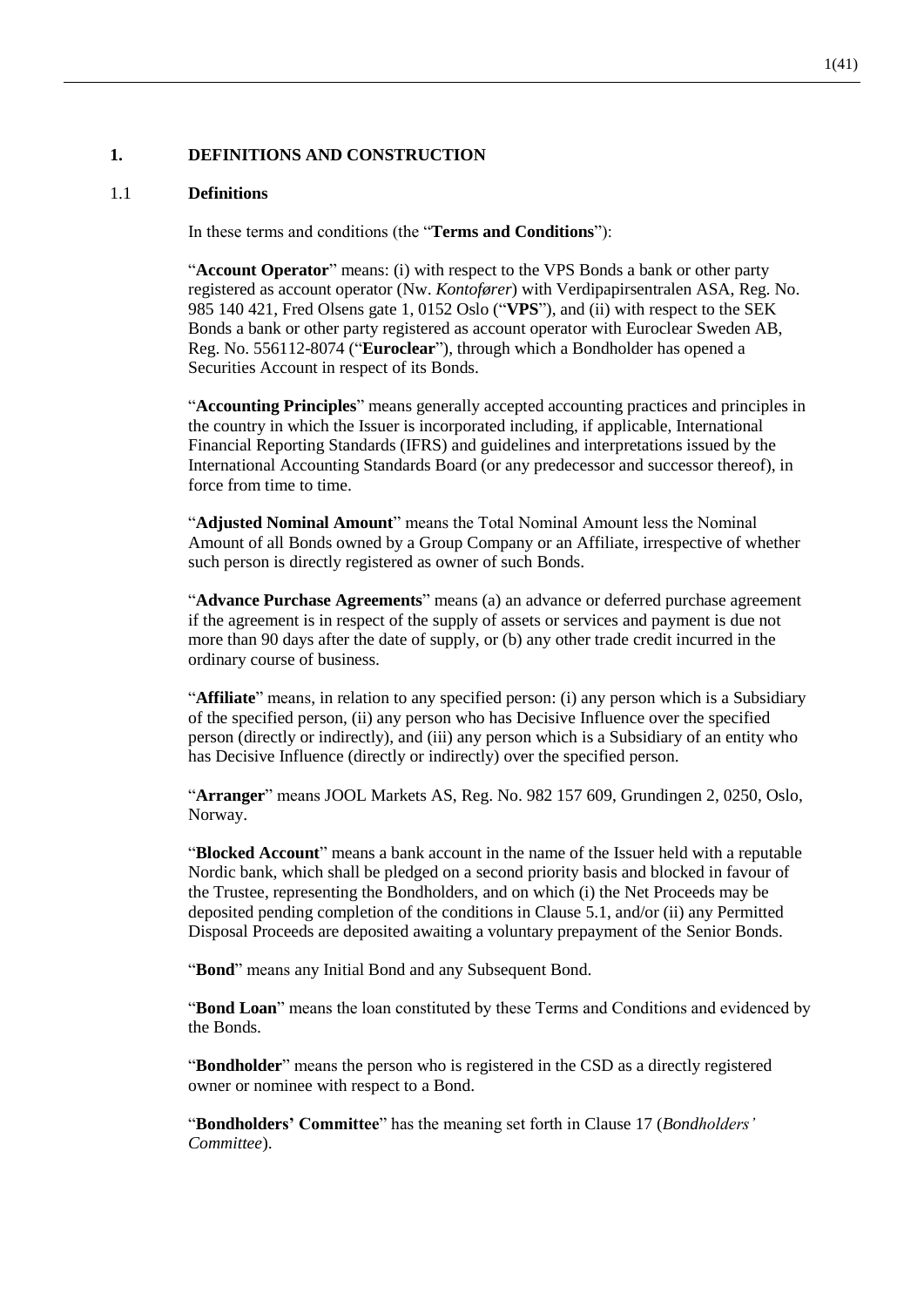"**Bondholders' Meeting**" means a meeting among the Bondholders held in accordance with Clause [19](#page-32-0) (*Bondholders' Meeting*).

"**Business Day**" means a Business Day Norway and a Business Day Sweden.

"**Business Day Convention**" means the first following day that is a Business Day (first following, no business day adjustment).

"**Business Day Norway**" means a day other than a Saturday, Sunday or a public holiday in Norway on which the Norwegian Central Bank's and the CSD's settlement systems are open and commercial banks in Norway are open for business.

"**Business Day Sweden**" means a day in Sweden other than a Sunday or other public holiday and on which day the CSD's settlement system is open. Saturdays, Midsummer Eve (Sw. *midsommarafton*), Christmas Eve (Sw. *julafton*) and New Year's Eve (Sw. *nyårsafton*) shall for the purpose of this definition be deemed to be public holidays.

"**Change of Control Event**" means the occurrence of an event or series of events whereby the Guarantor directly or indirectly, ceases to control (i) 100 % of the shares or votes of the Issuer, or (ii) the right to, directly or indirectly, appoint or remove the whole or a majority of the directors of the board of directors of the Issuer.

"**CSD**" means: (i) with respect to VPS Bonds, the Issuer's central securities depository and registrar in respect of the VPS Bonds from time to time, initially VPS, and (ii) with respect to SEK Bonds, the Issuer's central securities depository and registrar in respect of the SEK Bonds from time to time, initially Euroclear.

"**CSD Regulations**" means each CSD's rules and regulations applicable to the Issuer, the Trustee and the Bonds from time to time.

"**Danish Kroner**" and "**DKK**" means lawful currency of Denmark.

"**Debt Instruments**" means bonds, notes or other debt securities (however defined), which are or are intended to be quoted, listed, traded or otherwise admitted to trading on an Exchange.

"**Decisive Influence**" means a person having, as a result of an agreement or through the ownership of shares or interests in another person (directly or indirectly):

- (a) a majority of the voting rights in that other person; or
- (b) a right to elect or remove a majority of the members of the board of directors of that other person.

"**DKK Escrow Account**" means a DKK bank account opened by the Arranger with a reputable bank.

"**Early Redemption Amount**" means an amount equal to the sum of:

- (a) the Nominal Amount of the redeemed Bonds; and
- (b) in case of the VPS Bonds, the Interest that would have accrued on the redeemed Bonds (but which is unpaid) from (and including) the First Issue Date to (but excluding) the First Call Date; or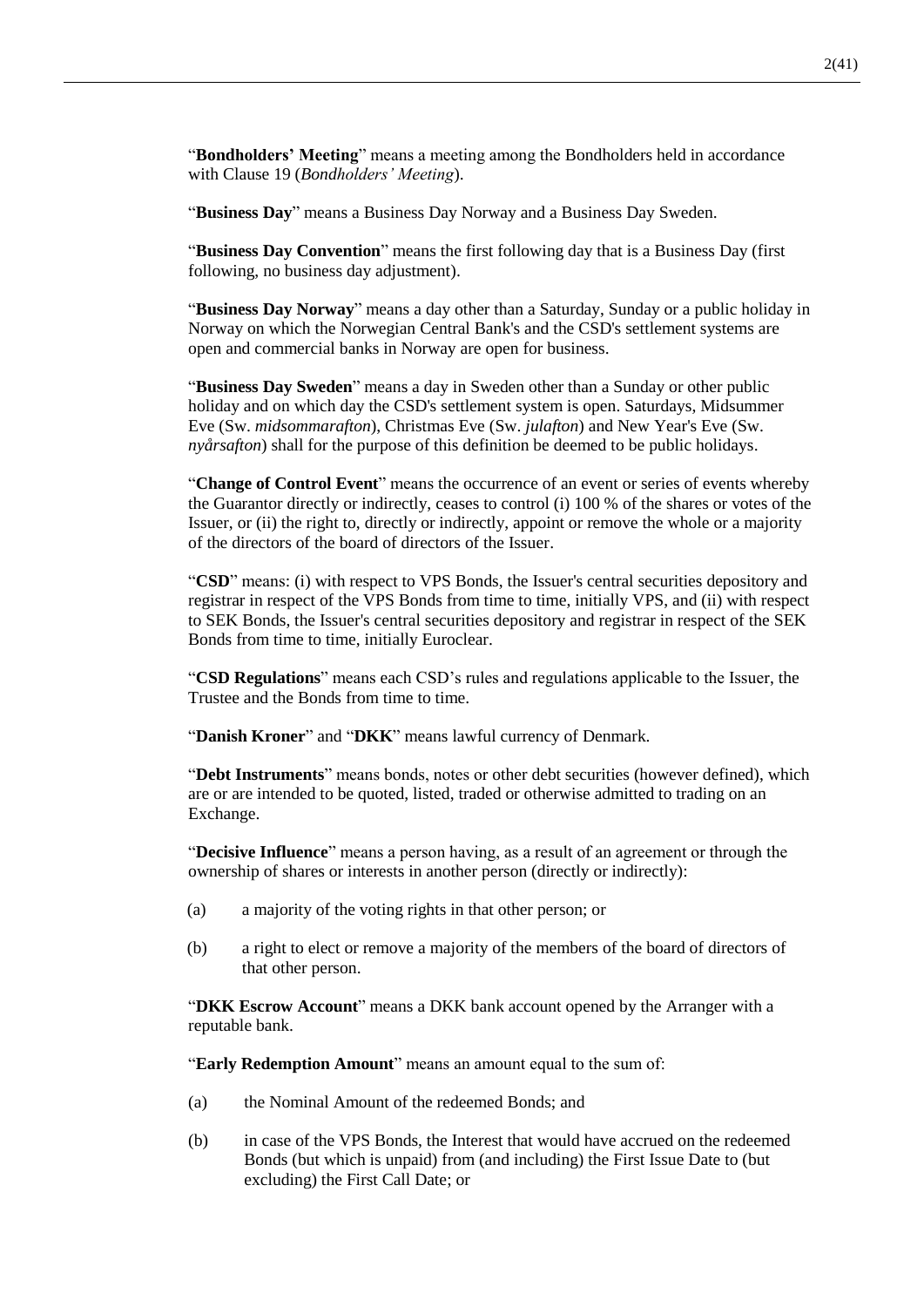(c) in case of SEK Bonds, the Interest that would have accrued on the redeemed Bonds (but which is unpaid) from (but excluding) the First Issue Date to (and including) the First Call Date.

"**Equity Issue**" means the contribution as share capital of an amount of at least DKK 15,000,000 by Niels Juels Gade 9-13 Holding 1 ApS, Reg. No. 39099152, to the Issuer. The contribution may be effected by injection and conversion of debt obligations of the Issuer or the Property Company.

"**Escrow Accounts**" means a NOK bank account, a SEK bank account and a USD bank account opened by the Arranger with a reputable bank, on which the Net Proceeds may be held by the Arranger until the conditions in Clause [5.1](#page-13-0) have been fulfilled.

"**Event of Default**" means an event or circumstance specified in Clause [15.1.](#page-24-0)

"**Exchange**" means:

- (a) the Nordic ABM, a self-regulated marketplace organised and operated by Oslo Børs; or
- (b) any regulated market as such term is understood in accordance with the Markets in Financial Instruments Directive (Directive 2004/39/EC) or the Markets in Financial Instruments Directive 2014/65/EU (MiFID II), as applicable.

"**Final Maturity Date**" means, subject to the Issuer's extension option pursuant to Clause [11.1.2,](#page-18-0) the date falling twenty-four (24) months after the First Issue Date or, to the extent such day is not a Business Day, the first following Business Day.

"**Finance Documents**" means these Terms and Conditions, the Security Documents, the Intercreditor Agreement, the Trustee Agreement and any other document designated by the Issuer and the Trustee as a Finance Document.

"**Financial Indebtedness**" means any indebtedness for or in respect of:

- (a) monies borrowed or raised, including Market Loans;
- (b) the amount of any liability in respect of any finance leases, to the extent the arrangement is treated as a finance lease in accordance with the Accounting Principles applicable on the First Issue Date (a lease which in the accounts of the Group is treated as an asset and a corresponding liability);
- (c) receivables sold or discounted (other than any receivables to the extent they are sold on a non-recourse basis);
- (d) any amount raised under any other transaction (including any forward sale or purchase agreement) having the commercial effect of a borrowing;
- (e) any derivative transaction entered into in connection with protection against or benefit from fluctuation in any rate or price (and, when calculating the value of any derivative transaction, only the mark to market value shall be taken into account, provided that if any actual amount is due as a result of a termination or a close-out, such amount shall be used instead);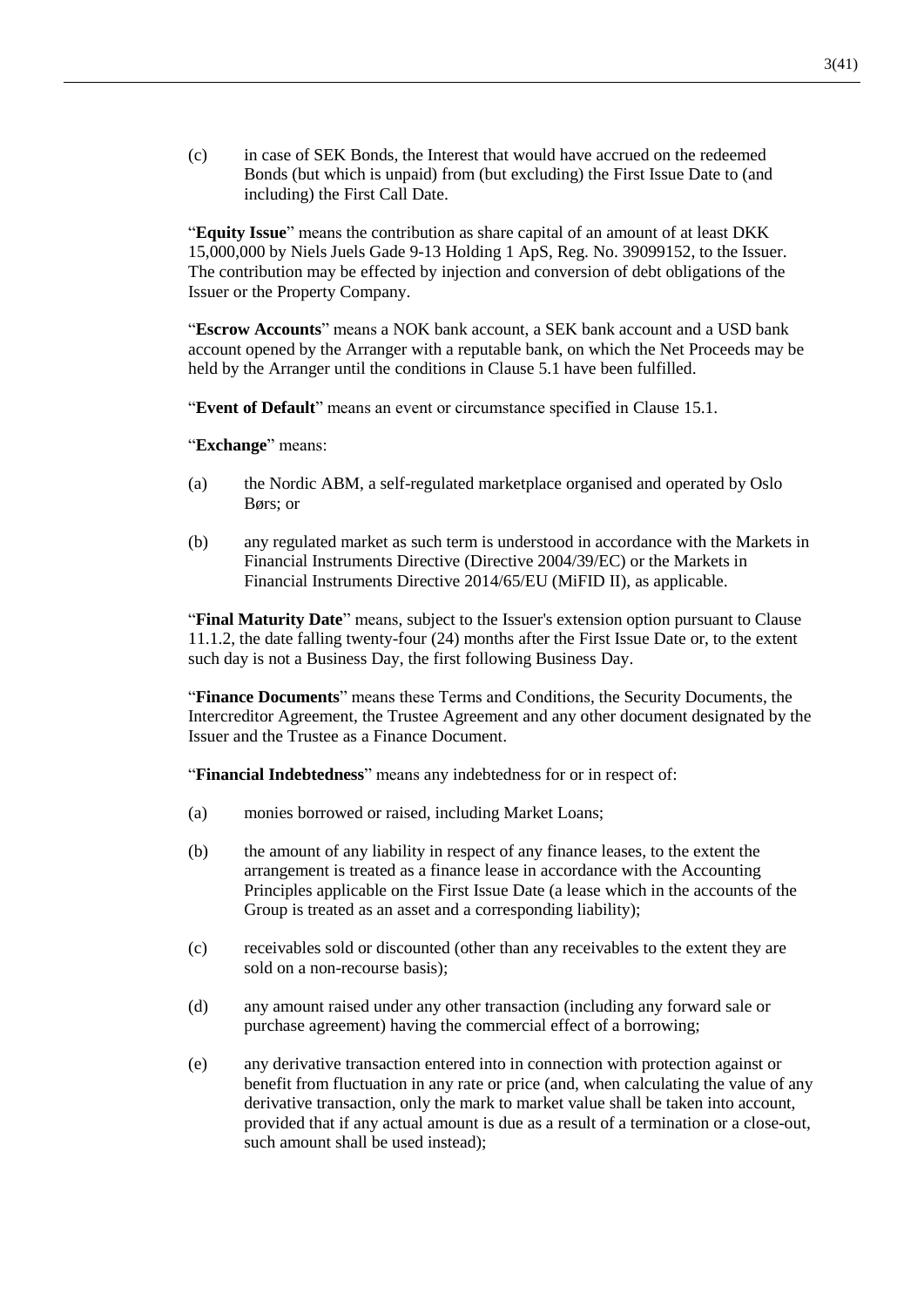- (f) any counter indemnity obligation in respect of a guarantee, indemnity, bond, standby or documentary letter of credit or any other instrument issued by a bank or financial institution; and
- (g) (without double counting) any guarantee or other assurance against financial loss in respect of a type referred to in the above items (a)-(f) .

"**First Call Date**" means the date falling eighteen (18) months after the First Issue Date.

"**First Issue Date**" means 12 December 2017.

"**Force Majeure Event**" has the meaning set forth in Clause [28.1.](#page-40-0)

"**Group**" means the Issuer and its Subsidiaries from time to time (each a "**Group Company**").

"**Guarantee Undertaking**" means a guarantee undertaking issued by the Guarantor in an amount equal to interest on the Senior Bonds for the first eighteen (18) months after the First Issue Date, guaranteeing any loss of the Bondholders emanating from the Issuer's inability to fulfil its obligations under the Terms and Conditions. The amount secured under the Guarantee Undertaking shall be reduced by an amount equal to each payment of interest on the Senior Bonds made by the Issuer during the first eighteen (18) months after the First Issue Date.

"**Guarantor**" means Gefion Group A/S, a public limited liability company incorporated under the laws of Denmark with Reg. No. 37042560.

"**Initial Bonds**" means the NOK Bonds, SEK Bonds and the USD Bonds issued on the First Issue Date (respectively, the "**Initial NOK Bonds**", the "**Initial SEK Bonds**" and the "**Initial USD Bonds**").

"**Initial Exchange Ratio**" means the NOK/SEK or the NOK/USD exchange rate quoted on the Norwegian Central Bank's website [\(www.norges-bank.no\)](http://www.norges-bank.no/) at 12:00 Norwegian time on the First Issue Date.

"**Insolvent**" means that a person (i) is unable or admits inability to pay its debts as they fall due, (ii) suspends making payments on its debts generally, or (iii) is otherwise considered insolvent or bankrupt within the meaning of the relevant bankruptcy legislation of the jurisdiction which can be regarded as its center of main interest as such term is understood pursuant to Council Regulation (EC) no. 1346/2000 on insolvency proceedings (as amended).

"**Intercompany Loans**" means any loan from the Issuer to the Property Company provided after the First Issue Date.

"**Intercreditor Agreement**" means the intercreditor agreement entered into on or before the Issue Date between, amongst others, the Issuer, the Property Company, the Guarantor, the Security Agent, the Trustee and the agent of the Senior Bondholders under the Senior Bonds.

"**Interest**" means the interest on the Bonds calculated in accordance with Clauses [10.1](#page-17-0) to [10.4.](#page-17-1)

"**Interest Rate**" means 15 per cent. *per annum*.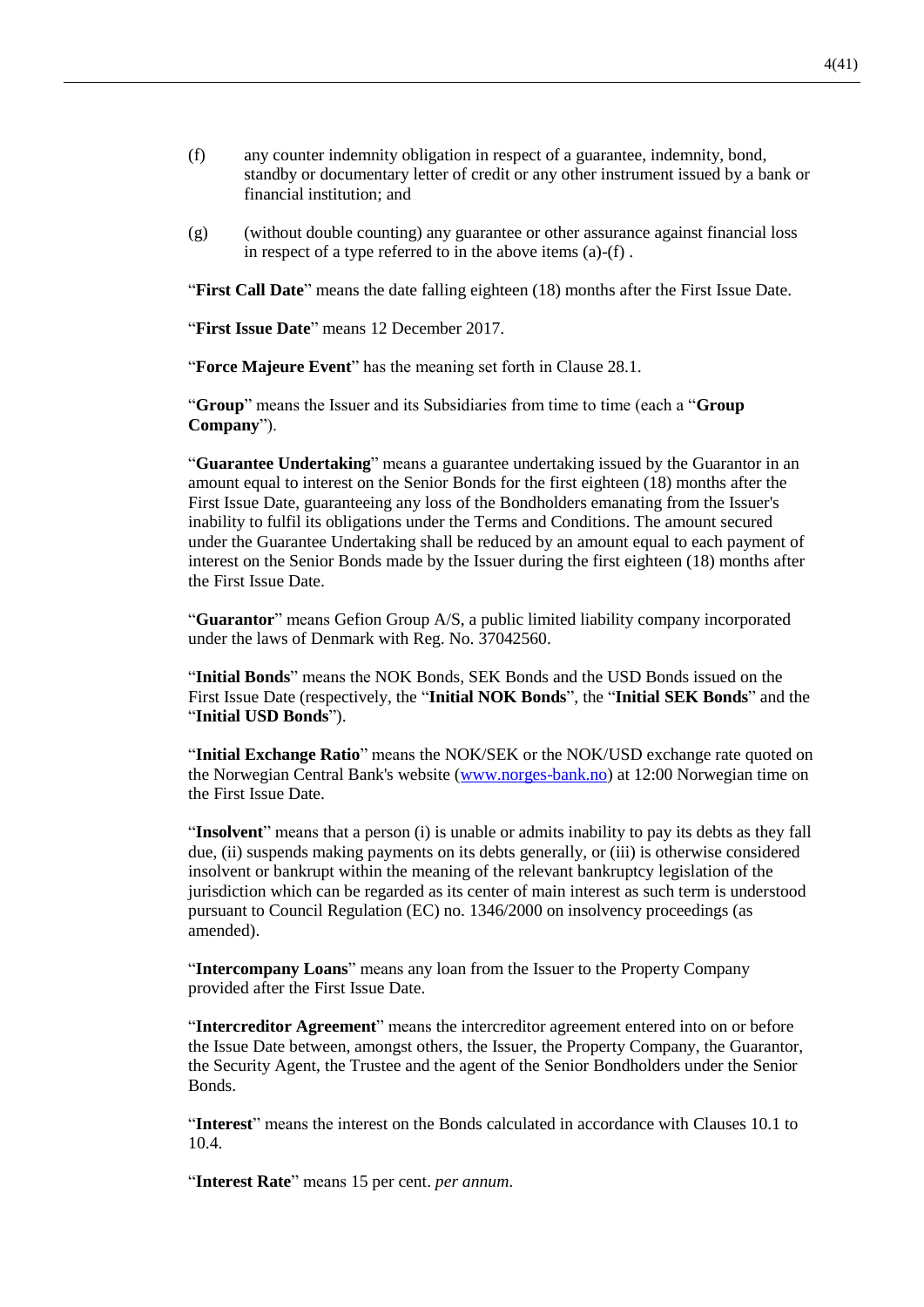"**ISIN**" means International Securities Identification Number – the identification number of the Bonds.

"**Issue Date**" means the First Issue Date and any subsequent date when Subsequent Bonds are issued.

"**Issuer**" means Niels Juels Gade 9-13 Holding ApS, a private limited liability company incorporated under the laws of Denmark with Reg. No. 38398857.

"**Market Loan**" means any loan or other indebtedness where an entity issues commercial paper, certificates, subordinated debentures, bonds or any other debt securities (including, for the avoidance of doubt, medium term note programmes and other market funding programmes), provided in each case that such instruments and securities are or can be subject to trade on any regulated or unregulated recognised market place

"**Material Adverse Effect**" means a material adverse effect on (a) the business, financial condition or operations of the Issuer and any other Group Company, (b) the Group Companies' ability to perform and comply with the Finance Documents, including their payment obligations thereunder or (c) the validity or enforceability of the Finance **Documents** 

"**Net Proceeds**" means the proceeds from the issue of the Initial Bonds or any Subsequent Bonds (as applicable) after deduction has been made for the Transaction Costs payable by the Issuer for the services provided in relation to the placement and issuance of the Bonds.

"**Nominal Amount**" has the meaning set forth in Clause [2.3,](#page-11-0) subject to any split of the Bonds in accordance with Clause [22.2.12.](#page-36-0)

"**NOK Bonds**" means the debt instruments for the Nominal Amount, denominated in NOK and which are governed by and issued under these Terms and Conditions, with ISIN NO 001 081171.4.

"**Norwegian Kroner**" or "**NOK**" means the lawful currency of Norway.

"**Norwegian Limitations Act**" means the Norwegian Limitations Act of 1979 no.18 (Nw. *foreldelsesloven*).

"**Norwegian Securities Register Act**" means the Norwegian Act Securities Register Act of 2002 no. 64 (Nw. *verdipapirregisterloven*).

"**Norwegian Securities Trading Act**" means the Norwegian Securities Trading Act of 2007 no.75 (Nw. *verdipapirhandelloven*).

"**Paying Agent**" means the legal entity appointed by the Issuer to act as its paying agent with respect to the Bonds in the CSD.

"**Permitted Debt**" means any Financial Indebtedness:

- (a) incurred by the Issuer under the Bonds;
- (b) incurred by the Issuer under the Senior Bonds;
- (c) in relation to any Intercompany Loans, provided that the receivables from such loans are pledged as Transaction Security;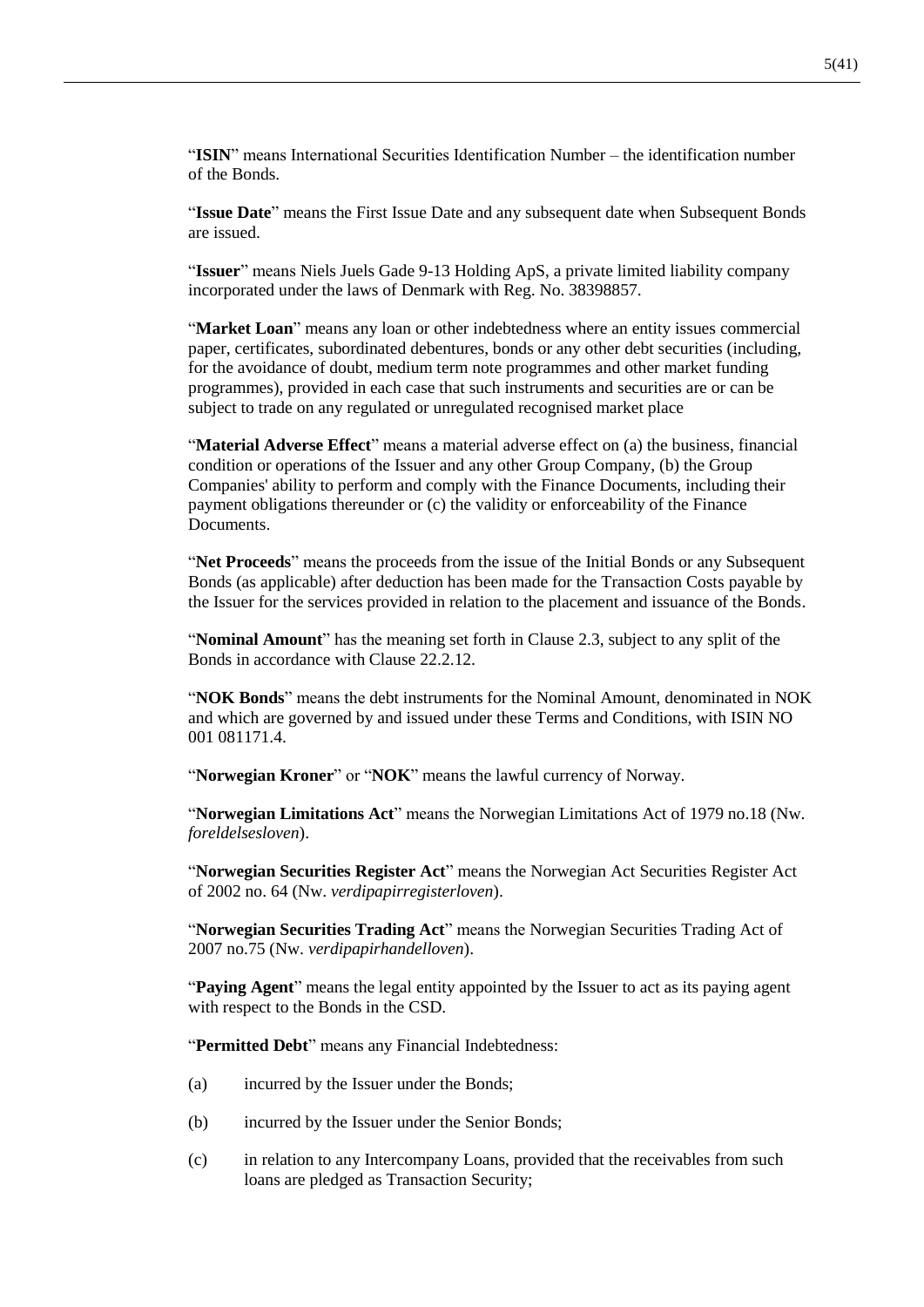- (d) incurred by the Property Company under any Project Facility;
- (e) constituting Subordinated Loans;
- (f) incurred in the ordinary course of business under Advance Purchase Agreements;
- (g) arising under a transaction entered into for the purpose of protecting against fluctuation in rates where the exposure arises under or in connection with Permitted Debt; and
- (h) arising as a result of a refinancing of the Bonds in full.

"**Permitted Disposals**" has the meaning set forth in Clause [14.15.](#page-24-1)

"**Permitted Security**" means any guarantee or Security:

- (a) created in accordance with the Terms and Conditions;
- (b) provided on a first priority basis for the Senior Bonds;
- (c) provided by the Property Company under any Project Facility;
- (d) arising by operation of law or in the ordinary course of business (including collateral or retention of title arrangements in connection with Advance Purchase Agreements but, for the avoidance of doubt, not including guarantees or security in respect of any monies borrowed or raised);
- (e) provided as security for a transaction entered into for the purpose of protecting against fluctuation in rates where the exposure arises under or in connection with Permitted Debt;
- (f) provided in the form of a pledge over an escrow account to which the proceeds from a refinancing of the Bonds in full are intended to be received; and
- (g) agreed to be provided for the benefit of the financing providers in relation to a refinancing of the Bonds in full, however provided that any perfection requirements in relation thereto are satisfied only after repayment of the Bonds in full.

"**Project Facility**" means any credit facility, in a form chosen by the Property Company, including bank financing, financing by a construction firm or other private financing, taken up by the Property Company solely to finance a redevelopment of the Property and secured by a mortgage over the Property.

"**Property**" means the real property located at Niels Juels Gade 9 – 13, DK-1059 København K with title no. 338, Øster Kvarter, Copenhagen, Denmark.

"**Property Company**" means Niels Juels Gade 9-13 ApS, a private limited liability company incorporated under the laws of Denmark with Reg. No. 38240609.

"**Record Date**" means, in relation to any payment pursuant to these Terms and Conditions, the date designated as the Record Date in accordance with the CSD Regulations from time to time.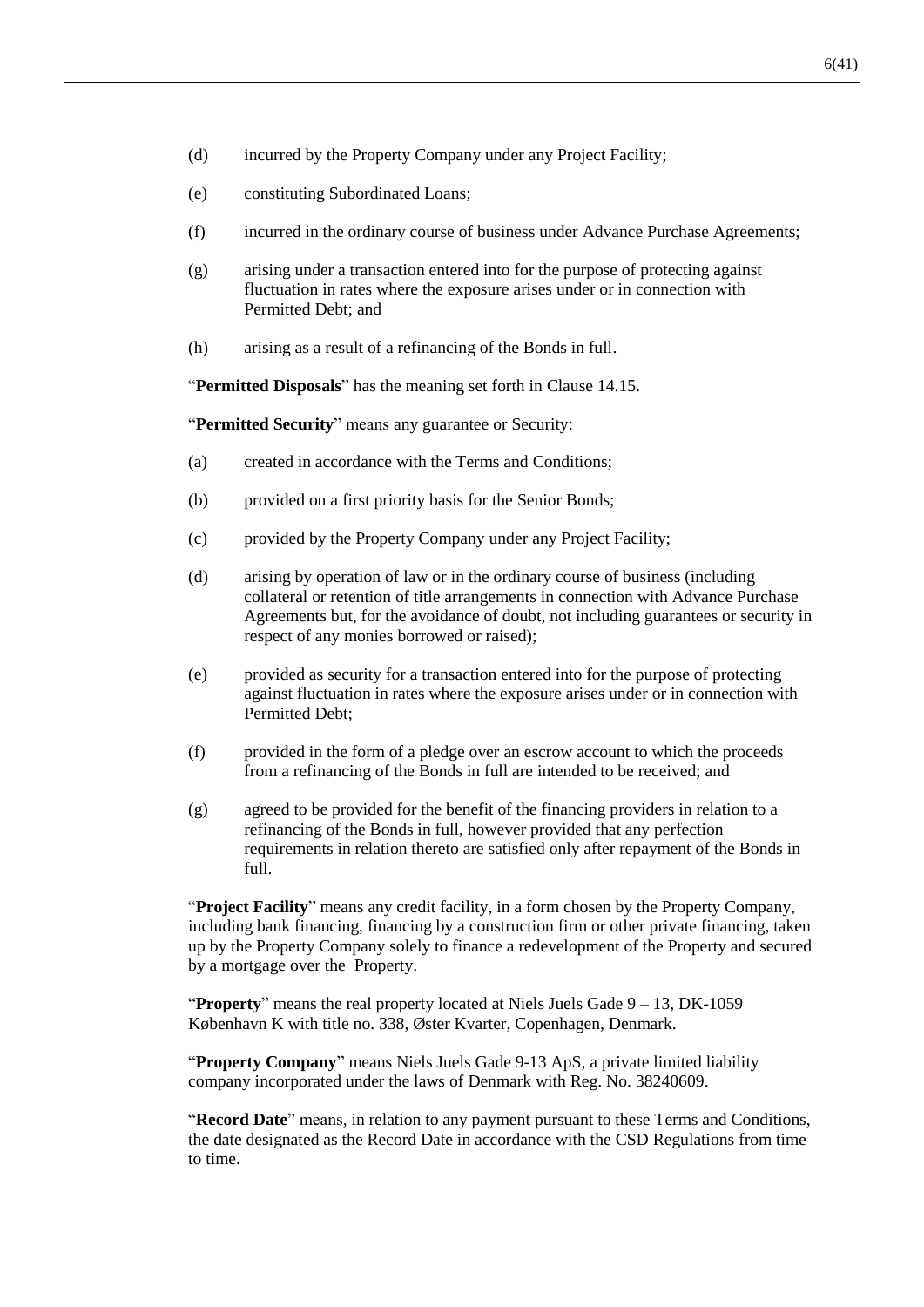"**Redemption Date**" means the date on which the relevant Bonds are to be redeemed or repurchased in accordance with Clause [11](#page-17-2) (*Redemption and repurchase of the Bonds*).

"**Sales Budget**" means the Issuer's current sales budget for sale of the apartments and the apartment hotel amounting to approximate DKK 448,000,000 in total.

"**Secured Obligations**" means all present and future obligations and liabilities of the Issuer to the Secured Parties under the Finance Documents.

"**Secured Parties**" means the Bondholders, the Senior Bondholders, the Security Agent and the Trustee (including in its capacity as trustee under the Trustee Agreement).

"**Securities Account**" means the account for dematerialised securities maintained by the CSD pursuant to the Norwegian Securities Register Act or the Swedish Financial Instruments Accounts Act in which (i) an owner of such security is directly registered or (ii) an owner's holding of securities is registered in the name of a nominee.

"**Security**" means a mortgage, charge, pledge, lien, security assignment or other security interest securing any obligation of any person, or any other agreement or arrangement having a similar effect.

"**Security Agent**" means, initially, Intertrust (Norway) AS, appointed by the Secured Parties pursuant to the Intercreditor Agreement, holding the Transaction Security on behalf of the Secured Parties in accordance with the Consolidated Act no. 251 of 21 March 2017 on Securities Trading (Dw. "*Bekendtgørelse af lov om værdipapirhandel m.v*" ) as amended from time to time).

"**Security Documents**" means the security documents creating the following second priority security:

- (a) a pledge over the Blocked Account;
- (b) a pledge over all the shares issued by the Issuer;
- (c) a pledge over all the shares issued by the Property Company; and
- (d) the Guarantee Undertaking.

"**SEK Bonds**" means the debt instruments for the Nominal Amount, denominated in SEK and which are governed by and issued under these Terms and Conditions, with ISIN SE0010636399.

"**Senior Bondholders**" means the holders of Senior Bonds from time to time.

"**Senior Bonds**" means the senior bonds of up to a total of DKK 145,000,000 (or its equivalent in NOK, SEK or USD), issued by the Issuer in connection with the issuance of the Bonds.

"**Special Mandatory Redemption**" has the meaning set forth in Clause [5.4.](#page-13-1)

"**Subordinated Loans**" means new capital to be raised by the Issuer by way of subordinated loans, which (i) shall have a maturity after the Final Maturity Date, including the optional extension period (ii) be contractually subordinated to the Bonds and (iii)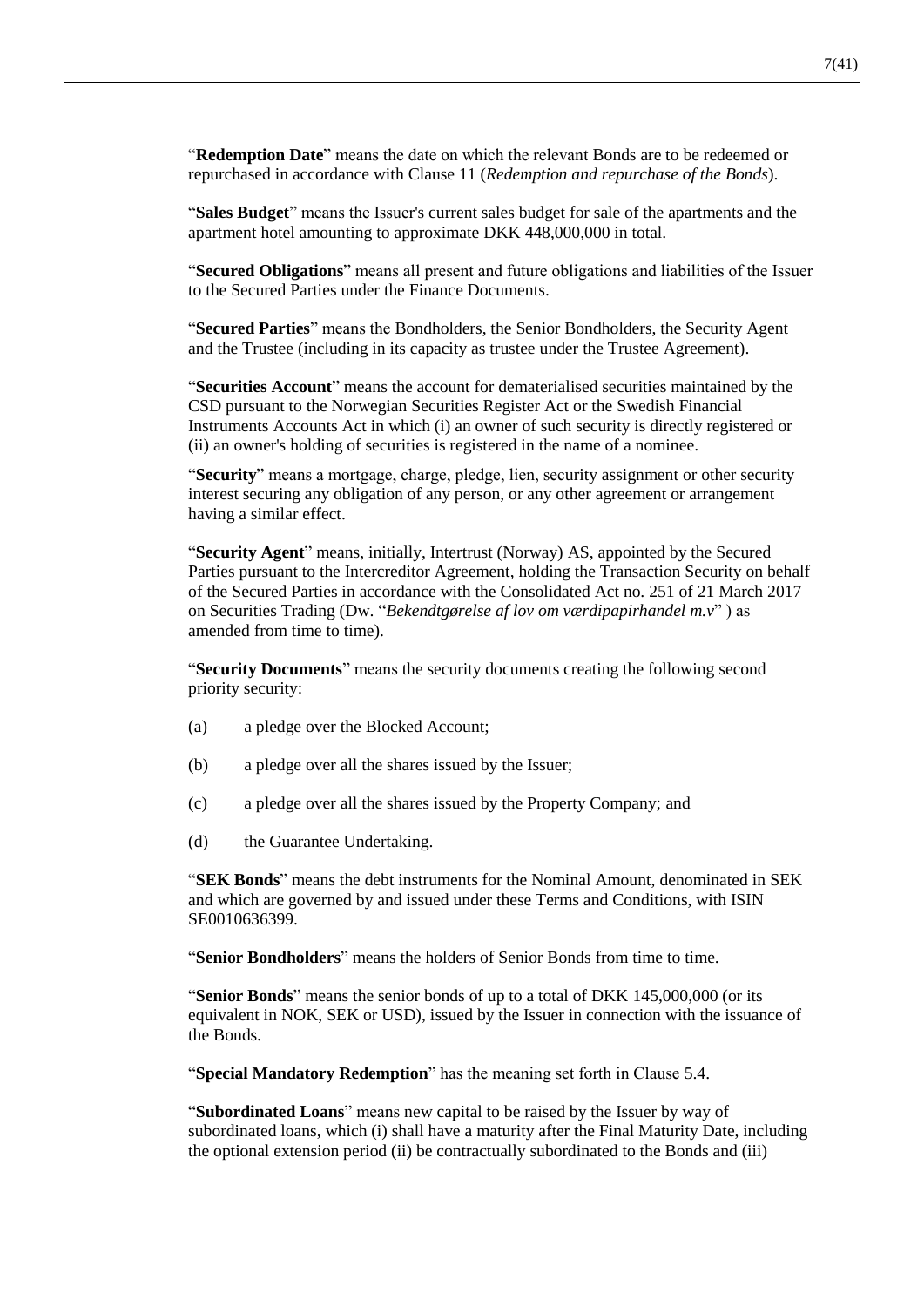include terms that entail that the Subordinated Loans are structured as bullet loans and that interest is only payable after the Final Maturity Date.

"**Subsequent Bonds**" means any NOK Bonds, SEK Bonds and/or USD Bonds issued after the First Issue Date on one or more occasions (respectively, the "**Subsequent NOK Bonds**", the "**Subsequent SEK Bonds**" and the "**Subsequent USD Bonds**").

"**Subsidiary**" means a company over which another company has Decisive Influence.

"**Swedish Financial Instruments Accounts Act**" means the Swedish Financial Instruments Accounts Act (*lag (1998:1479) om värdepapperscentraler och kontoföring av finansiella instrument*).

"**Swedish Financial Instruments Trading Act**" means the Swedish Financial Instruments Trading Act (*lag (1991:980) om handel med finansiella instrument*).

"**Swedish Kronor**" or "**SEK**" means the lawful currency of Sweden.

"**Total Nominal Amount**" means the total aggregate Nominal Amount of the Bonds outstanding at the relevant time.

"**Transaction Costs**" means all arrangement and legal fees, costs and expenses, stamp duties, registration and other taxes incurred by the Issuer in connection with the issue of the Initial Bonds or any Subsequent Bonds (as applicable) and the Transaction Security.

"**Transaction Security**" means the Security provided for the Secured Obligations pursuant to the Security Documents.

"**Trustee**" means Intertrust (Norway) AS, Reg. No. 995 460 238, or another party replacing it, as trustee, in accordance with these Terms and Conditions.

"**Trustee Agreement**" means the trustee agreement entered into on or before the First Issue Date, between the Issuer and the Trustee, or any replacement trustee agreement entered into after the First Issue Date between the Issuer and a Trustee.

"**US Dollars**" and "**USD**" means US Dollars, being the lawful currency of the United States of America.

"**USD Bonds**" means the debt instruments for the Nominal Amount, denominated in USD and which are governed by and issued under these Terms and Conditions, with ISIN NO 001 081172.2.

"VPS Bonds" means jointly the NOK Bonds and the USD Bonds, such Bonds being registered in VPS.

"**Written Procedure**" means the written or electronic procedure for decision making among the Bondholders in accordance with Clause [20](#page-33-0) (*Written Procedure*).

#### 1.2 **Construction**

- 1.2.1 Unless a contrary indication appears, any reference in these Terms and Conditions to:
	- (a) "**assets**" includes present and future properties, revenues and rights of every description;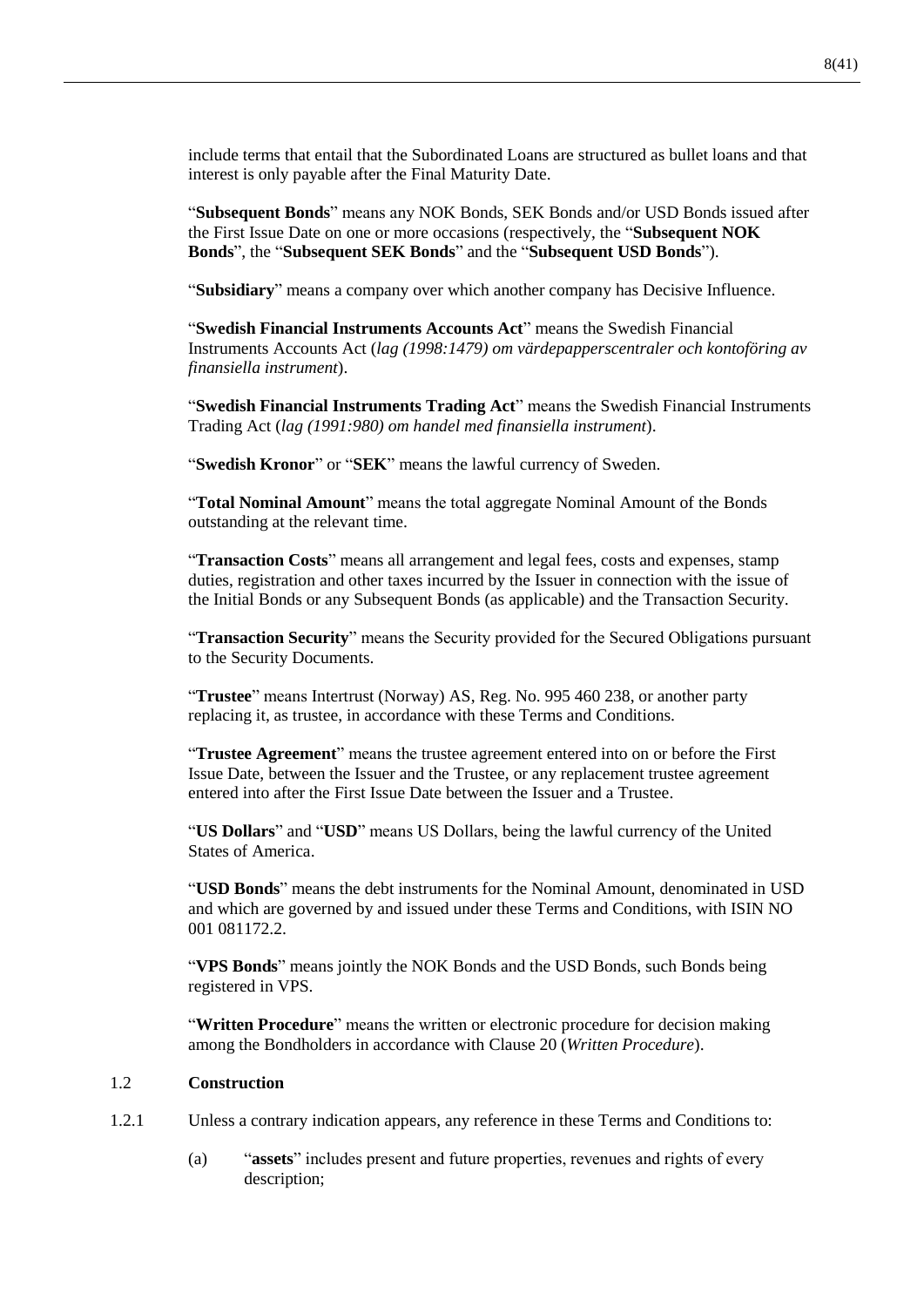- (b) any agreement or instrument is a reference to that agreement or instrument as supplemented, amended, novated, extended, restated or replaced from time to time;
- (c) a provision of "**law**" is a reference to that provision as amended or re-enacted, and to any regulations made by the appropriate authority pursuant to such law;
- (d) a "**regulation**" includes any regulation, rule or official directive, request or guideline by any official body;
- (e) a "**person**" means any individual, corporation, partnership, limited liability company, joint venture, association, joint-stock company, unincorporated organization, government, or any agency or political subdivision thereof or any other entity, whether or not having a separate legal personality;
- (f) persons "**acting in concert**" shall be interpreted pursuant to the relevant provisions of the Norwegian Securities Trading Act; and
- (g) a time of day is a reference to Oslo time.
- 1.2.2 An Event of Default is continuing if it has not been remedied or waived.
- <span id="page-10-1"></span>1.2.3 Subject to Clause [1.2.4](#page-10-0) below, when ascertaining whether a limit or threshold specified in DKK or NOK has been attained or broken, an amount in another currency shall be counted on the basis of the rate of exchange for such currency against DKK or NOK (as applicable) for the previous Business Day, as published by the Danish Central Bank or the Norwegian Central Bank (as applicable) on its website. If no such rate is available, the most recently published rate shall be used instead.
- <span id="page-10-0"></span>1.2.4 Notwithstanding Clause [1.2.3](#page-10-1) above, at a Bondholders' Meeting or by way of a Written Procedure, the calculations of whether a quorum exists and if the relevant consent has been obtained pursuant to Clause [18](#page-29-0) (*Decisions by Bondholders*), shall be made in NOK. Each Bond shall always entitle to one vote at a Bondholders' Meeting or by way of a Written Procedure. The value of the vote of each NOK Bond shall be the Nominal Amount and the value of the vote of each SEK Bond and USD Bond, respectively, shall be the Nominal Amount of the SEK Bond or USD Bond converted into NOK at the Initial Exchange Ratio. For the avoidance of doubt, the Adjusted Nominal Amount shall at all times be calculated based on the Initial Exchange Ratio.
- 1.2.5 A notice shall be deemed to be sent by way of press release if it is made available to the public within Norway promptly and in a non-discriminatory manner.
- 1.2.6 No delay or omission of the Trustee or of any Bondholder to exercise any right or remedy under the Finance Documents shall impair or operate as a waiver of any such right or remedy.

#### **2. STATUS OF THE BONDS**

- <span id="page-10-2"></span>2.1 The NOK Bonds are denominated in NOK, the SEK Bonds are denominated in SEK and the USD Bonds are denominated in USD and each Bond is constituted by these Terms and Conditions. The Issuer undertakes to make payments in relation to the Bonds and to comply with these Terms and Conditions.
- 2.2 By subscribing for Bonds, and upon registration of the Bonds in the CSD, each initial Bondholder agrees that the Bonds shall benefit from and be subject to the Finance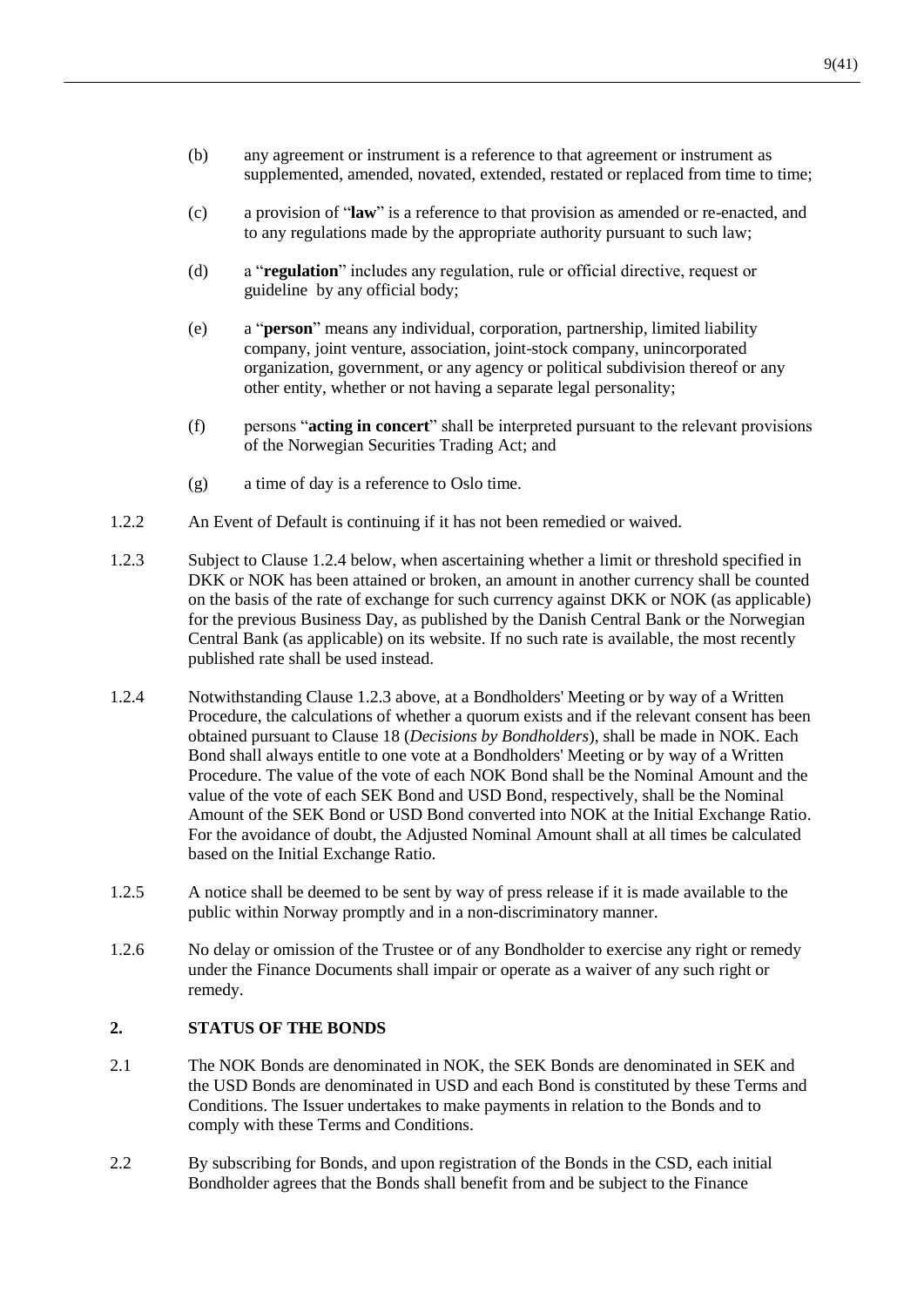Documents and by acquiring Bonds, each subsequent Bondholder confirms such agreement.

- <span id="page-11-0"></span>2.3 The nominal amount of each Initial NOK Bond is NOK 10,000, each Initial SEK Bond is SEK 10,000 and each Initial USD Bond is USD 1,000 (the "**Nominal Amount**"). The maximum Total Nominal Amount of the Initial NOK Bonds is NOK 20,000,000, the maximum Total Nominal Amount of the Initial SEK Bonds is SEK 24,000,000 and the maximum Total Nominal Amount of the Initial USD Bonds is USD 1,200,000. All Bonds are issued on a fully paid basis at an issue price of 100 per cent. of the Nominal Amount.
- 2.4 The minimum permissible subscription amount upon issuance of the Bonds is SEK 1,000,000, NOK 1,000,000 and USD 150,000 respectively or, if higher, the SEK, NOK or USD equivalent of EUR 100,000.
- 2.5 The Issuer may, on one or several occasions, issue Subsequent Bonds, provided that the conditions set out in Clause [4.3](#page-12-0) are met. Subsequent Bonds will be subject to identical terms as the Initial Bonds in all respects as set out in these Terms and Conditions, except that Subsequent Bonds may be issued at a different price than the Initial Bonds and which may be below or above the Nominal Amount. The Total Nominal Amount of the Bonds (the Initial Bonds and all Subsequent Bonds) may not exceed DKK 62,000,000 (or its equivalent in NOK, SEK or USD) unless consent from the Bondholders is obtained in accordance with Clause [18.8\(a\).](#page-30-0)
- <span id="page-11-1"></span>2.6 The Bonds constitute direct, general, unconditional, unsubordinated and secured obligations of the Issuer and shall at all times rank *pari passu* with (i) the Senior Bonds pursuant to the terms of the Intercreditor Agreement, provided however that the Bonds will receive proceeds from the enforcement of the Transaction Security and certain disposals only after any obligations under the Senior Bonds have been repaid in full, and (ii) all direct, unconditional, unsubordinated and unsecured obligations of the Issuer, except those obligations which are mandatorily preferred by law, and without any preference among them.
- 2.7 The Bonds are freely transferable but the Bondholders may be subject to purchase or transfer restrictions with regard to the Bonds, as applicable, under local laws to which a Bondholder may be subject. Each Bondholder must ensure compliance with such restrictions at its own cost and expense.
- <span id="page-11-2"></span>2.8 No action is being taken in any jurisdiction that would or is intended to permit a public offering of the Bonds or the possession, circulation or distribution of any document or other material relating to the Issuer or the Bonds in any jurisdiction other than Norway, where action for that purpose is required. Each Bondholder must inform itself about, and observe, any applicable restrictions to the transfer of material relating to the Issuer or the Bonds.
- 2.9 The CSD in respect of SEK Bonds, initially being Euroclear, shall perform its obligations as CSD solely in respect of the SEK Bonds and in accordance with the rules and regulations for issuers and issuing agents as regularly applied to it in relation to Swedish bond offerings, and shall, for the avoidance of doubt, have no obligations in respect of the the VPS Bonds.
- 2.10 The CSD in respect of the VPS Bonds, initially being VPS, shall perform its obligations as CSD solely in respect of the VPS Bonds and in accordance with the rules and regulations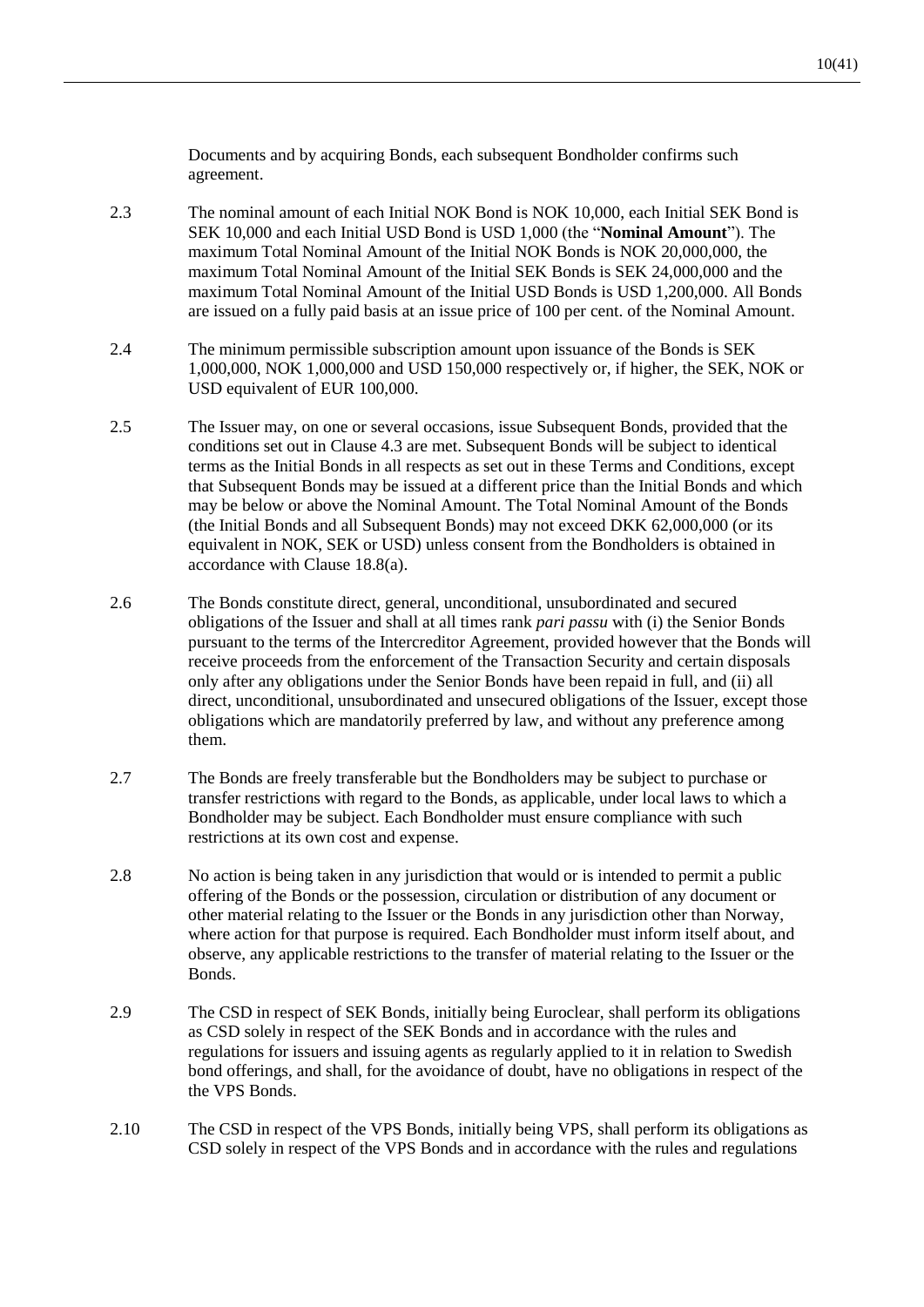as regularly applied to it in relation to Norwegian bond offerings, and shall, for the avoidance of doubt, have no obligations in respect of the SEK Bonds.

#### **3. USE OF PROCEEDS**

- <span id="page-12-2"></span>3.1 The Issuer shall use the Net Proceeds from the issue of the Initial Bonds and the Senior Bonds for:
	- (a) a contribution as equity or loan to the Property Company for the sole purpose of acquiring the Property; and
	- (b) the remainder, for general corporate purposes of the Issuer and the Property Company.
- <span id="page-12-3"></span>3.2 The Issuer shall use the Net Proceeds from the issue of Subsequent Bonds for payment of interest and fees in respect of the Senior Bonds. In the event that any already paid interest on the Senior Bonds is funded by an equity injection, the Net Proceeds in the same amount of the equity may by used for general corporate purposes of the Issuer and the Property Company.

#### **4. CONDITIONS FOR DISBURSEMENT**

- 4.1 The Net Proceeds shall be held by the Arranger on the Escrow Accounts and shall be released when the conditions precedent pursuant to Claus[e 5.1](#page-13-0) have been fulfilled. The Issuer may, however, in its sole discretion decide that (i) the Net Proceeds shall be exchanged to DKK (for the avoidance of doubt, any exchange risks to be carried by the Issuer) on or after the First Issue Date and transferred to the DKK Escrow Account, and (ii) be transferred to the Blocked Account (provided that the conditions precedent pursuant to Clause [4.2](#page-12-1) have been fulfilled).
- <span id="page-12-1"></span>4.2 The Arranger shall pay the Net Proceeds from the issuance of the Initial Bonds into the Escrow Accounts (or the Blocked Account, as applicable) on the later of (i) the First Issue Date and (ii) the date on which the Trustee notifies the Arranger that it has received the following, in form and substance satisfactory to the Trustee:
	- (a) these Terms and Conditions and the Trustee Agreement duly executed by the parties thereto;
	- (b) a copy of a resolution from the Management Board of the Issuer approving the issue of the Initial Bonds and the terms of the Finance Documents, and resolving to enter into such documents and any other documents necessary in connection therewith; and
	- (c) a conditions precedent satisfaction letter from a Danish law firm in respect of the resolution referred to in paragraph (b) above.
- <span id="page-12-0"></span>4.3 The Arranger shall pay the Net Proceeds from the issuance of any Subsequent Bonds into the Escrow Accounts (or the Blocked Account, as applicable) on the later of (i) the relevant Issue Date and (ii) the date on which the Trustee notifies the Arranger that it has received a copy of a resolution from the Management Board of the Issuer approving the issue of the Subsequent Bonds and resolving to enter into documents necessary in connection therewith to the Trustee, in form and substance satisfactory to the Trustee, in form and substance satisfactory to the Trustee.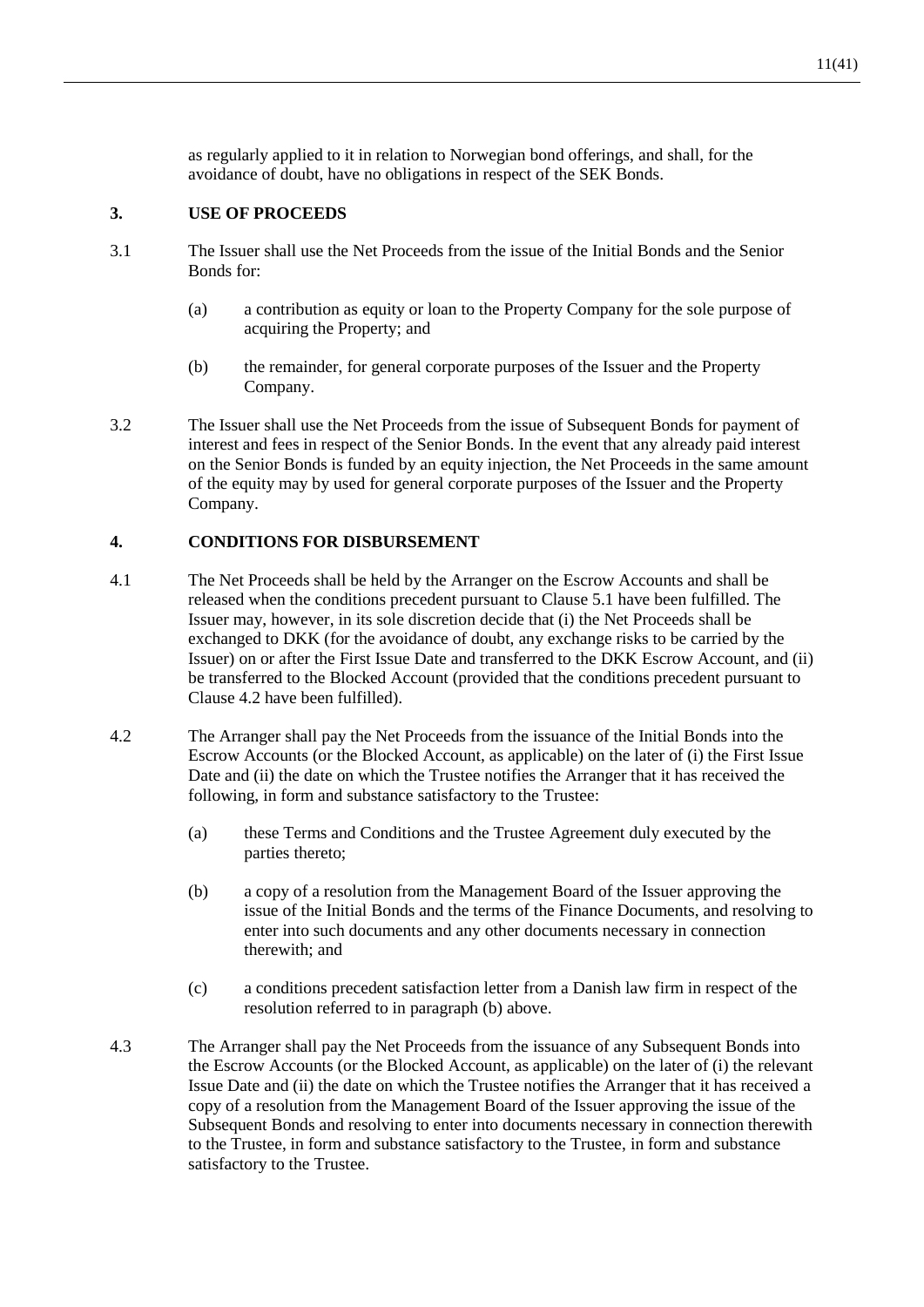- 4.4 The Trustee may assume that the documentation delivered to it pursuant to Clause [4.2](#page-12-1) or [4.3](#page-12-0) (as applicable) is accurate, correct and complete unless it has actual knowledge that this is not the case, and the Trustee does not have to verify the contents of any such documentation.
- 4.5 The Trustee, acting in its reasonable discretion, may waive the deadline or the requirements for documentation set out in Clause [4.2](#page-12-1) or [4.3](#page-12-0) (as applicable), or decide in its discretion that delivery of certain documents as set out in Clause [4.2](#page-12-1) o[r 4.3](#page-12-0) (as applicable) shall be made subject to an agreed closing procedure between the Trustee and the Issuer. The Trustee shall confirm to the Arranger when the conditions in Clause [4.2](#page-12-1) o[r 4.3](#page-12-0) (as applicable) have been satisfied.

## <span id="page-13-2"></span>**5. ESCROW OF PROCEEDS**

- <span id="page-13-0"></span>5.1 Upon the Issuer providing the following to the Trustee, in form and substance satisfactory to the Trustee, or the Trustee waiving any such requirement, the Trustee shall instruct the Arranger (or the account bank, as applicable) to promptly transfer the Net Proceeds from the issue of the Initial Bonds on the Escrow Accounts (or the Blocked Account, as applicable) in accordance with Clause [3.1:](#page-12-2)
	- (a) duly executed corporate authorization documents, issued by any obligor under the Finance Documents (other than the Issuer);
	- (b) duly executed copies of the Finance Documents and evidence satisfactory to the Trustee that the Transaction Security will be perfected on or about the disbursement date;
	- (c) duly executed copies of all necessary corporate resolutions in respect of the Equity Issue;
	- (d) satisfactory evidence that the subscription amount for the Equity Issue has been settled; and
	- (e) a conditions precedent satisfaction letter from a Danish law firm in respect of the conditions referred to in clause  $(a) - (c)$  above.
- 5.2 When the Issuer has fulfilled the conditions set out in Claus[e 4.3,](#page-12-0) the Trustee shall instruct the Arranger (or the account bank, as applicable) to promptly transfer the Net Proceeds from the issue of any Subsequent Bonds on the Escrow Accounts (or the Blocked Account, as applicable) in accordance with Clause [3.2.](#page-12-3)
- 5.3 The Trustee may assume that the documentation delivered to it pursuant to Clause [5.1](#page-13-0) is accurate, correct and complete unless it has actual knowledge that this is not the case, and the Trustee does not have to verify the contents of any such documentation.
- <span id="page-13-1"></span>5.4 If the Issuer has not provided the conditions precedent set out in Claus[e 5.1](#page-13-0) to the Trustee, in form and substance satisfactory to the Trustee, on or before the Business Day falling 30 days after the Issue Date the Issuer shall redeem all, but not some only, of the outstanding Bonds in full at the amount, together with accrued but unpaid interest, that would follow from an application of Clause [11.3.1](#page-18-1) (a "**Special Mandatory Redemption**") The Trustee may fund a Special Mandatory Redemption with the amounts standing to the credit on the Escrow Account.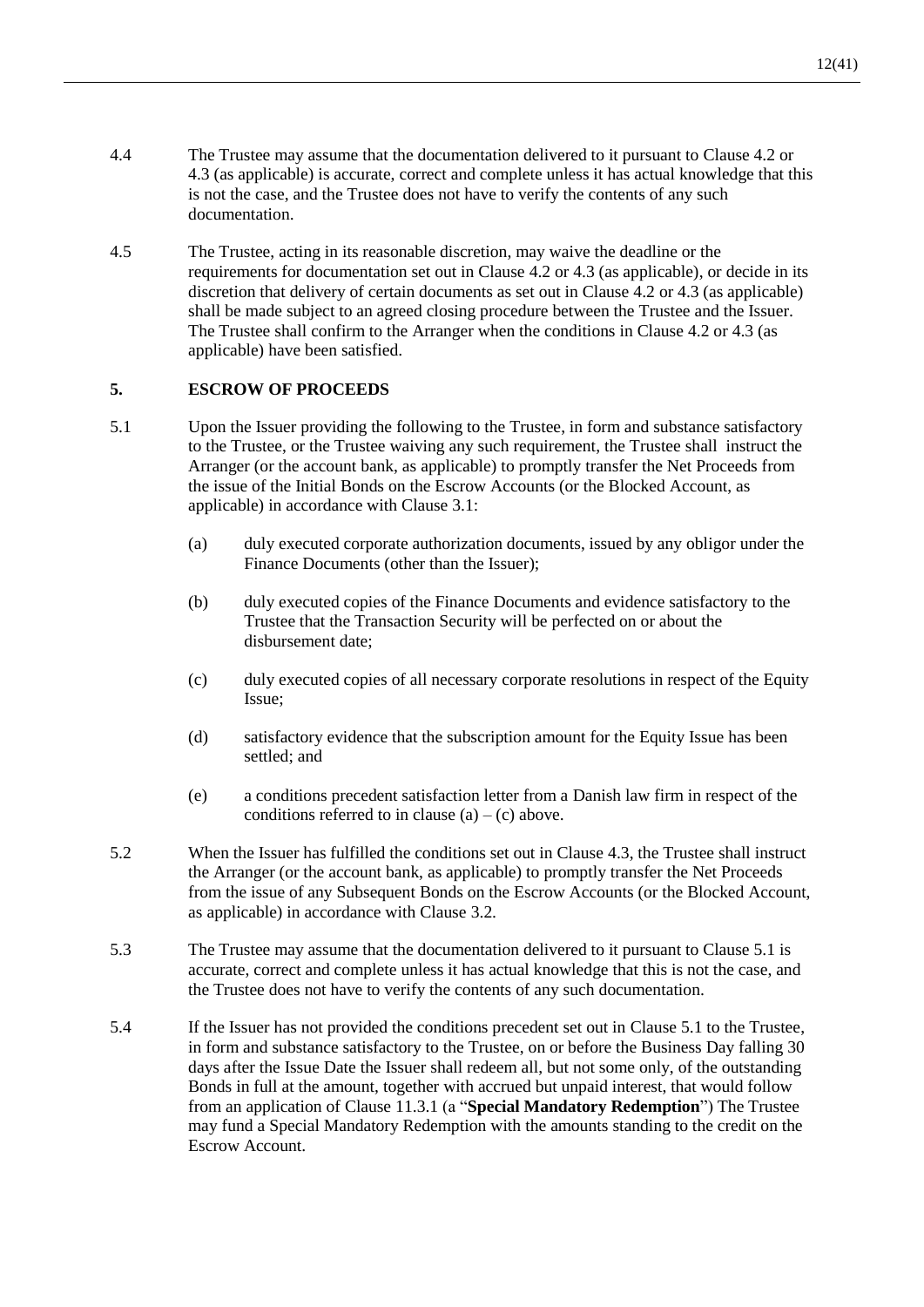5.5 A Special Mandatory Redemption shall be made by the Issuer giving notice to the Bondholders and the Trustee promptly following the date when the Special Mandatory Redemption is triggered pursuant to Clause [5.4.](#page-13-1) The Issuer is bound to redeem the Bonds in full at the applicable amount on a date specified in the notice from the Issuer, such date to fall no later than ten (10) Business Days after the effective date of the notice.

# **6. BONDS IN BOOK-ENTRY FORM**

- 6.1 The Bonds will be registered for the Bondholders on their respective Securities Accounts and no physical notes will be issued. The VPS Bonds will be registered in accordance with the Norwegian Securities Register Act and the relevant CSD Regulations, and the SEK Bonds will be registered in accordance with the Swedish Financial Instruments Accounts Act and the relevant CSD Regulations. Registration requests relating to the Bonds shall be directed to an Account Operator.
- 6.2 The Issuer shall at all times ensure that the registration of the Bonds in the CSD is correct.
- 6.3 Those who according to assignment, Security, the provisions of the Swedish Children and Parents Code (Sw. *föräldrabalken (1949:381)*), conditions of will or deed of gift or otherwise have acquired a right to receive payments in respect of a Bond shall register their entitlements to receive payment in accordance with the Norwegian Securities Register Act or the Swedish Financial Instruments Accounts Act (as applicable).
- <span id="page-14-0"></span>6.4 The Trustee shall, in order to carry out its functions and obligations under these Terms and Conditions, have access to the securities depository registered with the CSD for the purposes of reviewing ownership of the Bonds registered in the securities depository.
- 6.5 The Trustee may use the information referred to in Clause [6.4](#page-14-0) only for the purposes of carrying out its duties and exercising its rights in accordance with the Finance Documents and shall not disclose such information to the Issuer, any Bondholder or third party unless necessary for such purposes.

# <span id="page-14-3"></span>**7. RIGHT TO ACT ON BEHALF OF A BONDHOLDER**

- <span id="page-14-1"></span>7.1 If a beneficial owner of a Bond who is not registered as a Bondholder wishes to exercise any rights under the Finance Documents, it must obtain proof of ownership of the Bond, acceptable to the Trustee.
- 7.2 If any person other than a Bondholder wishes to exercise any rights under the Finance Documents, it must obtain a power of attorney or other proof of authorisation from the Bondholder or a successive, coherent chain of powers of attorney or proofs of authorisation starting with the Bondholder and authorising such person.
- <span id="page-14-2"></span>7.3 A Bondholder (whether registered as such or proven to the Trustee's satisfaction to be the beneficial owner of the Bond as set out in Clause [7.1\)](#page-14-1) may issue one or several powers of attorney to third parties to represent it in relation to some or all of the Bonds held or beneficially owned by it. Any such representative may act independently under the Finance Documents in relation to the Bonds for which such representative is entitled to represent the Bondholder and may further delegate its right to represent the Bondholder by way of a further power of attorney.
- 7.4 The Trustee shall only have to examine the face of a power of attorney or other proof of authorisation that has been provided to it pursuant to Clause [7.3](#page-14-2) and may assume that it has been duly authorised, is valid, has not been revoked or superseded and that it is in full force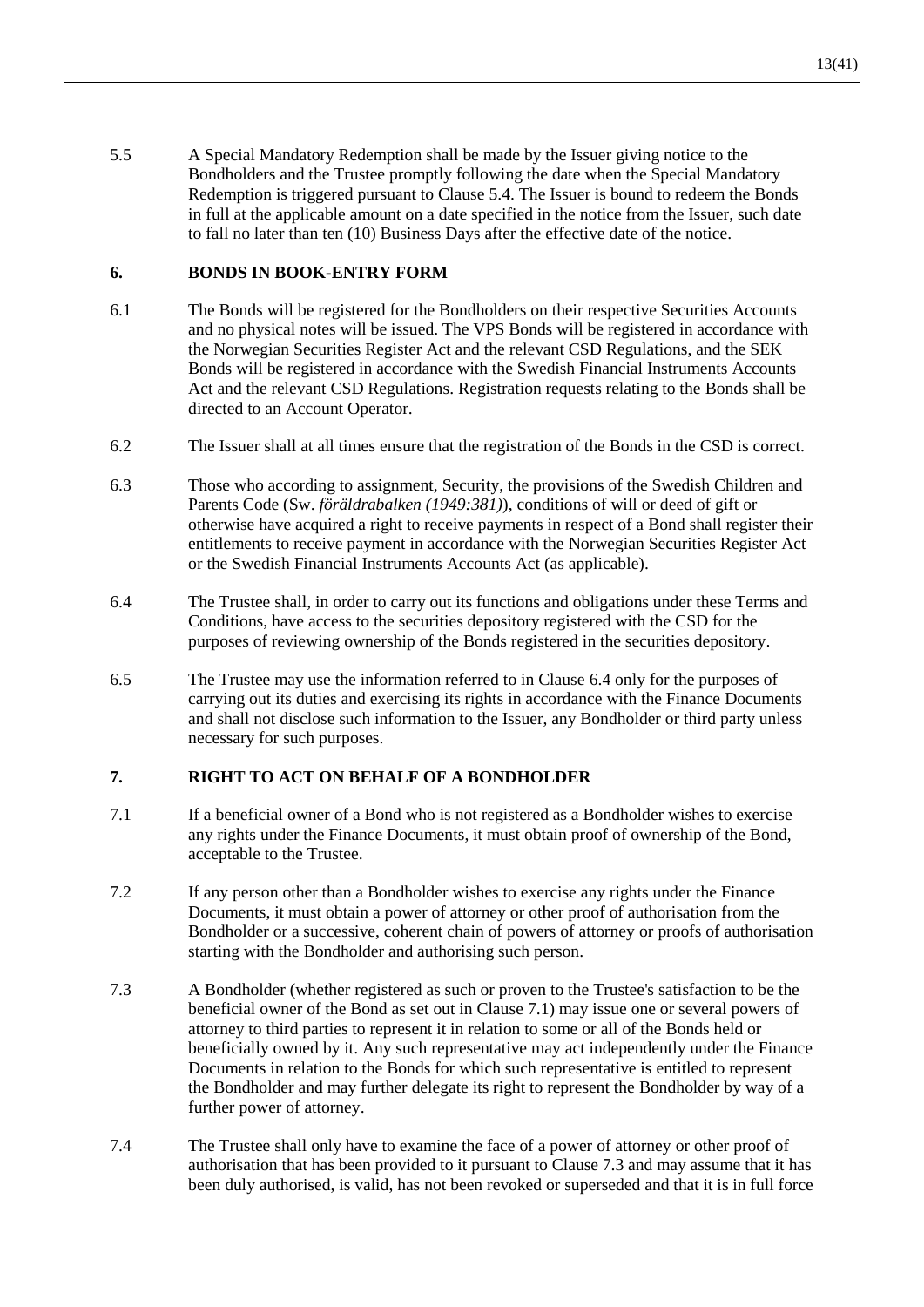and effect, unless otherwise is apparent from its face or the Trustee has actual knowledge to the contrary.

#### <span id="page-15-0"></span>**8. REPRESENTATIONS AND WARRANTIES**

- 8.1 The Issuer makes the representations and warranties set out in this Clause [8](#page-15-0) (*Representations and warranties*), in respect of itself and in respect of each Group Company to the Trustee (on behalf of the Bondholders) at the following times and with reference to the facts and circumstances then existing:
	- (a) at the First Issue Date;
	- (b) at the relevant Issue Date for any Subsequent Bonds; and
	- (c) on each date of disbursement of proceeds pursuant to Clause [5](#page-13-2) (*Escrow of proceeds*).
- 8.2 All information which has been presented to the Trustee or the Bondholders in relation to the Bonds is, to the best knowledge of the Issuer, having taken all reasonable measures to ensure the same:
	- (a) true and accurate in all material respects as at the date the relevant information is expressed to be given; and
	- (b) does not omit any material information likely to affect the accuracy of the information as regards the evaluation of the Bonds in any material respects unless subsequently disclosed to the Trustee in writing or otherwise made publicly known.
- 8.3 No Event of Default exists or is likely to result from the issuance of the Bonds or the entry into, the performance of, or any transaction contemplated by, these Terms and Conditions or the other Finance Documents.
- 8.4 The entry into of the Security Documents and the granting of the Transaction Security do not and will not conflict with:
	- (a) any law or regulation applicable to the Issuer or the Guarantor;
	- (b) the Issuer's constitutional documents or those of the Guarantor; or
	- (c) any agreement or instrument binding upon the Issuer or the Guarantor.

# **9. PAYMENTS IN RESPECT OF THE BONDS**

#### <span id="page-15-1"></span>9.1 **Payment obligations and currency**

9.1.1 Any payment or repayment under the Finance Documents, or any amount due in respect of a repurchase of any Bonds requested by a Bondholder pursuant to these Terms and Conditions, shall be made to such person who is registered as a Bondholder on a Securities Account on the Record Date prior to the relevant due date, crediting the relevant amount to the bank account nominated by such Bondholder in connection with its Securities Account in the relevant CSD.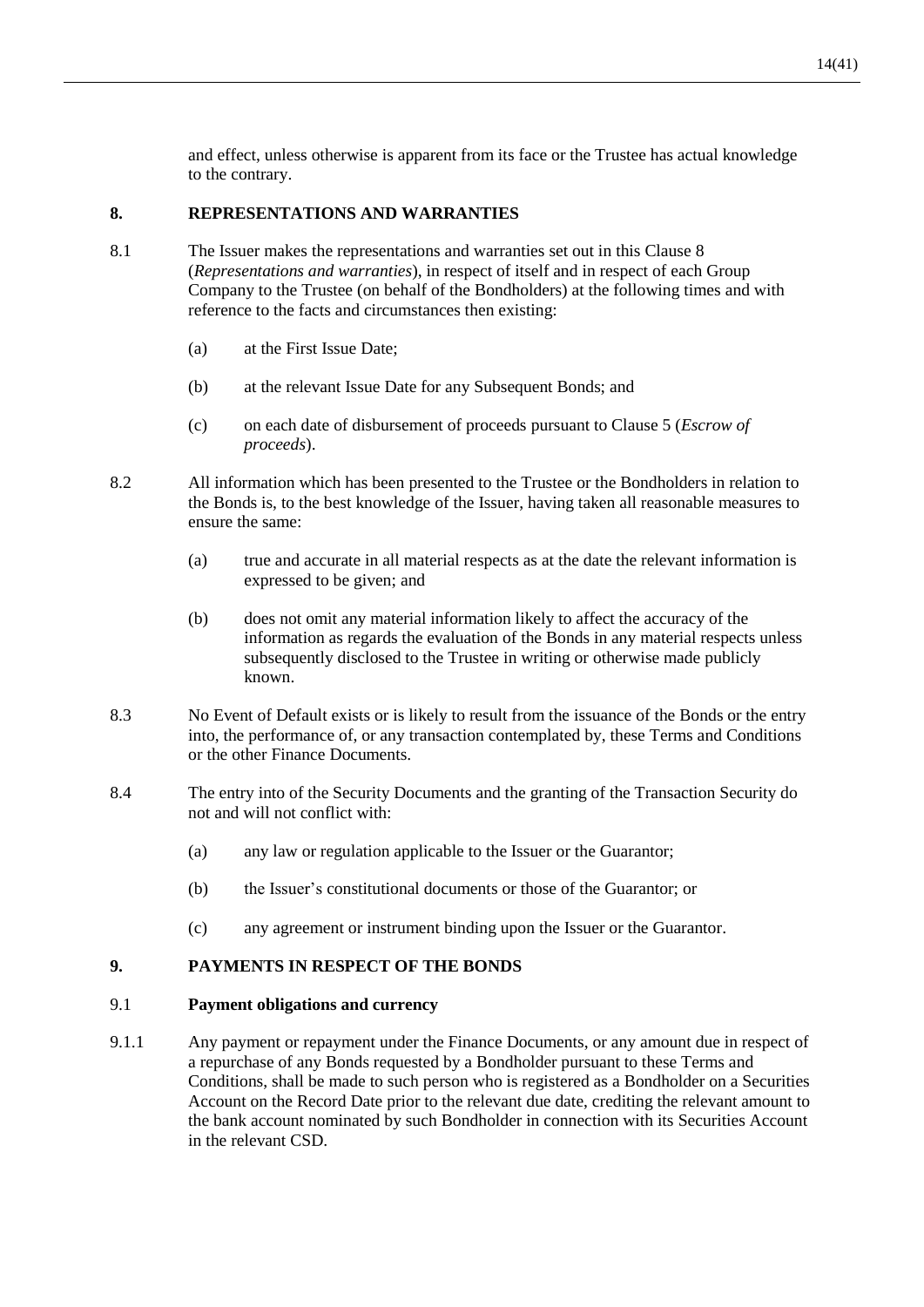- 9.1.2 Payment constituting good discharge of the Issuer's payment obligations to the Bondholders under these Terms and Conditions will be deemed to have been made to each Bondholder once the amount has been credited to the bank holding the bank account nominated by the Bondholder in connection with its Securities Account in the relevant CSD. If the paying bank and the receiving bank are the same, payment shall be deemed to have been made once the amount has been credited to the bank account nominated by the Bondholder in question.
- 9.1.3 All amounts payable under the Finance Documents shall be payable in the relevant denomination of the Bonds as set out in Clause [2.1](#page-10-2) above. If, however, the denomination differs from the currency of the bank account connected to the Bondholder's Securities Account in the CSD, any cash settlement may be exchanged and credited to this bank account in accordance with the procedures of the relevant CSD.
- 9.1.4 Any specific payment instructions, including foreign exchange bank account details, to be connected to the Bondholder's account in the relevant CSD must be provided by the relevant Bondholder to the Paying Agent (either directly or through its Account Operator in the relevant CSD) within five Business Days prior to a payment date. Depending on any currency exchange settlement agreements between each Bondholder's bank and the Paying Agent, and opening hours of the receiving bank, cash settlement may be delayed, and payment shall be deemed to have been made once the cash settlement has taken place, provided, however, that no default interest or other penalty shall accrue for the account of the Issuer for such delay.
- 9.1.5 If a date for payment to the Bondholders pursuant to the Finance Documents falls on a day on which either of the relevant CSD settlement system or the relevant currency settlement system for the Bonds are not open, the payment shall be made on the first following possible day on which both of the said systems are open, unless any provision to the contrary have been set out for such payment in the relevant Finance Document.
- 9.1.6 If, due to any obstacle for the relevant CSD, the Issuer cannot make a payment or repayment, such payment or repayment may be postponed until the obstacle has been removed. Interest shall accrue in accordance with Clause [10.5](#page-17-3) during such postponement.
- 9.1.7 If payment or repayment is made in accordance with this Clause [9.1](#page-15-1) (*Payment obligations and currency*), the Issuer shall be deemed to have fulfilled its obligation to pay, irrespective of whether such payment was made to a person not entitled to receive such amount.
- 9.1.8 Any payment which shall be made under these Terms and Conditions shall be made in accordance with the Business Day Convention (no business day adjustment).
- 9.1.9 Notwithstanding anything to the contrary in these Terms and Conditions, the Bonds shall be subject to, and any payments made in relation thereto shall be made in accordance with, the rules and procedures of each CSD.

# 9.2 **Partial payments**

<span id="page-16-0"></span>9.2.1 If the Paying Agent or the Trustee receives a payment that is insufficient to discharge all amounts then due and payable under the Finance Documents (a "**Partial Payment**"), such Partial Payment shall, in respect of the Issuer's debt under the Finance Documents be considered made for discharge of the debt of the Issuer in the order of priority as set out in Clause [16.1.](#page-27-0)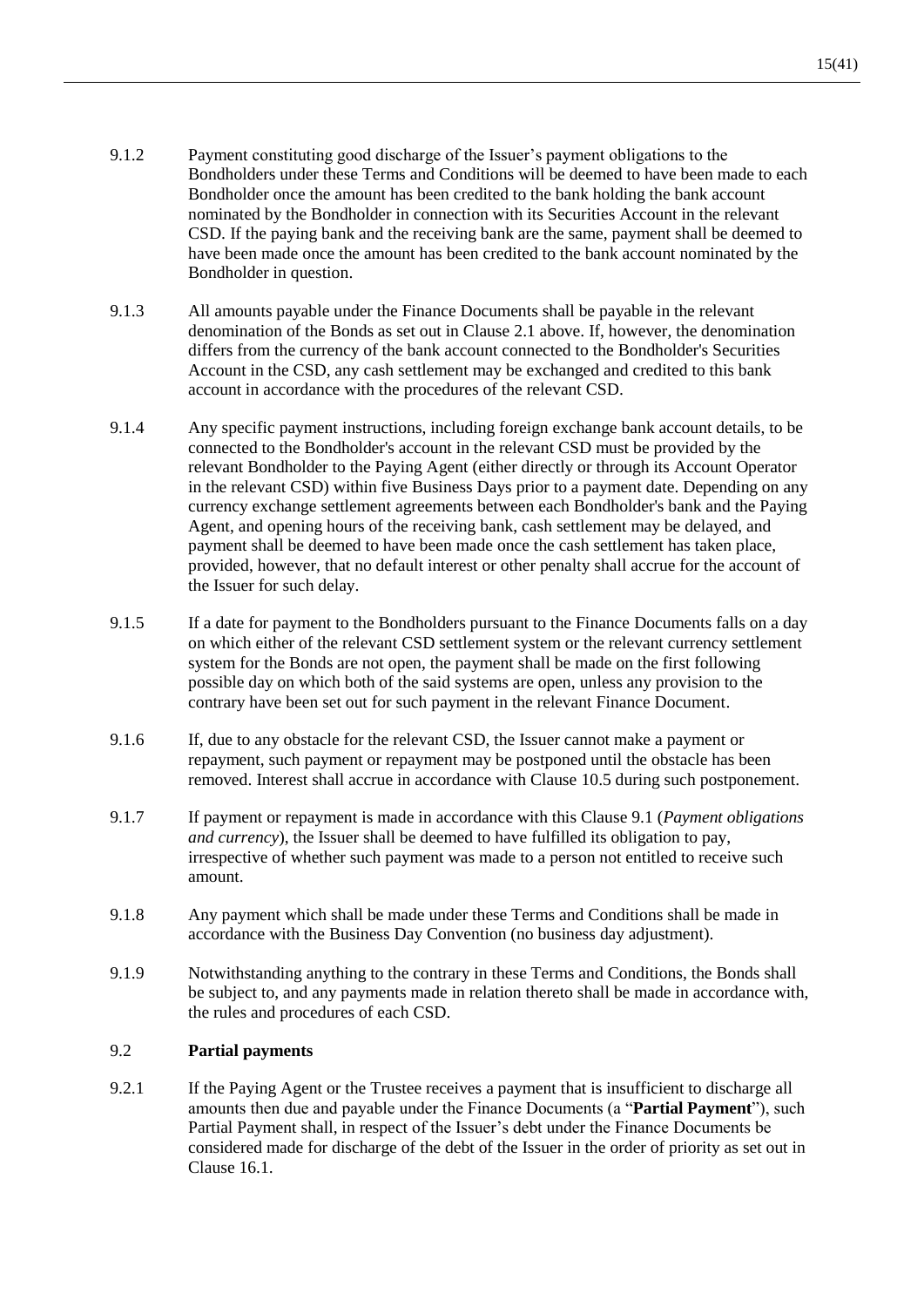- 9.2.2 Notwithstanding Clause [9.2.1](#page-16-0) above, any Partial Payment which is distributed to the Bondholders shall, subject to Clause [9.2.3](#page-17-4) below, be applied pro rata pursuant to the procedures of the relevant CSD towards payment of any accrued interest due but unpaid and of any principal amount due but unpaid.
- <span id="page-17-4"></span>9.2.3 A Bondholders' Meeting can only resolve that any overdue payment of any instalment will be reduced if there is a pro rata reduction of the principal that has not fallen due, however, the meeting may resolve that accrued interest (whether overdue or not) shall be reduced without a corresponding reduction of principal.

# 9.3 **Taxation**

9.3.1 The Issuer is not liable to gross-up any payments under the Finance Documents by virtue of any withholding tax, public levy or the similar.

## **10. INTEREST**

- <span id="page-17-0"></span>10.1 Each Initial NOK Bond and Initial USD Bond carries Interest at the Interest Rate applied to the Nominal Amount from (and including) the First Issue Date up to (but excluding) the relevant Redemption Date. Each Initial SEK Bond carries Interest at the Interest Rate applied to the Nominal Amount from (but excluding) the Issue Date up to (and including) the relevant Redemption Date.
- 10.2 Each Subsequent NOK Bond and Subsequent USD Bond carries Interest at the Interest Rate applied to the Nominal Amount from (and including) the relevant Issue Date up to (but excluding) the relevant Redemption Date. Each Subsequent SEK Bond carries Interest at the Interest Rate applied to the Nominal Amount from (but excluding) the relevant Issue Date up to (and including) the relevant Redemption Date.
- 10.3 Payment of Interest in respect of the Bonds shall be made to the Bondholders in connection with the redemption of the Bonds on the relevant Redemption Date.
- <span id="page-17-1"></span>10.4 Interest shall be calculated on the basis of a 360-day year comprised of twelve months of 30 days each and, in case of an incomplete month, the actual number of days elapsed (30/360-days basis).
- <span id="page-17-3"></span>10.5 If the Issuer fails to pay any amount payable by it under the Finance Documents on its due date, default interest shall accrue on the overdue amount (i) in respect of the SEK Bonds from (but excluding) the due date up to (and including) the date of actual payment at a rate which is five (5) percentage points higher than the Interest Rate, and (ii) in respect of the VPS Bonds from (and including) the due date up to (but excluding) the date of actual payment at a rate which is five (5) percentage points higher than the Interest Rate. Accrued default interest shall not be capitalised. No default interest shall accrue where the failure to pay was solely attributable to the Paying Agent or the CSD, in which case the ordinary Interest Rate shall apply instead.

#### <span id="page-17-2"></span>**11. REDEMPTION AND REPURCHASE OF THE BONDS**

#### 11.1 **Redemption at maturity and extension**

11.1.1 Subject to Clause [11.1.2](#page-18-0) below, the Issuer shall redeem all, but not some only, of the outstanding Bonds in full on the Final Maturity Date with an amount per Bond equal to the Nominal Amount together with accrued but unpaid Interest.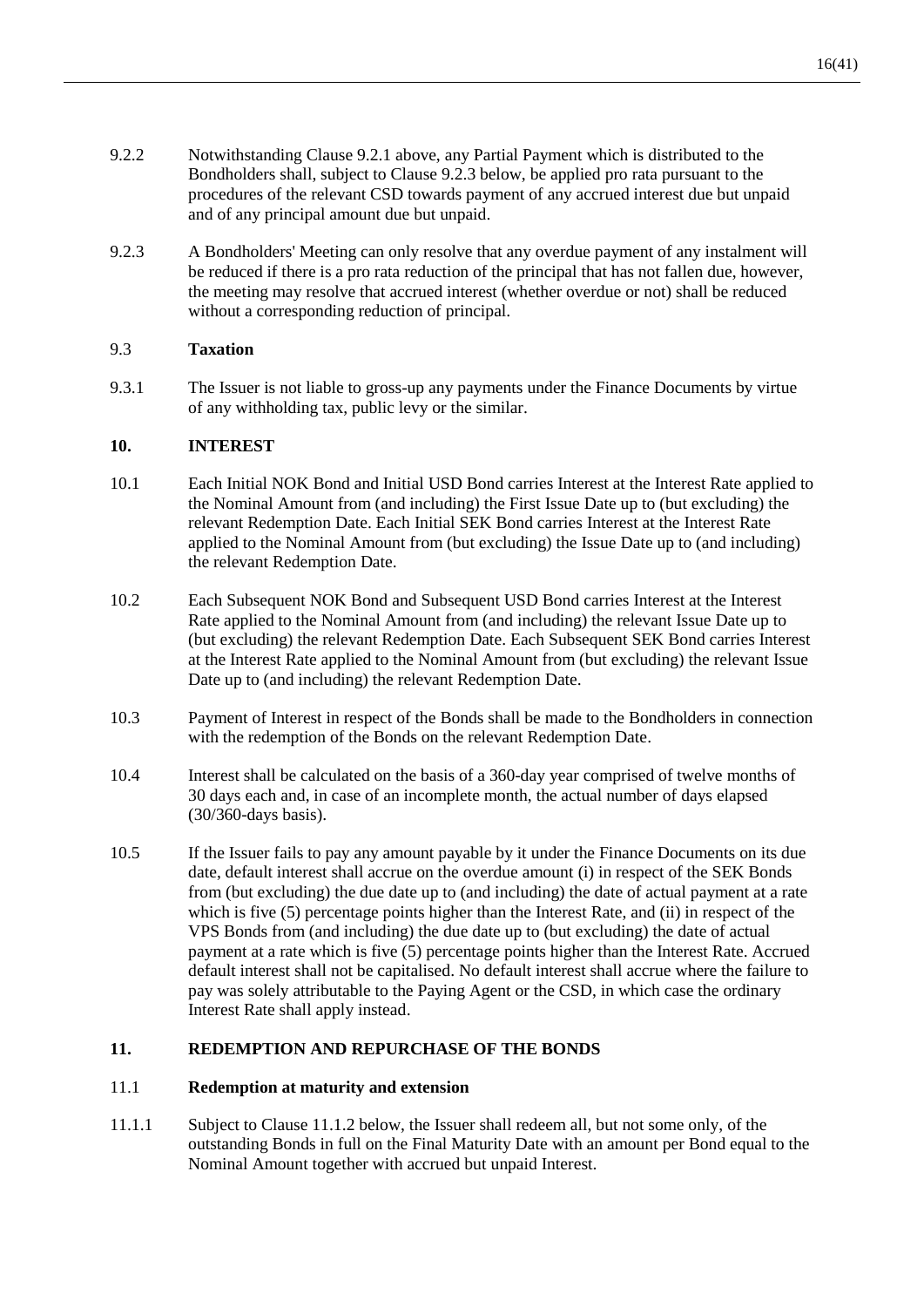<span id="page-18-0"></span>11.1.2 The Issuer has the right to extend the original Final Maturity Date with six (6) months by giving notice to the Trustee at least twenty (20) Business Days prior to the original Final Maturity Date, provided that the final maturity date for the Senior Bonds is extended simultaneously. If so requested by the Issuer, the Issuer shall redeem the outstanding Bonds on the date falling six (6) months after the original Final Maturity Date with an amount per Bond equal to the Nominal Amount together with accrued but unpaid Interest.

# 11.2 **Purchase of Bonds by Group Companies**

Any Group Company or any of their Affiliates may, subject to applicable law, at any time and at any price purchase Bonds on the market or in any other way. Bonds held by a Group Company or any of their Affiliates may at such Group Company or Affiliates' discretion be retained or sold or, if held by the Issuer, cancelled by the Issuer.

#### <span id="page-18-5"></span>11.3 **Voluntary early redemption (call option)**

- <span id="page-18-1"></span>11.3.1 The Issuer may, provided that the Senior Bonds are redeemed simultaneously and subject to the Intercreditor Agreement, redeem all, but not some only, of the outstanding Bonds at any time:
	- (a) from and including the First Issue Date to, but excluding, the First Call Date at a price equal to the Early Redemption Amount; and
	- (b) from and including the First Call Date to, but excluding, the Final Maturity Date at an amount per Bond equal to 100 per cent. of the Nominal Amount together with accrued but unpaid Interest.
- 11.3.2 Redemption in accordance with Clause [11.3.1](#page-18-1) shall be made by the Issuer giving not less than ten (10) Business Days' notice and not more than twenty (20) Business Days' notice to the Bondholders and the Trustee, in each case calculated from the effective date of the notice. The Notice from the Issuer shall specify the Redemption Date. The notice is irrevocable but may, at the Issuer's discretion, contain one or more conditions precedent. Upon fulfilment of the conditions precedent (if any), the Issuer is bound to redeem the Bonds in full at the applicable amount on the specified Redemption Date.
- 11.3.3 For the avoidance of doubt, the Issuer shall be permitted to make partial redemptions in accordance with Clause [11.4](#page-18-2) (*Voluntary early partial redemption of Senior Bonds (Permitted Disposal Proceeds)*), and a redemption made in accordance with Clause [11.5](#page-18-3) (*Special voluntary early redemption*) will not be subject to the above terms.

#### <span id="page-18-2"></span>11.4 **Voluntary early partial redemption of Senior Bonds (Permitted Disposal Proceeds)**

11.4.1 The Issuer may, on each Interest Payment Date, apply any Permitted Disposal Proceeds on the Blocked Account to partially redeem the Senior Bonds (including accrued but unpaid interest) with an amount of no less than DKK 30,000,000 on each partial redemption occasion, by reducing the nominal amount of the Senior Bonds *pro rata* and subject to the application of the Early Redemption Amount should such partial redemption be carried out prior to the First Call Date.

#### <span id="page-18-3"></span>11.5 **Special voluntary early redemption**

<span id="page-18-4"></span>11.5.1 If Net Proceeds sufficient to acquire the Property has not been transferred to the Blocked Account at the latest at noon CET on 15 December 2017, the Issuer shall be entitled to redeem all, but not some only, of the outstanding Bonds at a price equal to 100.00 % of the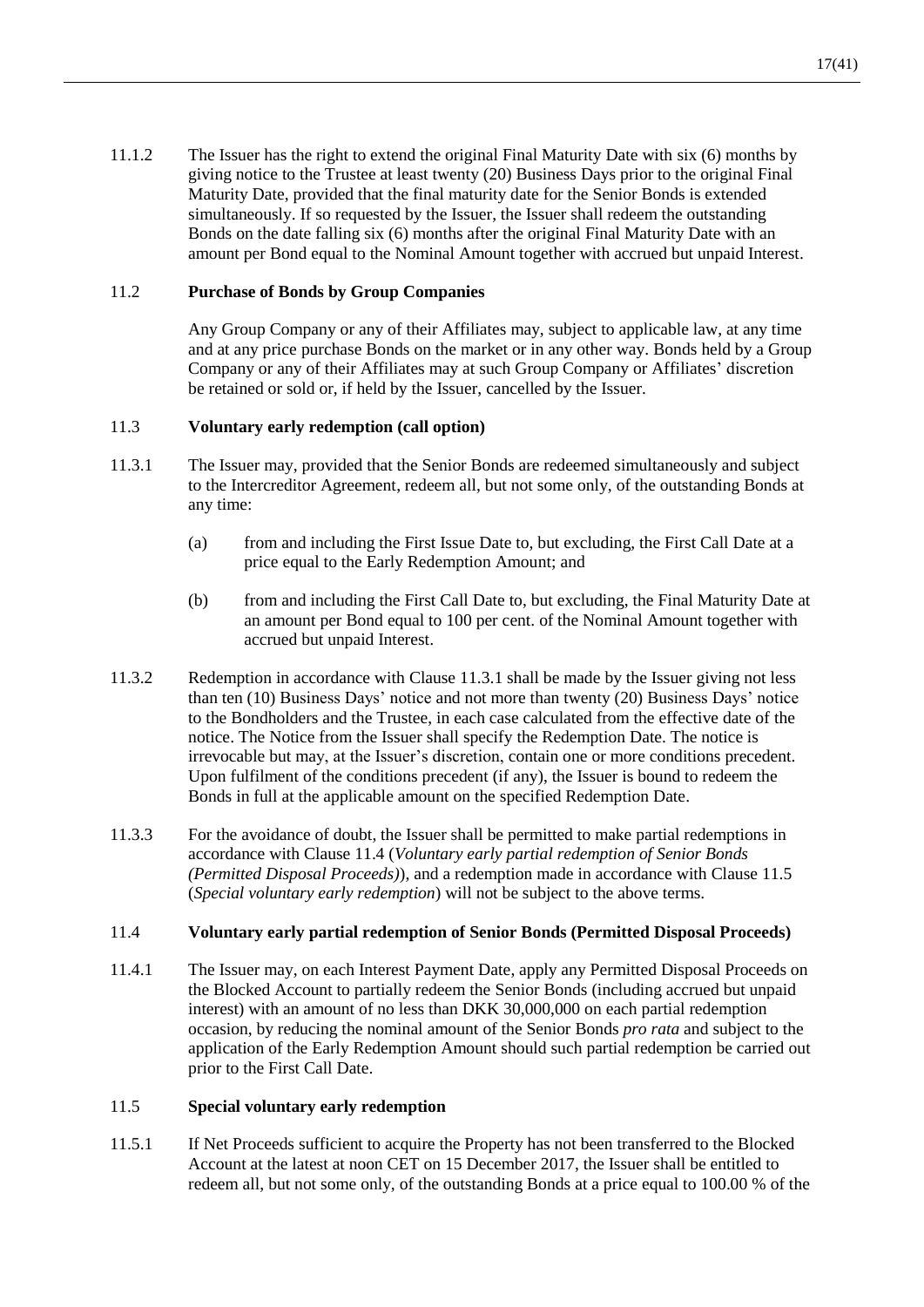Nominal Amount (including accrued but unpaid Interest), provided that all outstanding Senior Bonds are redeemed simultaneously. Such redemption may be funded in part with amounts standing to the credit on the Blocked Account.

11.5.2 Redemption in accordance with Clause [11.5.1](#page-18-4) shall be made by the Issuer giving notice to the Bondholders and the Trustee at the latest on 22 December 2017. The Issuer shall redeem the Bonds in full (including accrued but unpaid Interest, in respect of the SEK Bonds, from (but excluding) and with respect of the VPS Bonds from (and including) the First Issue Date to, in respect of the SEK Bonds (and including) and in respect of the VPS Bonds (but excluding), the relevant Redemption Date) on a Redemption Date specified in the notice from the Issuer, such Redemption Date to fall no later than ten (10) Business Days after the notice is served to the Trustee.

#### <span id="page-19-1"></span>11.6 **Mandatory repurchase due to a Change of Control Event (put option)**

- <span id="page-19-0"></span>11.6.1 Upon the occurrence of a Change of Control Event, each Bondholder shall during a period of thirty (30) calendar days from the effective date of a notice from the Issuer of the Change of Control Event pursuant to Clause [13.1.2](#page-21-0) (after which time period such right shall lapse), have the right to request that all, or some only, of its Bonds be repurchased at a price per Bond equal to 101 per cent. of the Nominal Amount together with accrued but unpaid Interest. However, such period may not start earlier than upon the occurrence of the Change of Control Event.
- 11.6.2 Each Bondholder may exercise its put option pursuant to Clause [11.6.1](#page-19-0) by written notice to its Account Operator, who will notify the Paying Agent of the exercise of the put option. The repurchase amount shall fall due on the Redemption Date, which will be the fifth Business Day after the end of the period referred to in Clause [11.6.1.](#page-19-0)
- 11.6.3 If Bonds representing more than 90 per cent. of the Adjusted Nominal Amount have been repurchased pursuant to this Clause [11.6](#page-19-1) (*Mandatory repurchase due to a Change of Control Event (put option*)), the Issuer is entitled to repurchase all the remaining Bonds at the price stated in Claus[e 11.6.1](#page-19-0) above by notifying the remaining Bondholders of its intention to do so no later than 20 calendar days after the relevant Redemption Date. Prepayment may occur at the earliest on the 15th calendar day following the date of such notice.
- 11.6.4 The Issuer shall comply with the requirements of any applicable securities laws or regulations in connection with the repurchase of Bonds. To the extent that the provisions of such laws and regulations conflict with the provisions in this Clause [11.6](#page-19-1) , the Issuer may comply with the applicable securities laws and regulations and will not be deemed to have breached its obligations under this Clause [11.6](#page-19-1) by virtue of the conflict.
- 11.6.5 Any Bonds repurchased by the Issuer pursuant to this Clause [11.6](#page-19-1) may at the Issuer's discretion be retained, sold or cancelled / shall be promptly cancelled by the Issuer.
- 11.6.6 The Issuer shall not be required to repurchase any Bonds pursuant to this Clause [11.6,](#page-19-1) if a third party in connection with the occurrence of a Change of Control Event offers to purchase the Bonds in the manner and on the terms set out in this Clause [11.6](#page-19-1) (or on terms more favourable to the Bondholders) and purchases all Bonds validly tendered in accordance with such offer. If Bonds tendered are not purchased within the time limits stipulated in this Clause [11.6,](#page-19-1) the Issuer shall repurchase any such Bonds within five (5) Business Days after the expiry of the time limit.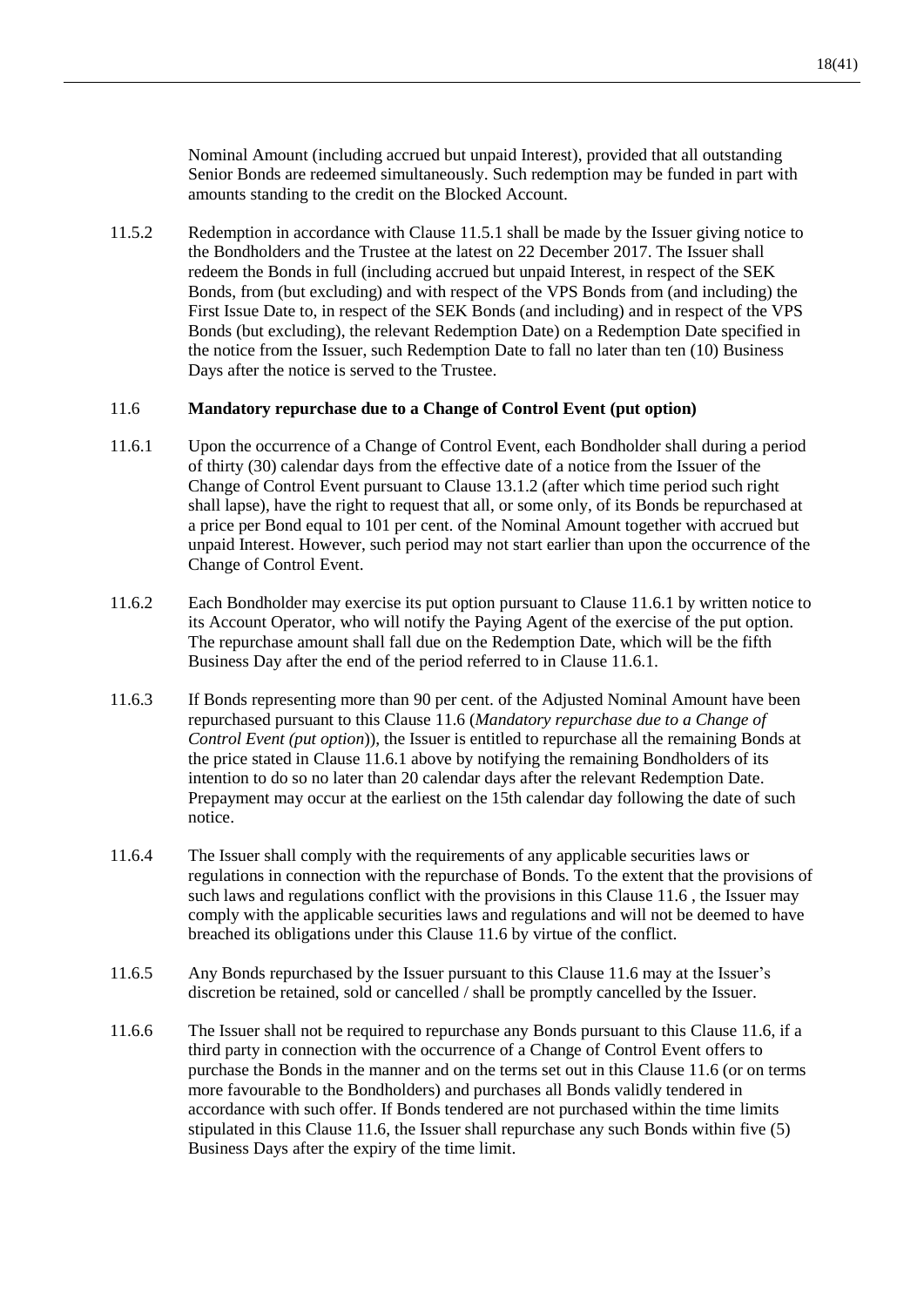# **12. TRANSACTION SECURITY**

- 12.1 As continuing Security for the due and punctual fulfilment of the Secured Obligations, the Issuer grants, and shall procure that the relevant security providers grant, the Transaction Security to the Secured Parties as represented by the Security Agent. The Transaction Security shall be provided and perfected pursuant to, and subject to the terms of, the Security Documents, and subject to the ranking set out in the Intercreditor Agreement. The Security Agent shall hold the Transaction Security on behalf of the Secured Parties in accordance with the Security Documents and the Intercreditor Agreement.
- 12.2 The Security Agent shall, on behalf of the Secured Parties, keep all certificates and other documents that are bearers of rights relating to the Transaction Security in safe custody.
- 12.3 Unless and until the Security Agent has received instructions from the Bondholders in accordance with Clause [18](#page-29-0) (*Decisions by Bondholders*), the Security Agent shall (without first having to obtain the Bondholders' consent) be entitled to enter into agreements with the Issuer or a third party or take any other actions, if it is, in the Security Agent's opinion, necessary for the purpose of maintaining, altering, releasing or enforcing the Transaction Security, creating further Security for the benefit of the Secured Parties or for the purpose of settling the Bondholders' or the Issuer's rights to the Transaction Security, in each case in accordance with the terms of the Finance Documents.
- <span id="page-20-0"></span>12.4 For the purpose of exercising the rights of the Secured Parties, the Security Agent may instruct the relevant CSD in the name and on behalf of the Issuer to arrange for payments to the Secured Parties under the Finance Documents and change the bank account registered with the relevant CSD and from which payments under the Bonds are made to another bank account. The Issuer shall immediately upon request by the Agent provide it with any such documents, including a written power of attorney (in form and substance satisfactory to the Trustee and the relevant CSD), that the Trustee deems necessary for the purpose of exercising its rights and/or carrying out its duties under this Clause [12.4.](#page-20-0)
- 12.5 The Trustee shall be entitled to give instructions relating to the Transaction Security to the Security Agent in accordance with the Intercreditor Agreement.
- 12.6 The Security Agent may at any time, acting on instructions of the Trustee (acting on behalf of the Bondholders), release the Transaction Security in accordance with the terms of the Security Documents and the Intercreditor Agreement. For the avoidance of doubt, any Transaction Security will always be released *pro rata* between the Bondholders and the Senior Bondholders and the remaining Transaction Security will continue to rank *pari passu* between the Bondholders and the Senior Bondholders as set forth in the Security Documents and the Intercreditor Agreement.
- 12.7 The Security Agent may only take any action to accelerate or enforce any Transaction Security in accordance with the terms of the Intercreditor Agreement, which contains various provisions relating to amongst other things enforcement of the Transaction Security.
- 12.8 Upon an enforcement of the Transaction Security, the proceeds shall be distributed in accordance with the Intercreditor Agreement, where *inter alia* the Bondholders will receive any proceeds from an enforcement of the Transaction Security only after the Senior Bonds have been discharged in full.
- 12.9 All security and/or guarantees or arrangement having similar effects may be released by the Security Agent, without the need for any further referral to or authority from anyone,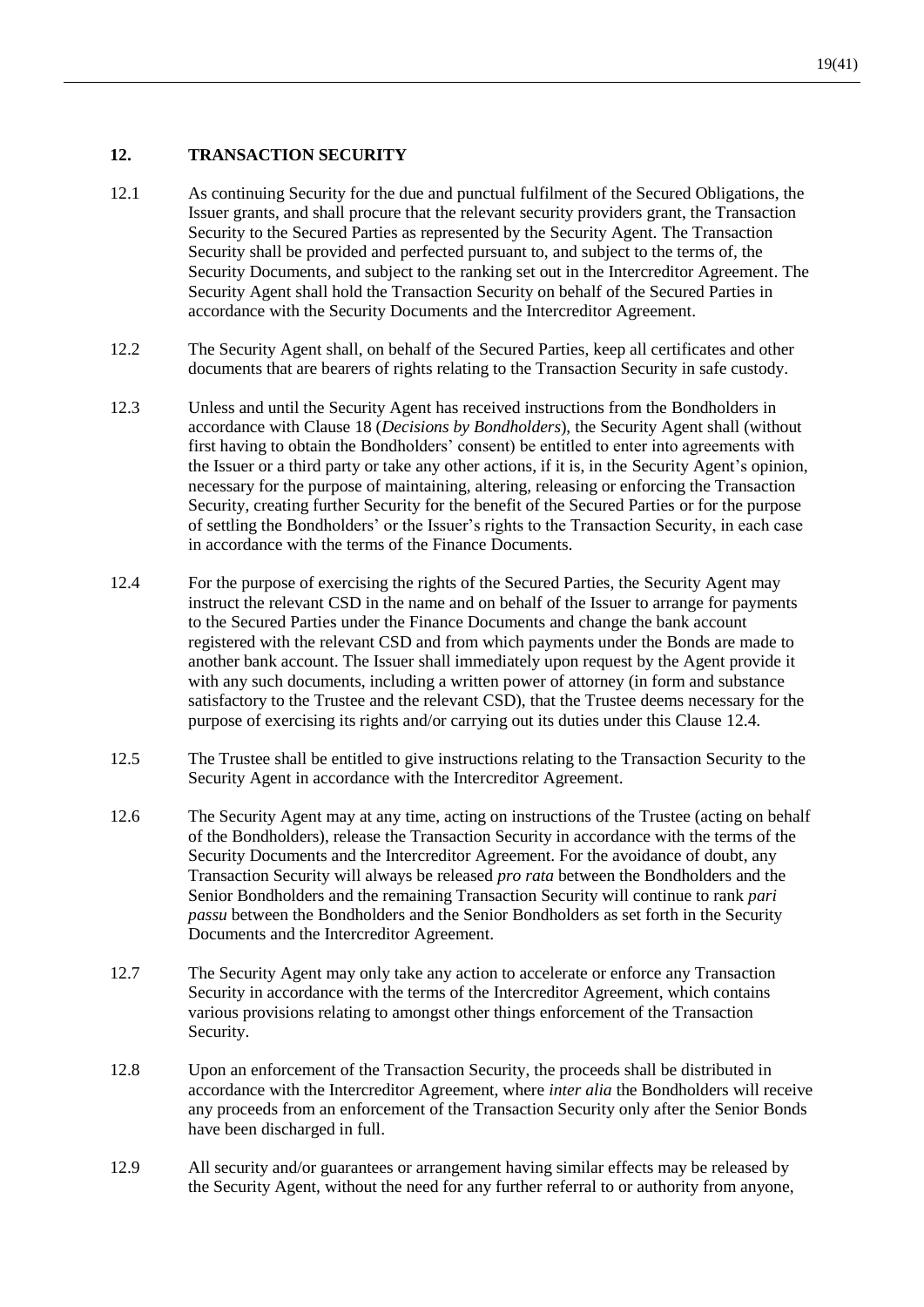upon any enforcement provided that the proceeds are distributed in accordance with the provisions set out in the Intercreditor Agreement.

# **13. INFORMATION TO BONDHOLDERS**

#### 13.1 **Information from the Issuer**

- <span id="page-21-1"></span>13.1.1 The Issuer shall make the following information available to the Bondholders by way of publication on the website of the Issuer (or other relevant information platform):
	- (a) as soon as the same become available, but in any event within four (4) months after the end of each financial year, its audited financial statements for that financial year prepared in accordance with the Accounting Principles;
	- (b) as soon as the same become available, but in any event within two (2) months after the end of each interim half of its financial year, its financial statements or the year-end report (as applicable) for such period prepared in accordance with the Accounting Principles;
	- (c) as soon as practicable following an acquisition or disposal of Bonds by a Group Company, the aggregate Nominal Amount held by Group Companies, or the amount of Bonds cancelled by the Issuer; and
	- (d) any other information required by the Norwegian Securities Trading Act or the Swedish Financial Instruments Trading Act.
- <span id="page-21-0"></span>13.1.2 The Issuer shall immediately notify the Trustee and the Bondholders upon becoming aware of the occurrence of a Change of Control Event. Such notice may be given in advance of the occurrence of a Change of Control Event and be conditional upon the occurrence of a Change of Control Event, if a definitive agreement is in place providing for such Change of Control Event.
- 13.1.3 The Issuer shall send copies of any statutory notifications of the Issuer to the Trustee, including, but not limited to, in connection with mergers, de-mergers and changes of the Issuer's share capital or equity.
- 13.1.4 The Issuer shall, within a reasonable time, provide such information about the Group's business, assets and financial condition as the Trustee may reasonably request.
- 13.1.5 When the financial statements and other information are made available to the Bondholders pursuant to Clause [13.1.1,](#page-21-1) the Issuer shall send copies of such financial statements and other information to the Trustee. Together with the financial statements, the Issuer shall submit to the Trustee a compliance certificate containing a confirmation that no Event of Default has occurred (or if an Event of Default has occurred and what steps have been taken to remedy it).The compliance certificate shall be in a form agreed between the Issuer and the Trustee, duly signed by the chief executive officer or chief financial officer of the Issuer and inter alia certify that the financial statements fairly represent its financial condition as at the date of those financial statements.

#### 13.2 **Information from the Trustee and a Bondholders' committee**

<span id="page-21-2"></span>13.2.1 Subject to the restrictions of a non-disclosure agreement entered into by the Trustee in accordance with Clause [17.4,](#page-28-1) the Trustee is entitled to disclose to the Bondholders any event or circumstance directly or indirectly relating to the Issuer or the Bonds.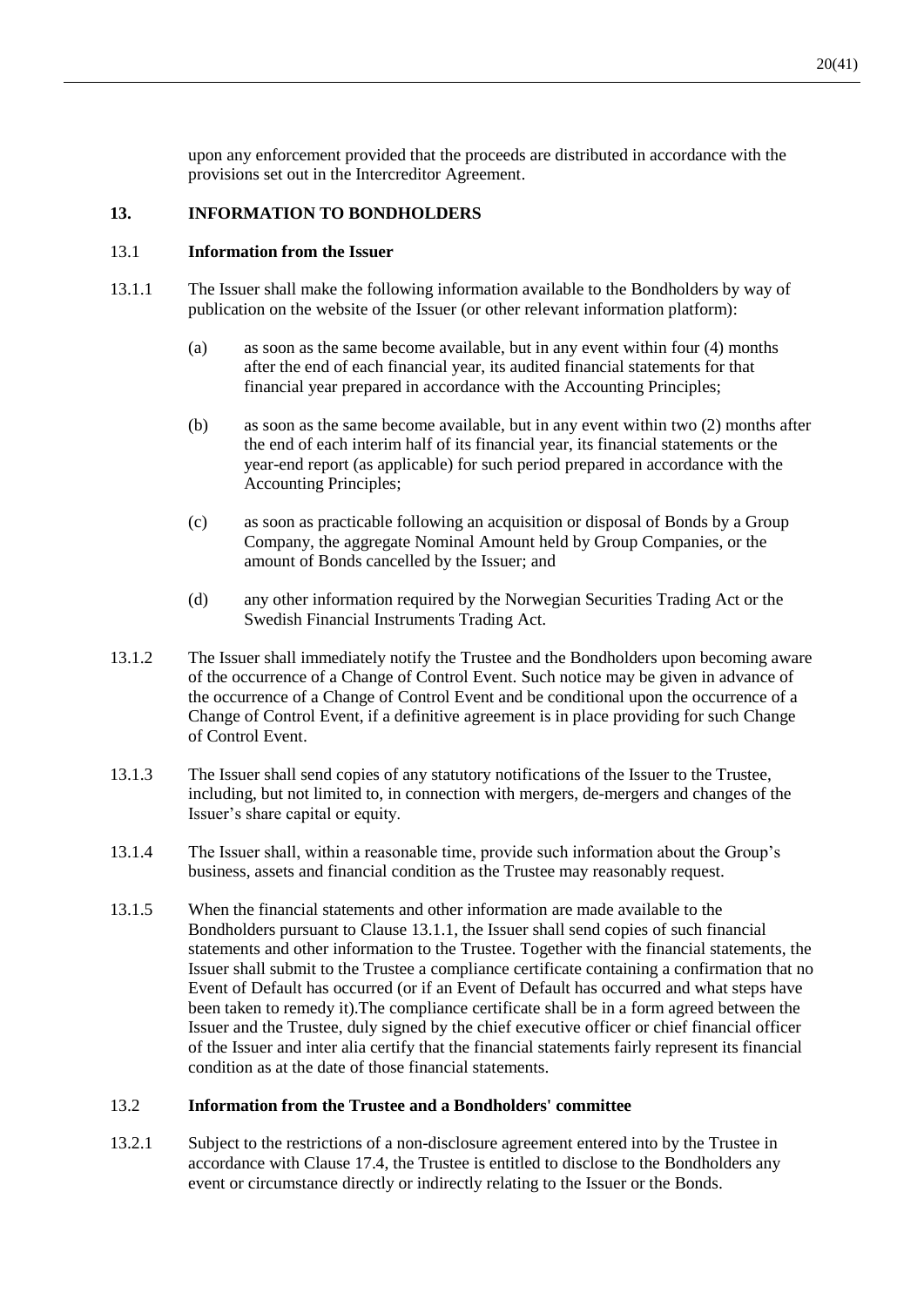Notwithstanding the foregoing, the Trustee may if it considers it to be beneficial to the interests of the Bondholders delay disclosure or refrain from disclosing certain information other than in respect of an Event of Default that has occurred and is continuing.

13.2.2 Notwithstanding Clause [13.2.1,](#page-21-2) the Trustee shall comply with an agreement regarding the non-disclosure of information received from the Issuer, which is entered into with the members of a Bondholders' Committee and the Issuer pursuant to Clause [17.4.](#page-28-1)

#### 13.3 **Information among the Bondholders**

Upon request by a Bondholder, the Trustee shall promptly distribute to the Bondholders any information from such Bondholder which relates to the Bonds. The Trustee may require that the requesting Bondholder reimburses any costs or expenses incurred, or to be incurred, by the Trustee in doing so (including a reasonable fee for the work of the Trustee) before any such information is distributed.

#### <span id="page-22-1"></span>13.4 **Publication of Finance Documents**

- 13.4.1 The latest version of these Terms and Conditions (including any document amending these Terms and Conditions) shall be available on the websites of the Trustee.
- 13.4.2 The latest versions of the Finance Documents shall be available to the Bondholders at the office of the Trustee during normal business hours.

#### <span id="page-22-0"></span>**14. GENERAL UNDERTAKINGS**

#### 14.1 **General**

14.1.1 The Issuer undertakes to (and shall, where applicable, procure that the other Group Companies will) comply with the undertakings set forth in this Clause [14](#page-22-0) (*General Undertakings*).

#### 14.2 **Authorisations**

14.2.1 The Issuer shall and shall procure that each other Group Company will, in all material respects obtain, maintain and comply with the terms of any authorisation, approval, license and consent required for the conduct of its business as carried out at the date of these Terms and Conditions if a failure to do so would have a Material Adverse Effect.

#### 14.3 **Compliance with laws**

14.3.1 The Issuer shall, and shall procure that each other Group Company will, comply in all material respects with all laws and regulations to which it may be subject from time to time, if a failure to do so would have a Material Adverse Effect.

#### 14.4 **Nature of business**

14.4.1 The Issuer shall procure that no substantial change is made to the general nature of the business carried on or intended to by carried on by the Issuer as of the First Issue Date if such change is reasonably likely to have a Material Adverse Effect.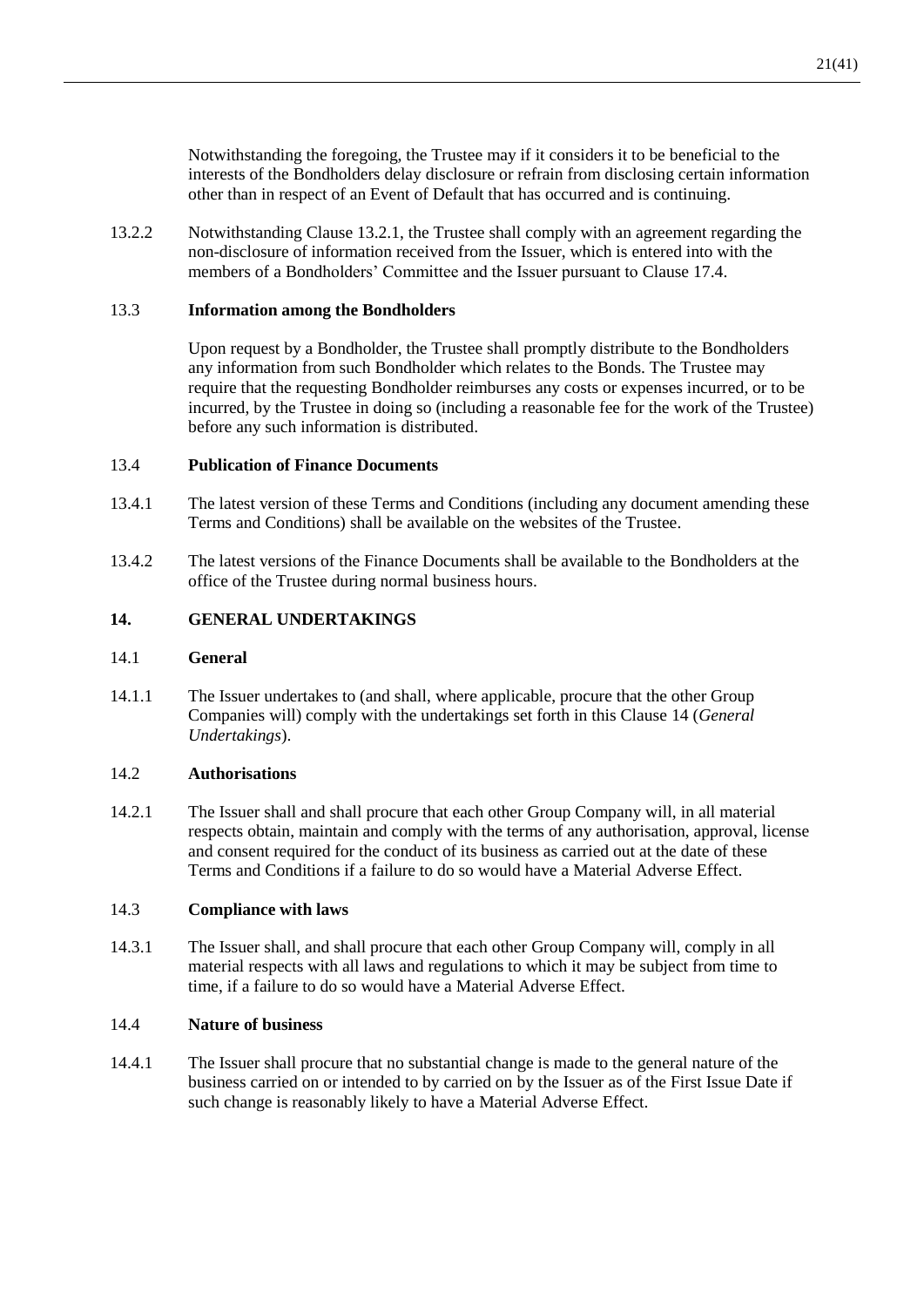# 14.5 **Distributions**

14.5.1 The Issuer shall not (i) pay any dividend on its shares, (ii) repurchase any of its own shares, (iii) redeem its share capital or other restricted equity with repayment to shareholders, (iv) make any repayments on loans to the direct or indirect shareholder of the Issuer, or any Affiliates of the Issuer or its shareholders (all except for repayments of Permitted Debt between the Issuer and the Property Company), or (v) make any other similar distribution or transfers of value to the direct or indirect shareholder of the Issuer, or any Affiliates of the Issuer. For the avoidance of doubt, the Issuer and the Property Company shall have the right to pay a fee to its Affiliates and shareholders of up to a total amount of DKK 6,500,000 during the term of the Bonds for assistance relating to project development services, accounting and bookkeeping services, legal services, contract handling, holding company activities and other administrative services.

## 14.6 **Financial Indebtedness**

14.6.1 The Issuer shall not, and shall procure that no other Group Company will, incur any additional Financial Indebtedness, provided however that the Issuer and other Group Companies may incur Financial Indebtedness that constitute Permitted Debt.

## 14.7 **Disposal of assets**

14.7.1 The Issuer shall not, and shall procure that no other Group Company will, sell or otherwise dispose of all or substantially all of its assets or operations to any person, other than Permitted Disposals.

#### 14.8 **Negative pledge**

14.8.1 The Issuer shall not, and shall procure that no other Group Company will, provide, prolong or renew any guarantee or security over any of its assets (present or future), provided however that the Issuer and other Group Companies has a right to provide, prolong and renew any Permitted Security.

# 14.9 **Financial support**

14.9.1 The Issuer shall not, and shall procure that no other Group Company will, provide any loan or security or guarantee to or for the benefit of any party, other than any Permitted Debt.

# 14.10 **Related party transactions**

14.10.1 The Issuer shall, and shall procure that any other Group Company will, conduct all dealings with the direct and indirect shareholders of the Issuer and/or any Affiliates of such direct and indirect shareholders at arm's length terms.

# 14.11 **Environmental compliance**

14.11.1 The Issuer shall, and shall procure that any other Group Company will, comply with all applicable environmental authorisations, regulations and laws and any orders issued by any public authority.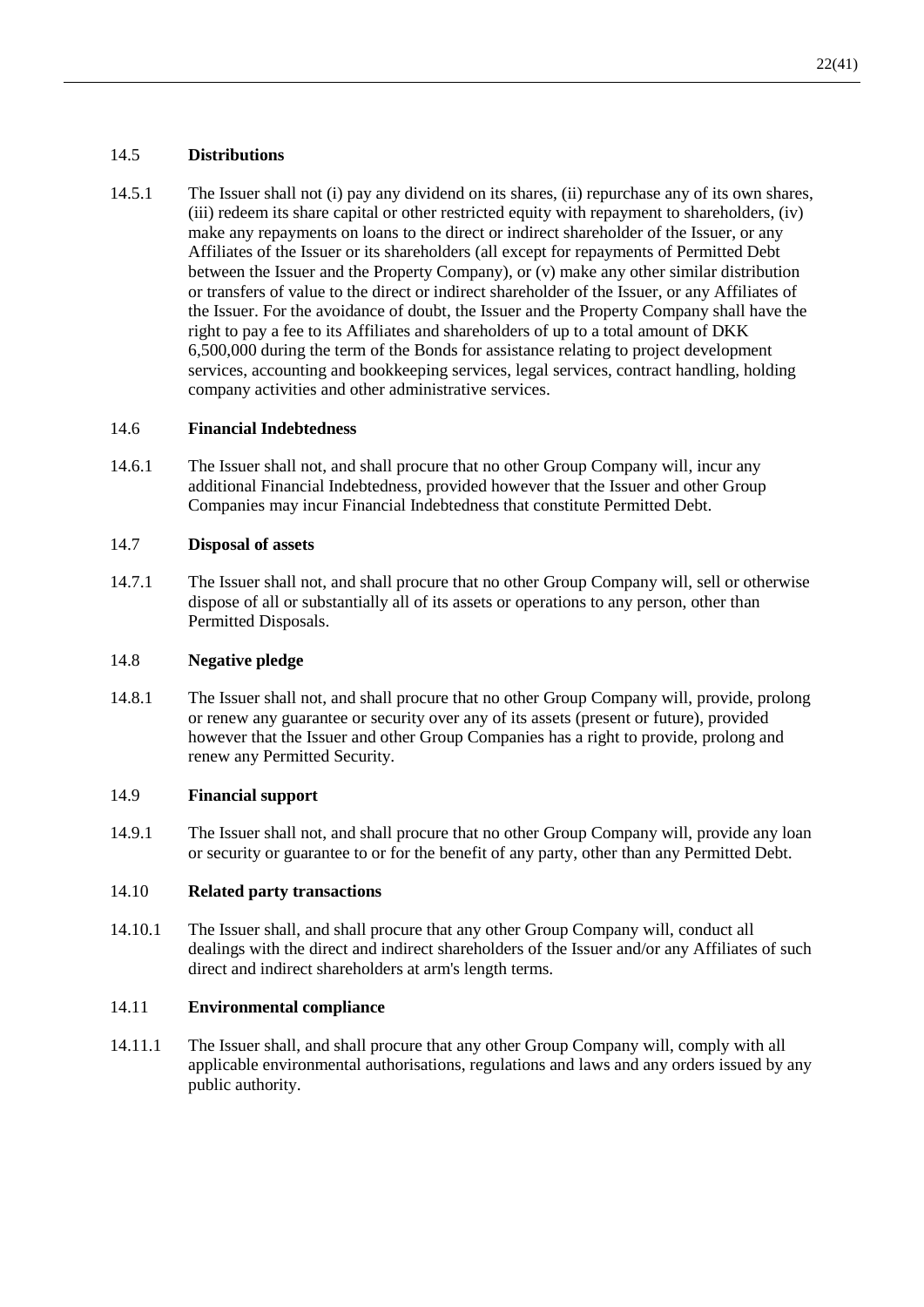## 14.12 **Admission to trading**

14.12.1 The Issuer is under no obligation to ensure that the Bonds are admitted to listing on any Exchange, but has the right to list the Bonds on any Exchange or other relevant marketplace if it so desires.

#### 14.13 **Undertakings relating to the Trustee Agreement**

- 14.13.1 The Issuer shall, in accordance with the Trustee Agreement:
	- (a) pay fees to the Trustee;
	- (b) indemnify the Trustee for costs, losses and liabilities;
	- (c) furnish to the Trustee all information requested by or otherwise required to be delivered to the Trustee; and
	- (d) not act in a way which would give the Trustee a legal or contractual right to terminate the Trustee Agreement.
- 14.13.2 The Issuer and the Trustee shall not agree to amend any provisions of the Trustee Agreement without the prior consent of the Bondholders if the amendment would be detrimental to the interests of the Bondholders.

#### 14.14 **CSD related undertakings**

14.14.1 The Issuer shall keep the Bonds affiliated with the relevant CSD and comply with all applicable CSD Regulations.

#### <span id="page-24-1"></span>14.15 **Permitted Disposals**

- 14.15.1 The Property Company may dispose of the Property, including sections of the Property and individual apartments, provided that the net proceeds from any such sale is no less than 95 % of the Sales Budget.
- 14.15.2 In the event the net proceeds from a sale is lower than 95% of Sales Budget, but higher than 90% of the Sales Budget, the Issuer shall present the Trustee with reasonable evidence that the net disposal proceeds from sold and to be sold assets, after discharge of any Project Facility, are in aggregate sufficient to redeem the Bonds and the Senior Bonds (subject to the application of the Issuer's Call Option).
- 14.15.3 Any net disposal proceeds which are not applied to discharge the Project Facility (the "**Permitted Disposal Proceeds**") shall be deposited on the Blocked Account, pending repayment of the Senior Bonds, including accrued interest. If the Permitted Disposal Proceeds are received by the Property Company, such funds shall to the extent permitted by applicable law, provided that the Property Company shall use its best efforts to overcome any such obstacle, be lent or distributed to the Issuer and deposited by the Issuer on the Blocked Account.

# <span id="page-24-2"></span>**15. ACCELERATION OF THE BONDS**

<span id="page-24-0"></span>15.1 The Trustee is entitled to, and shall following a demand in writing from a Bondholder (or Bondholders) representing more than fifty (50) per cent. of the Adjusted Nominal Amount (such demand may only be validly made by a person who is a Bondholder on the Business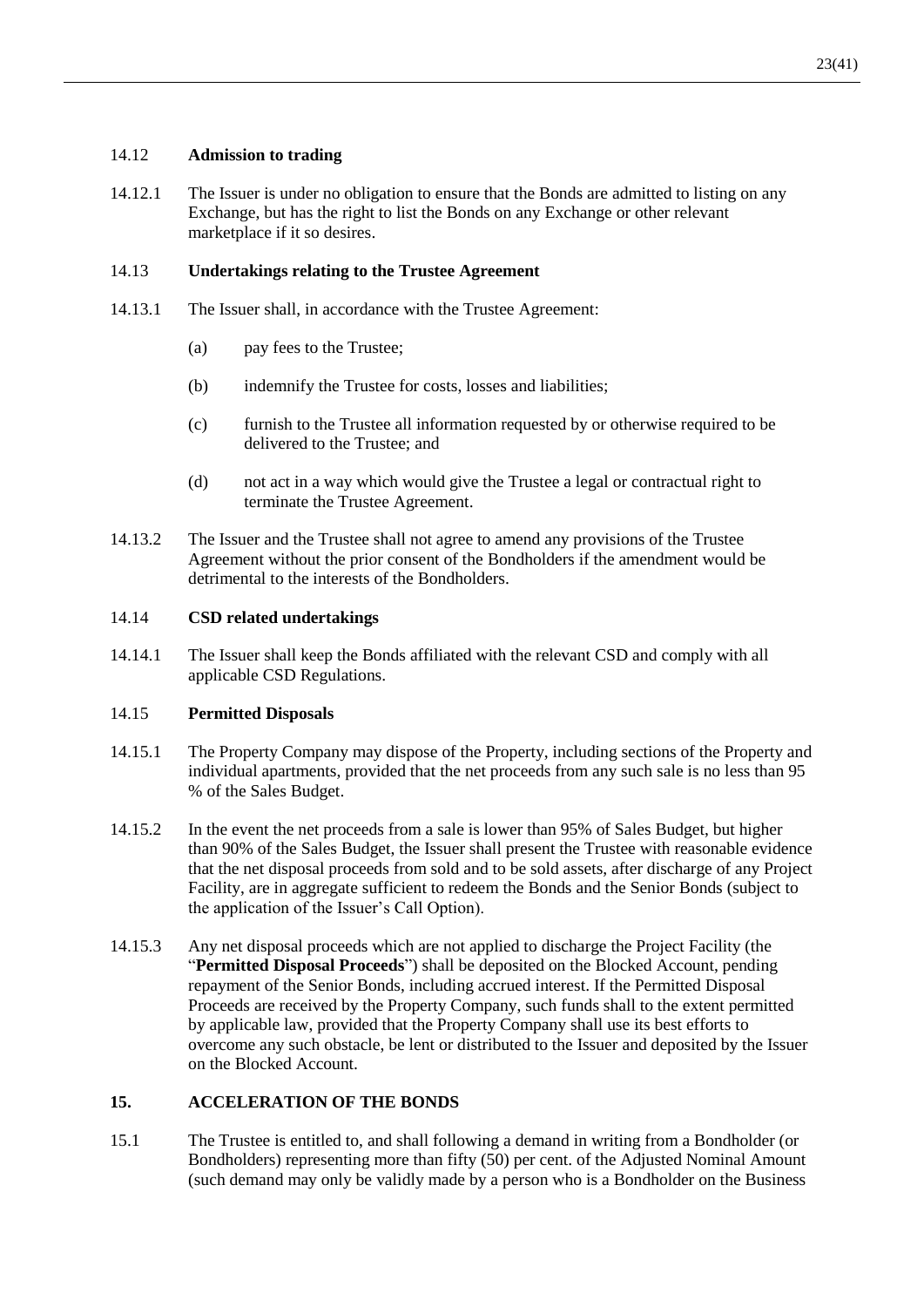Day immediately following the day on which the demand is received by the Trustee and shall, if made by several Bondholders, be made by them jointly) or following an instruction given pursuant to Clause [15.5,](#page-27-1) on behalf of the Bondholders (i) by notice to the Issuer, declare all, but not some only, of the outstanding Bonds due and payable together with any other amounts payable under the Finance Documents, immediately or at such later date as the Trustee determines, and (ii) exercise any or all of its rights, remedies, powers and discretions under the Finance Documents, if any of the following events occur and is continuing:

- (a) the Issuer does not pay on the due date any amount payable by it under the Finance Documents, unless the non-payment:
	- (i) is caused by technical or administrative error; and
	- $(ii)$  is remedied within five  $(5)$  Business Days from the due date;
- (b) the Issuer or any other Group Company does not comply with any terms of or acts in violation of the Finance Documents to which it is a party (other than those terms referred to in paragraph (a) or (b) above), unless the non-compliance:
	- (i) is capable of remedy; and
	- (ii) is remedied within twenty (20) Business Days of the earlier of the Trustee giving notice and the relevant Group Company becoming aware of the non-compliance;
- (c) it is or becomes impossible or unlawful for the Issuer or any other Group Company to fulfil or perform any of the provisions of the Finance Documents or if the obligations under the Finance Documents are not, or cease to be, legal, valid, binding and enforceable;
- (d) any corporate action, legal proceedings or other procedure or step other than vexatious or frivolous and as disputed in good faith and discharged, stayed or dismissed within 30 Business Days of commencement is taken in relation to:
	- (i) the suspension of payments, a moratorium of any indebtedness, windingup, dissolution, administration or reorganisation of any Group Company, other than a solvent liquidation or reorganisation of any Group Company other than the Issuer;
	- (ii) a composition, compromise, assignment or arrangement with any creditor of the Issuer which may materially impair the Issuer's ability to perform its obligations under these Terms and Conditions, other than the Bondholders; or
	- (iii) the appointment of a liquidator (other than in respect of a solvent liquidation of a Group Company other than the Issuer), administrator or other similar officer in respect of any Group Company or any of its assets;
- (e) any Group Company is, or is deemed for the purposes of any applicable law to be, Insolvent;
- (f) any expropriation, attachment, sequestration, distress or execution, or any analogous process in any jurisdiction, affects any asset of a Group Company,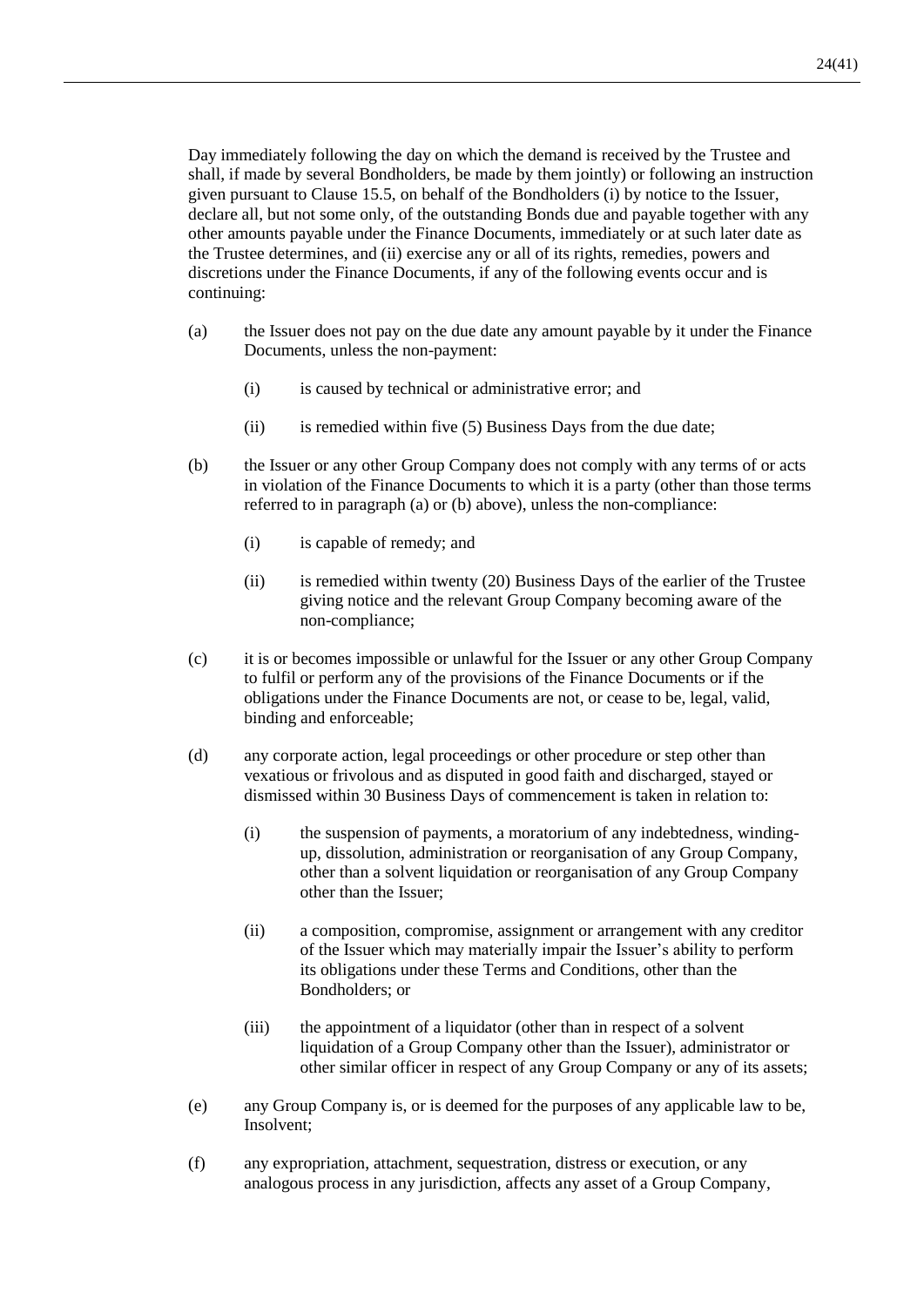having an aggregate value of an amount equal to or exceeding DKK 3,000,000 (or its equivalent in any other currency or currencies) and is not discharged within thirty (30) Business Days;

- <span id="page-26-0"></span>(g)
- (i) any Financial Indebtedness of a Group Company is not paid when due nor within any originally applicable grace period, or is declared to be or otherwise becomes due and payable prior to its specified maturity as a result of an event of default (however described),
- (ii) any commitment for any Financial Indebtedness of a Group Company is cancelled or suspended by a creditor as a result of an event of default (however described), or
- (iii) any creditor of a Group Company becomes entitled to declare any Financial Indebtedness of a Group Company due and payable prior to its specified maturity as a result of an event of default (however described),

however so that no Event of Default will occur under this paragraph [\(g\)](#page-26-0) if the aggregate amount of Financial Indebtedness or commitment for Financial Indebtedness referred to herein is less than DKK 3,000,000 (or its equivalent in any other currency or currencies);

- <span id="page-26-1"></span>(h) a decision is made that any Group Company shall be demerged or merged if such merger or demerger is likely to have a Material Adverse Effect, provided that a merger involving the Issuer, where the Issuer is not the surviving entity, shall always be considered an Event of Default and provided that the Issuer may not be demerged;
- (i) the Issuer ceases to carry on its business or in the case of a merger or a demerger as stipulated in paragraph [\(h\)](#page-26-1) above.
- 15.2 The Trustee may not accelerate the Bonds in accordance with Clause [15.1](#page-24-0) by reference to a specific Event of Default if it is no longer continuing or if it has been decided, on a Bondholders Meeting or by way of a Written Procedure, to waive such Event of Default (temporarily or permanently).
- 15.3 The Issuer shall immediately notify the Trustee (with full particulars) upon becoming aware of the occurrence of any event or circumstance which constitutes an Event of Default, or any event or circumstance which would (with the expiry of a grace period, the giving of notice, the making of any determination or any combination of any of the foregoing) constitute an Event of Default, and shall provide the Trustee with such further information as it may reasonably request in writing following receipt of such notice. Should the Trustee not receive such information, the Trustee is entitled to assume that no such event or circumstance exists or can be expected to occur, provided that the Trustee does not have actual knowledge of such event or circumstance.
- 15.4 The Trustee shall notify the Bondholders of an Event of Default within five (5) Business Days of the date on which the Trustee received actual knowledge of that an Event of Default has occurred and is continuing. The Trustee shall, within twenty (20) Business Days of the date on which the Trustee received actual knowledge of that an Event of Default has occurred and is continuing, decide if the Bonds shall be so accelerated. If the Trustee decides not to accelerate the Bonds, the Trustee shall promptly seek instructions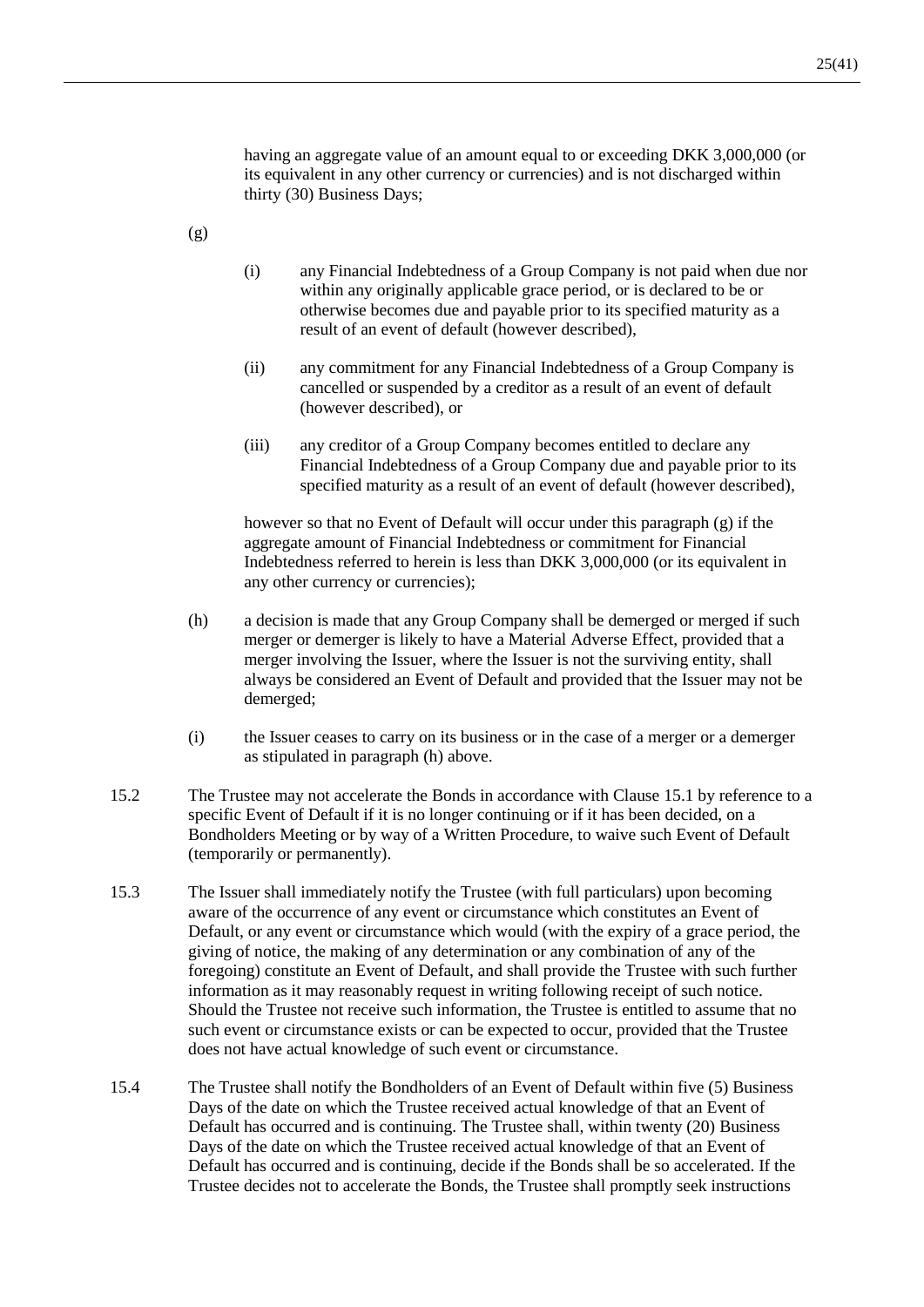from the Bondholders in accordance with Clause [18](#page-29-0) (*Decisions by Bondholders*). The Trustee shall always be entitled to take the time necessary to consider whether an occurred event constitutes an Event of Default.

- <span id="page-27-1"></span>15.5 If the Bondholders instruct the Trustee to accelerate the Bonds in accordance with the provisions of Clause [15.1,](#page-24-0) the Trustee shall, provided that the provisions of the Intercreditor Agreement have been complied with, promptly declare the Bonds due and payable and take such actions as may, in the opinion of the Trustee, be necessary or desirable to enforce the rights of the Bondholders under the Finance Documents, unless the relevant Event of Default is no longer continuing.
- 15.6 If the right to accelerate the Bonds is based upon a decision of a court of law, an arbitrational tribunal or a government authority, it is not necessary that the decision has become enforceable under law or that the period of appeal has expired in order for cause of acceleration to be deemed to exist.
- 15.7 In the event of an acceleration of the Bonds in accordance with this Clause [15,](#page-24-2) the Issuer shall redeem all Bonds at an amount per Bond equal to the redemption amount specified in Clause [11.3](#page-18-5) (*Voluntary early redemption*), as applicable considering when the acceleration occurs.

## <span id="page-27-2"></span>**16. DISTRIBUTION OF PROCEEDS**

- <span id="page-27-0"></span>16.1 Subject to clause 11 (*Application of Recoveries*) of the Intercreditor Agreement, all payments by the Issuer relating to the Bonds and the Finance Documents following an acceleration of the Bonds in accordance with Clause [15](#page-24-2) (*Acceleration of the Bonds*) and any proceeds received from an enforcement of the Transaction Security shall, following a disbursement in accordance with clause 11 (*Application of Recoveries*) of the Intercreditor Agreement, where the Senior Bonds have been discharged in full, be distributed in the following order of priority, in accordance with the instructions of the Trustee:
	- (a) *first*, in or towards payment *pro rata* of (i) all unpaid fees, costs, expenses and indemnities payable by the Issuer to the Trustee in accordance with the Trustee Agreement (other than any indemnity given for liability against the Bondholders), (ii) other costs, expenses and indemnities relating to the acceleration of the Bonds, the enforcement of the Transaction Security or the protection of the Bondholders' rights as may have been incurred by the Trustee, (iii) any costs incurred by the Trustee for external experts that have not been reimbursed by the Issuer in accordance with Clause [22.2.7,](#page-35-0) and (iv) any costs and expenses incurred by the Trustee in relation to a Bondholders' Meeting or a Written Procedure that have not been reimbursed by the Issuer in accordance with Clause [18.16,](#page-31-0) together with default interest in accordance with Clause [10.5](#page-17-3) on any such amount calculated from the date it was due to be paid or reimbursed by the Issuer;
	- (b) *secondly*, in or towards payment *pro rata* of any cost and expenses incurred by a Bondholders' Committee in accordance with an agreement with the Issuer pursuant to Clause [17.5](#page-29-1) that have not been reimbursed by the Issuer, together with default interest in accordance with Clause [10.5](#page-17-3) on any such amount calculated from the date it was due to be reimbursed by the Issuer;
	- (c) *thirdly*, in or towards payment *pro rata* of accrued but unpaid Interest under the Bonds;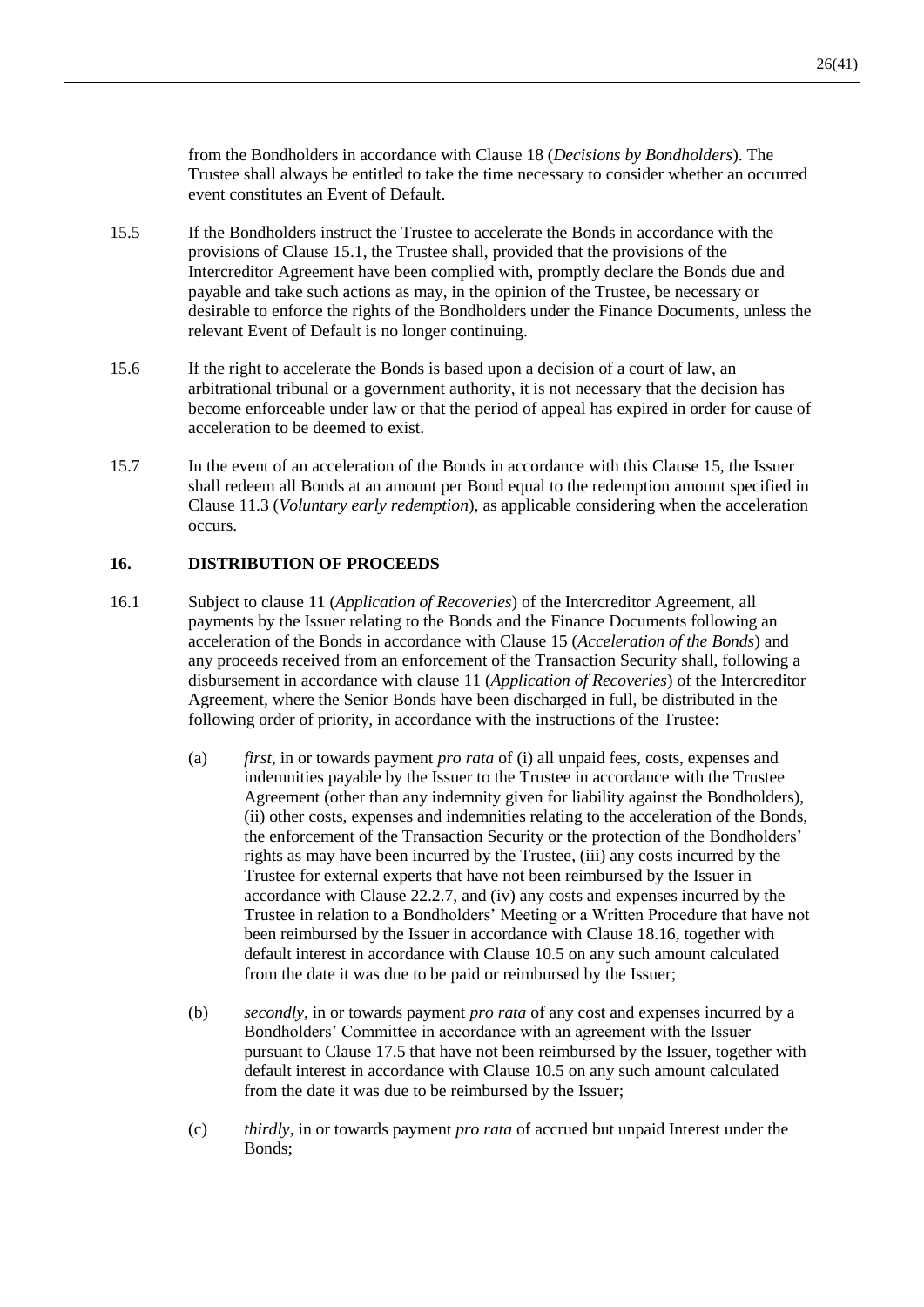- (d) *fourthly*, in or towards payment *pro rata* of any unpaid principal under the Bonds; and
- <span id="page-28-2"></span>(e) *fifthly*, in or towards payment *pro rata* of any other costs or outstanding amounts unpaid under the Finance Documents, including default interest in accordance with Clause [10.5](#page-17-3) on delayed payments of Interest and repayments of principal under the Bonds.

Any excess funds after the application of proceeds in accordance with paragraphs (a) to [\(e\)](#page-28-2) above shall be paid to the Issuer.

- 16.2 If a Bondholder or another party has paid any fees, costs, expenses or indemnities referred to in Clause [16.1\(a\),](#page-27-0) such Bondholder or other party shall be entitled to reimbursement by way of a corresponding distribution in accordance with Clause [16.1\(a\).](#page-27-0)
- 16.3 Funds that the Trustee receives (directly or indirectly) in connection with the acceleration of the Bonds or the enforcement of the Transaction Security constitute escrow funds and must be held on a separate interest-bearing account on behalf of the Bondholders and the other interested parties. The Trustee shall arrange for payments of such funds in accordance with this Clause [16](#page-27-2) as soon as reasonably practicable.
- 16.4 If the Issuer or the Trustee shall make any payment under this Clause [16,](#page-27-2) the Issuer or the Trustee, as applicable, shall notify the Bondholders of any such payment at least fifteen (15) Business Days before the payment is made. The Notice from the Issuer shall specify the Redemption Date and for any Interest due but unpaid, the Record Date specified in Clause [9.1](#page-15-1) shall apply.

#### <span id="page-28-0"></span>**17. BONDHOLDERS' COMMITTEE**

- 17.1 The Bondholders may appoint a committee (a "**Bondholders' Committee**") to represent the interests of the Bondholders. A Bondholders' Committee shall consist of no less than three (3) natural persons. All members of a Bondholders' Committee shall be elected at a Bondholders' Meeting.
- 17.2 Each Bondholder is entitled to nominate candidates to the Bondholders' Committee by notice to the Trustee no later than two (2) Business Days prior to the Bondholders' Meeting. At the Bondholders Meeting all candidates so nominated shall be presented to the Bondholders. Each Bondholder that is entitled to vote shall for such election have the same number of votes to cast for each Bond as the total number of persons to be elected. A Bondholder may cast its votes for one or several of the candidates. The candidates that receive the most votes shall be elected to the Bondholders' Committee.
- 17.3 A Bondholders' Committee may enter into discussions with the Issuer and other creditors of the Issuer and by majority decision among its members (i) adopt such procedural rules as it considers appropriate and (ii) prepare proposals and recommendations to the Bondholders. A Bondholders' Committee may not bind the Bondholders to any agreement or decision. The Trustee shall provide reasonable assistance to the Bondholders' Committee and participate in its meetings.
- <span id="page-28-1"></span>17.4 The Bondholders' Committee may agree with the Issuer not to disclose information received from the Issuer provided that it, in the reasonable opinion of the Bondholders' Committee, is beneficial to the interests of the Bondholders. The Trustee shall be a party to such agreement and receive the same information from the Issuer as the Bondholders' **Committee**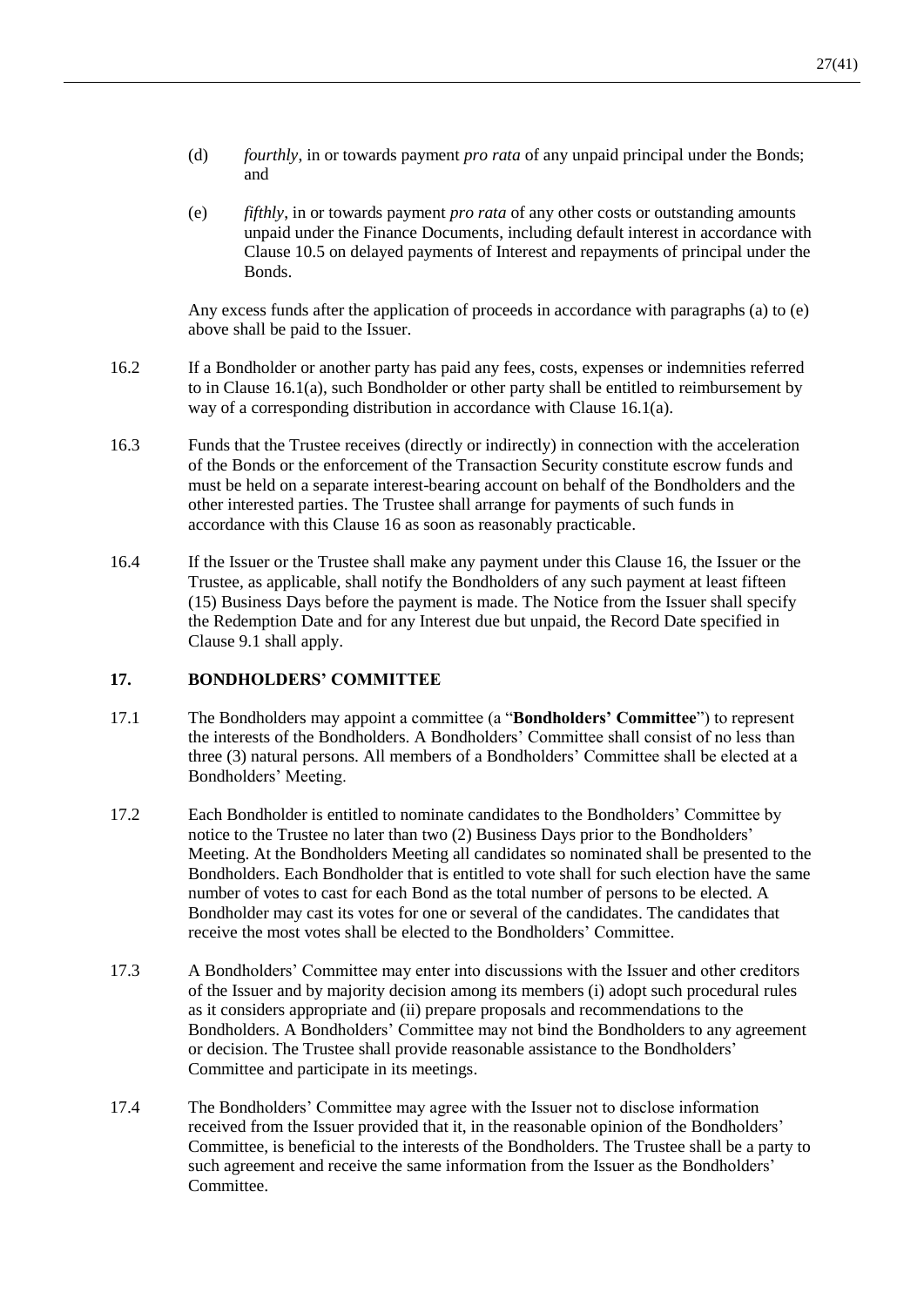<span id="page-29-1"></span>17.5 The Bondholders' Committee and the Issuer may agree that the Issuer shall pay certain costs and expenses incurred by the Bondholders' Committee. Otherwise the Bondholders' Committee is not entitled to be reimbursed for any costs or expenses.

#### <span id="page-29-0"></span>**18. DECISIONS BY BONDHOLDERS**

- 18.1 A request by the Trustee for a decision by the Bondholders on a matter relating to the Finance Documents shall (at the option of the Trustee) be dealt with at a Bondholders' Meeting or by way of a Written Procedure.
- 18.2 Any request from the Issuer, the Exchange (if the Bonds are listed and the Exchange is entitled to do so pursuant to the general rules and regulations of the Exchange) or a Bondholder (or Bondholders) representing at least ten (10) per cent. of the Adjusted Nominal Amount (such request may only be validly made by a person who is a Bondholder on the Business Day immediately following the day on which the request is received by the Trustee and shall, if made by several Bondholders, be made by them jointly) for a decision by the Bondholders on a matter relating to the Finance Documents shall be directed to the Trustee and dealt with at a Bondholders' Meeting or by way of a Written Procedure, as determined by the Trustee. The person requesting the decision may suggest the form for decision making, but if it is in the Trustee's opinion more appropriate that a matter is dealt with at a Bondholders' Meeting than by way of a Written Procedure, it shall be dealt with at a Bondholders' Meeting. Notwithstanding the foregoing, the appointment of a Bondholders' Committee shall always be dealt with at a Bondholders' Meeting.
- <span id="page-29-2"></span>18.3 The Trustee may refrain from convening a Bondholders' Meeting or instigating a Written Procedure if (i) the suggested decision must be approved by any person in addition to the Bondholders and such person has informed the Trustee that an approval will not be given, or (ii) the suggested decision is not in accordance with applicable laws.
- <span id="page-29-3"></span>18.4 Should the Trustee not convene a Bondholders' Meeting or instigate a Written Procedure in accordance with these Terms and Conditions, without Clause [18.3](#page-29-2) being applicable, the Issuer, the Exchange or the Bondholder(s) requesting a decision by the Bondholders may convene such Bondholders' Meeting or instigate such Written Procedure, as the case may be, instead.
- 18.5 Should the Issuer want to replace the Trustee, it may (i) convene a Bondholders' Meeting in accordance with Clause [19.1](#page-32-1) or (ii) instigate a Written Procedure by sending communication in accordance with Clause [20.1,](#page-33-1) in both cases with a copy to the Trustee. After a request from the Bondholders pursuant to Clause [22.4.3,](#page-37-0) the Issuer shall no later than ten (10) Business Days after receipt of such request (or such later date as may be necessary for technical or administrative reasons) convene a Bondholders' Meeting in accordance with Clause [19.1.](#page-32-1) The Issuer shall inform the Trustee before a notice for a Bondholders' Meeting or communication relating to a Written Procedure where the Trustee is proposed to be replaced is sent and shall, on the request of the Trustee, append information from the Trustee together with the notice or the communication.
- 18.6 Only a person who is, or who has been provided with a power of attorney pursuant to Clause [7](#page-14-3) (*Right to act on behalf of a Bondholder*) from a person who is, registered as a Bondholder:
	- (a) in respect of a Bondholders' Meeting, on the date falling on the immediate preceding Business Day to the date of that Bondholders' Meeting being held (or another date as accepted by the Trustee), or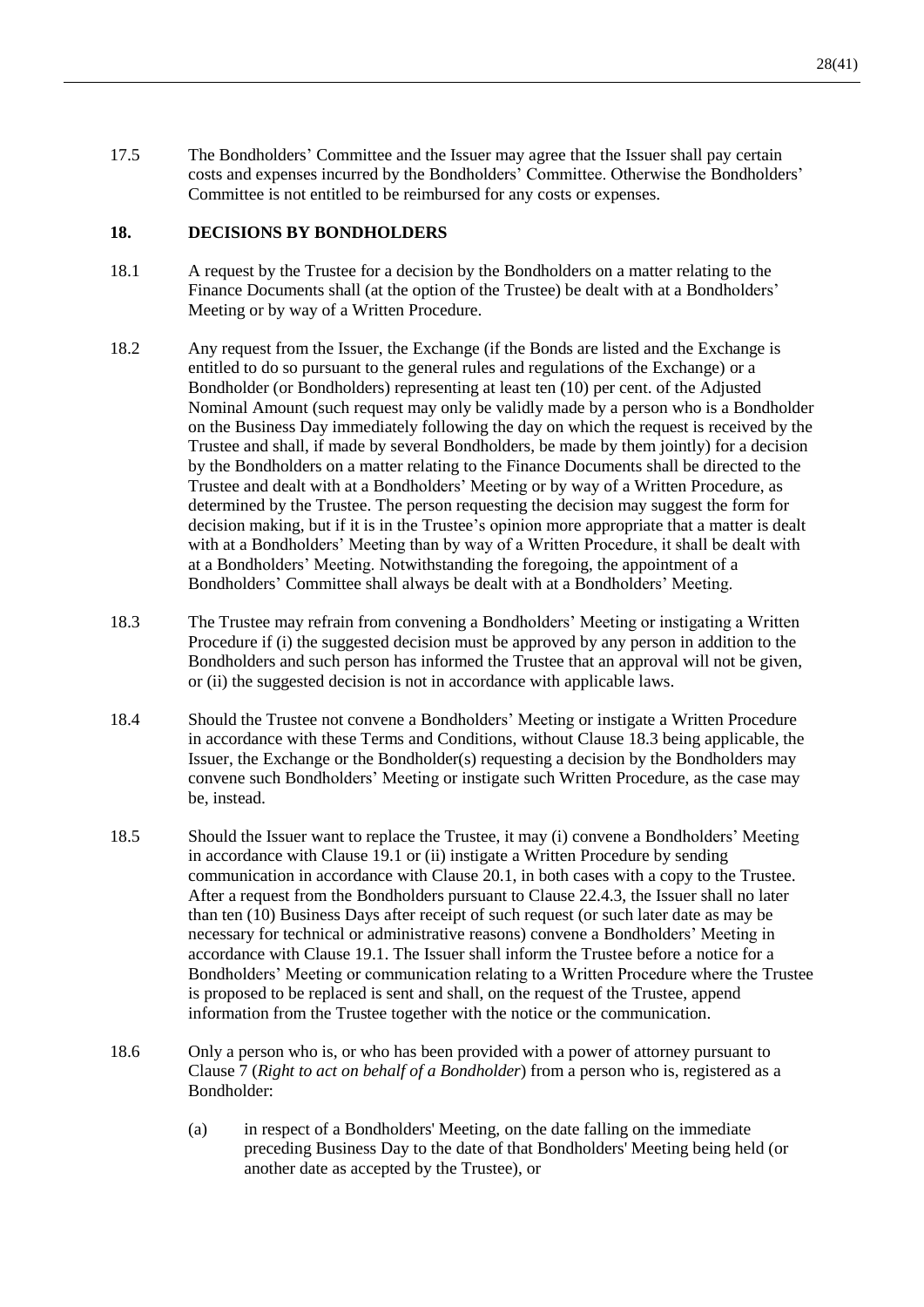(b) in respect of a Written Procedure, on the date falling three (3) Business Days after the communication instigating such Written Procedure has been published,

may exercise voting rights as a Bondholder at such Bondholders' Meeting or in such Written Procedure, provided that the relevant Bonds are included in the Adjusted Nominal Amount, and may cast one vote for each Bond.

- 18.7 For the purposes of this Claus[e 18](#page-29-0) (*Decisions by Bondholders*), a Bondholder that has a Bond registered in the name of a nominee will, in accordance with Clause [7](#page-14-3) (*Right to act on behalf of a Bondholder*), be deemed to be the owner of the Bond rather than the nominee. No vote may be cast by any nominee if the Bondholder has presented relevant evidence to the Trustee pursuant to Clause [7](#page-14-3) (*Right to act on behalf of a Bondholder*) stating that it is the owner of the Bonds voted for. If the Bondholder has voted directly for any of its nominee registered Bonds, the Bondholder's votes shall take precedence over votes submitted by the nominee for the same Bonds.
- <span id="page-30-0"></span>18.8 The following matters shall require the consent of Bondholders representing at least sixtysix and two thirds (66 2/3) per cent. of the Adjusted Nominal Amount for which Bondholders are voting at a Bondholders' Meeting or for which Bondholders reply in a Written Procedure in accordance with the instructions given pursuant to Clause [20.2:](#page-33-2)
	- (a) the issue of any Subsequent Bonds, if the Total Nominal Amount of the Bonds exceeds, or if such issue would cause the Total Nominal Amount of the Bonds to at any time exceed, DKK 62,000,000 (or its equivalent in NOK, SEK or USD) (for the avoidance of doubt, for which consent shall be required at each occasion such Subsequent Bonds are issued);
	- (b) a change to the terms of any of Clause [2.1,](#page-10-2) and Clauses [2.6](#page-11-1) to [2.8;](#page-11-2)
	- (c) a change to the definition of Early Redemption Amount;
	- (d) a change to the Interest Rate or the Nominal Amount;
	- (e) a change to the terms for the distribution of proceeds set out in Clause [16](#page-27-2) (*Distribution of proceeds*);
	- (f) a change to the terms dealing with the requirements for Bondholders' consent set out in this Clause [18;](#page-29-0)
	- (g) a change of issuer, an extension of the tenor of the Bonds or any delay of the due date for payment of any principal or interest on the Bonds;
	- (h) a release of the Transaction Security, except in accordance with the terms of the Security Documents;
	- (i) a mandatory exchange of the Bonds for other securities; and
	- (j) early redemption of the Bonds, other than upon an acceleration of the Bonds pursuant to Clause [15](#page-24-2) (*Acceleration of the Bonds*) or as otherwise permitted or required by these Terms and Conditions.
- <span id="page-30-1"></span>18.9 Any matter not covered by Clause [18.8](#page-30-0) shall require the consent of Bondholders representing more than fifty (50) per cent. of the Adjusted Nominal Amount for which Bondholders are voting at a Bondholders' Meeting or for which Bondholders reply in a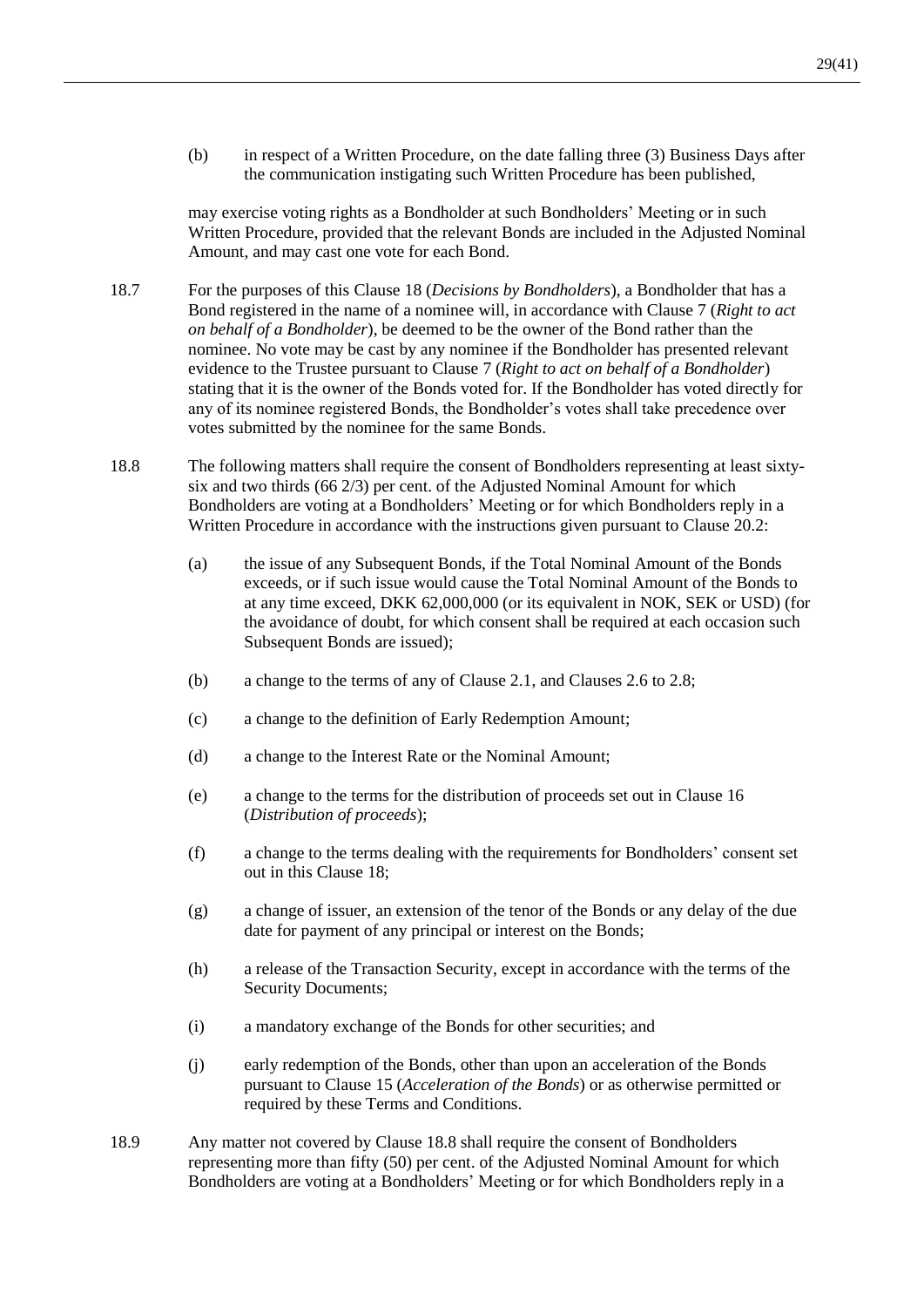Written Procedure in accordance with the instructions given pursuant to Clause [20.2.](#page-33-2) This includes, but is not limited to, any amendment to, or waiver of, the terms of any Finance Document that does not require a higher majority (other than an amendment permitted pursuant to Clause [21.1\(a\)](#page-33-3) or [\(b\)\)](#page-33-4), an acceleration of the Bonds, the appointment of a Bondholders' Committee, or the enforcement of any Transaction Security.

- <span id="page-31-2"></span>18.10 Quorum at a Bondholders' Meeting or in respect of a Written Procedure only exists if a Bondholder (or Bondholders) representing at least fifty (50) per cent. of the Adjusted Nominal Amount:
	- (a) if at a Bondholders' Meeting, attend the meeting in person or by telephone conference (or appear through duly authorised representatives); or
	- (b) if in respect of a Written Procedure, reply to the request.

If a quorum exists for some but not all of the matters to be dealt with at a Bondholders' Meeting or by a Written Procedure, decisions may be taken in the matters for which a quorum exists.

- <span id="page-31-1"></span>18.11 If a quorum does not exist at a Bondholders' Meeting or in respect of a Written Procedure, the Trustee or the Issuer shall convene a second Bondholders' Meeting (in accordance with Clause [19.1\)](#page-32-1) or initiate a second Written Procedure (in accordance with Clause [20.1\)](#page-33-1), as the case may be, provided that the person(s) who initiated the procedure for Bondholders' consent has confirmed that the relevant proposal is not withdrawn. For the purposes of a second Bondholders' Meeting or second Written Procedure pursuant to this Clause [18.11,](#page-31-1) the date of request of the second Bondholders' Meeting pursuant to Clause [19.1](#page-32-1) or second Written Procedure pursuant to Claus[e 20.1,](#page-33-1) as the case may be, shall be deemed to be the relevant date when the quorum did not exist. The quorum requirement in Clause [18.10](#page-31-2) shall not apply to such second Bondholders' Meeting or Written Procedure.
- 18.12 Any decision which extends or increases the obligations of the Issuer or the Trustee, or limits, reduces or extinguishes the rights or benefits of the Issuer or the Trustee, under the Finance Documents shall be subject to the Issuer's or the Trustee's consent, as applicable.
- 18.13 A Bondholder holding more than one Bond need not use all its votes or cast all the votes to which it is entitled in the same way and may in its discretion use or cast some of its votes only.
- 18.14 The Issuer may not, directly or indirectly, pay or cause to be paid any consideration to or for the benefit of any Bondholder for or as inducement to any consent under these Terms and Conditions, unless such consideration is offered to all Bondholders that consent at the relevant Bondholders' Meeting or in a Written Procedure within the time period stipulated for the consideration to be payable or the time period for replies in the Written Procedure, as the case may be.
- 18.15 A matter decided at a duly convened and held Bondholders' Meeting or by way of Written Procedure is binding on all Bondholders, irrespective of them being present or represented at the Bondholders' Meeting or responding in the Written Procedure. The Bondholders that have not adopted or voted for a decision shall not be liable for any damages that this may cause other Bondholders.
- <span id="page-31-0"></span>18.16 All reasonable costs and expenses incurred by the Issuer or the Trustee for the purpose of convening a Bondholders' Meeting or for the purpose of carrying out a Written Procedure, including reasonable fees to the Trustee, shall be paid by the Issuer.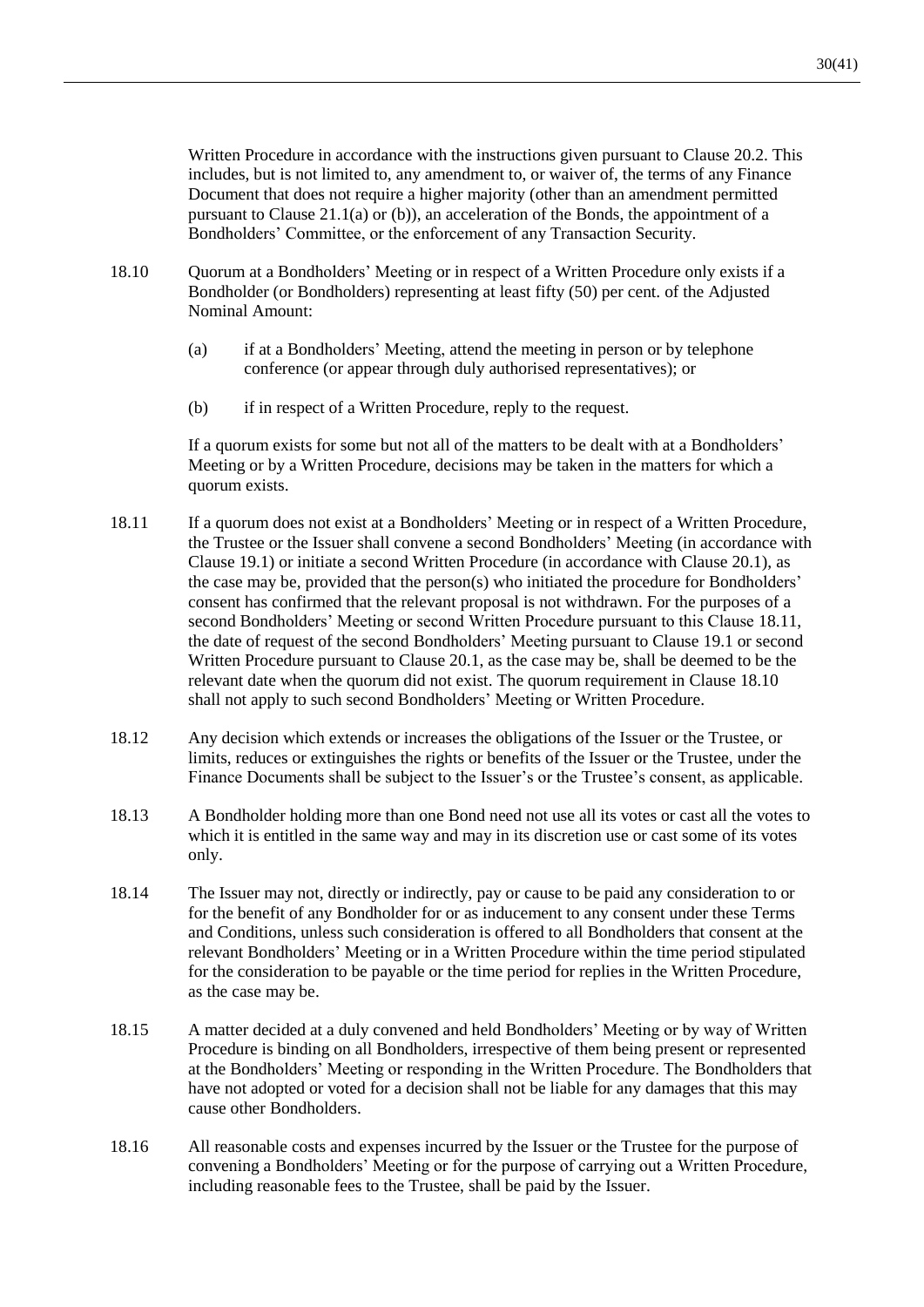- 18.17 If a decision is to be taken by the Bondholders on a matter relating to the Finance Documents, the Issuer shall promptly at the request of the Trustee provide the Trustee with a certificate specifying the number of Bonds owned by Group Companies or (to the knowledge of the Issuer) Affiliates, irrespective of whether such person is directly registered as owner of such Bonds. The Trustee shall not be responsible for the accuracy of such certificate or otherwise be responsible for determining whether a Bond is owned by a Group Company or an Affiliate.
- 18.18 The Trustee shall procure that the Issuer, the Bondholders and, if applicable, the Exchange, are notified of decisions taken at a Bondholders' Meeting or by way of a Written Procedure, and that the decisions are published on the website of the Trustee (alternatively by press release or other relevant information platform), provided that a failure to do so shall not invalidate any decision made or voting result achieved. The minutes from the relevant Bondholders' Meeting or Written Procedure shall at the request of a Bondholder be sent to it by the Trustee.

## <span id="page-32-0"></span>**19. BONDHOLDERS' MEETING**

- <span id="page-32-1"></span>19.1 The Trustee shall convene a Bondholders' Meeting as soon as practicable and in any event no later than ten (10) Business Days after receipt of a valid request from the Issuer or the Bondholder(s) (or such later date as may be necessary for technical or administrative reasons). The notice convening the Bondholders' Meeting shall be sent to all Bondholders registered in the relevant CSD at the time the notice is sent from the relevant CSD (or by the Trustee (as applicable)). If the Bonds are listed, the Issuer shall ensure that the notice is published in accordance with the applicable regulations of the Exchange. The notice shall also be published on the website of the Trustee (alternatively by press release or other relevant information platform).
- 19.2 The notice pursuant to Clause [19.1](#page-32-1) shall include (i) time for the meeting, (ii) place for the meeting, (iii) agenda for the meeting (including each request for a decision by the Bondholders), (iv) the day on which a person must be a Bondholder in order to exercise Bondholders' rights at the Bondholders' Meeting, and (v) a form of power of attorney. Only matters that have been included in the notice may be resolved upon at the Bondholders' Meeting. Should prior notification by the Bondholders be required in order to attend the Bondholders' Meeting, such requirement shall be included in the notice.
- 19.3 The Bondholders' Meeting shall be held no earlier than ten (10) Business Days and no later than thirty (30) Business Days after the effective date of the notice.
- 19.4 A Bondholders' Meeting may be held on premises selected by the Trustee, or if Clause [18.4](#page-29-3) applies, by the person convening the Bondholders' Meeting (however to be held in Oslo, Norway). The Bondholders' Meeting will be opened and, unless otherwise decided by the Bondholders' Meeting, chaired by the Trustee. If the Trustee is not present, the Bondholders' Meeting will be opened by a Bondholder and be chaired by a representative elected by the Bondholders' Meeting.
- 19.5 The chair of the Bondholders' Meeting may, in its sole discretion, decide on accepted evidence of ownership of Bonds included in the Adjusted Nominal Amount, and otherwise determine any question concerning whether any Bonds shall be considered to be included in the Adjusted Nominal Amount.
- 19.6 Without amending or varying these Terms and Conditions, the Trustee may prescribe such further regulations regarding the convening and holding of a Bondholders' Meeting as the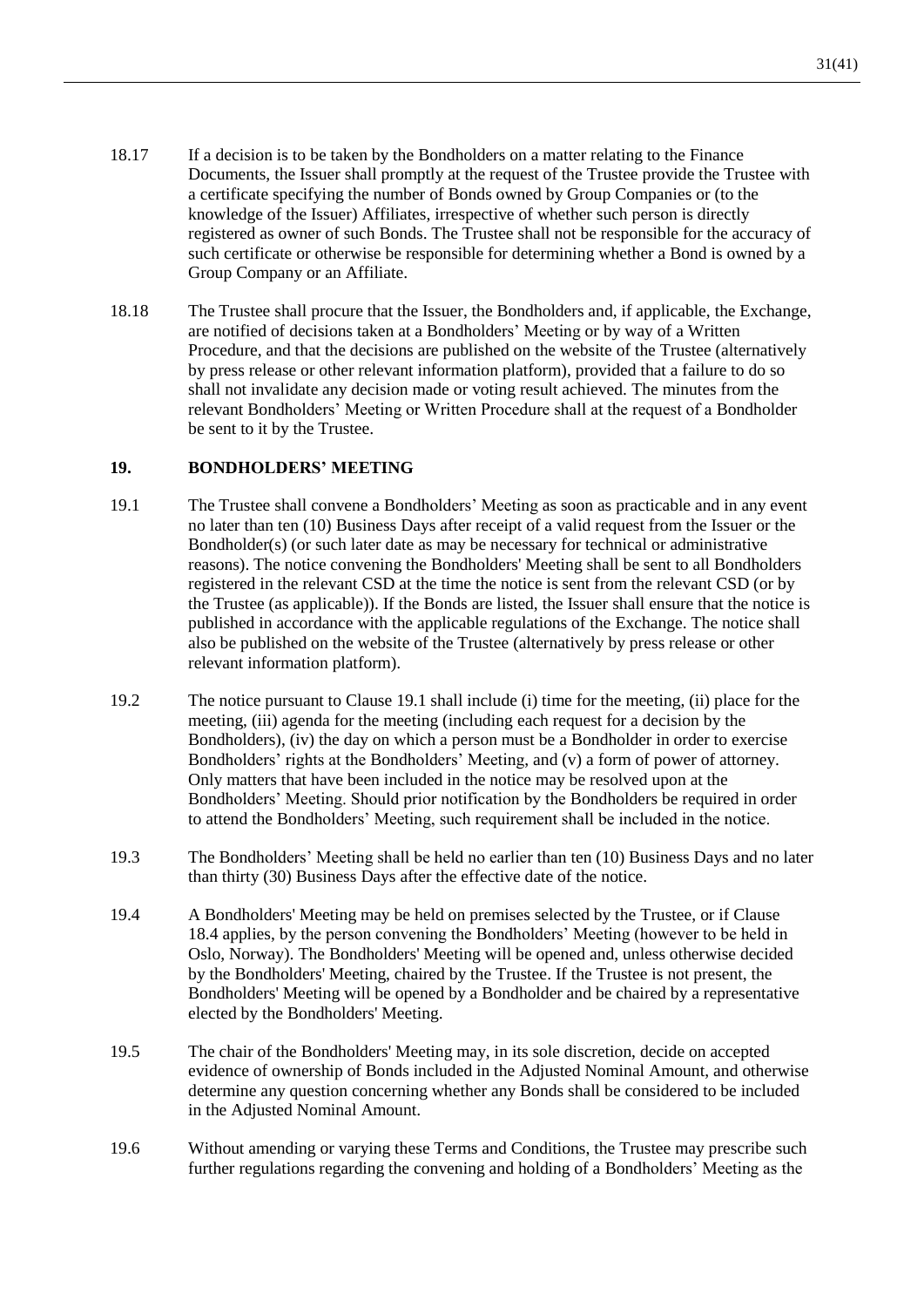Trustee may deem appropriate. Such regulations may include a possibility for Bondholders to vote without attending the meeting in person.

## <span id="page-33-0"></span>**20. WRITTEN PROCEDURE**

- <span id="page-33-1"></span>20.1 The Trustee shall instigate a Written Procedure as soon as practicable and in any event no later than ten (10) Business Days after receipt of a valid request from the Issuer or the Bondholder(s) (or such later date as may be necessary for technical or administrative reasons). The communication instigating a Written Procedure shall be sent to the Bondholders registered in the CSD at the time the communication is sent from the CSD (or the Trustee (as applicable)) and published on the Trustee's website, or other relevant electronic platform or via press release. If the Bonds are listed, the Issuer shall ensure that the communication is published in accordance with the applicable regulations of the Exchange.
- <span id="page-33-2"></span>20.2 A communication pursuant to Clause [20.1](#page-33-1) shall include (i) each request for a decision by the Bondholders, (ii) a description of the reasons for each request, (iii) a specification of the Business Day on which a person must be registered as a Bondholder in order to be entitled to exercise voting rights, (iv) instructions as to how to vote in respect of each separate item and a form of power of attorney, and (v) the stipulated time period within which the Bondholder must reply to the request (such time period to last at least ten (10) Business Days and not longer than thirty (30) Business Days from the effective date of the communication pursuant to Clause [20.1\)](#page-33-1). If the voting is to be made electronically, instructions for such voting shall be included in the communication.
- 20.3 When consents from Bondholders representing the requisite majority of the total Adjusted Nominal Amount pursuant to Clauses [18.8](#page-30-0) and [18.9](#page-30-1) have been received in a Written Procedure, the relevant decision shall be deemed to be adopted pursuant to Clause [18.8](#page-30-0) or [18.9,](#page-30-1) as the case may be, even if the time period for replies in the Written Procedure has not yet expired.
- 20.4 The effective date of a decision adopted prior to the expiry of the time period for replies in the Written Procedure is the date when the resolution is approved by the last Bondholder that results in the necessary voting majority being achieved.

#### **21. AMENDMENTS AND WAIVERS**

- <span id="page-33-3"></span>21.1 Subject to the terms of the Intercreditor Agreement, the Issuer and the Trustee (acting on behalf of the Bondholders) may agree to amend the Finance Documents or waive any provision in a Finance Document, provided that:
	- (a) such amendment or waiver is not detrimental to the interest of the Bondholders as a group in any material respect, or is made solely for the purpose of rectifying obvious errors and mistakes;
	- (b) such amendment or waiver is required by applicable law, a court ruling or a decision by a relevant authority; or
	- (c) such amendment or waiver has been duly approved by the Bondholders in accordance with Clause [18](#page-29-0) (*Decisions by Bondholders*).
- <span id="page-33-4"></span>21.2 The consent of the Bondholders is not necessary to approve the particular form of any amendment to the Finance Documents. It is sufficient if such consent approves the substance of the amendment.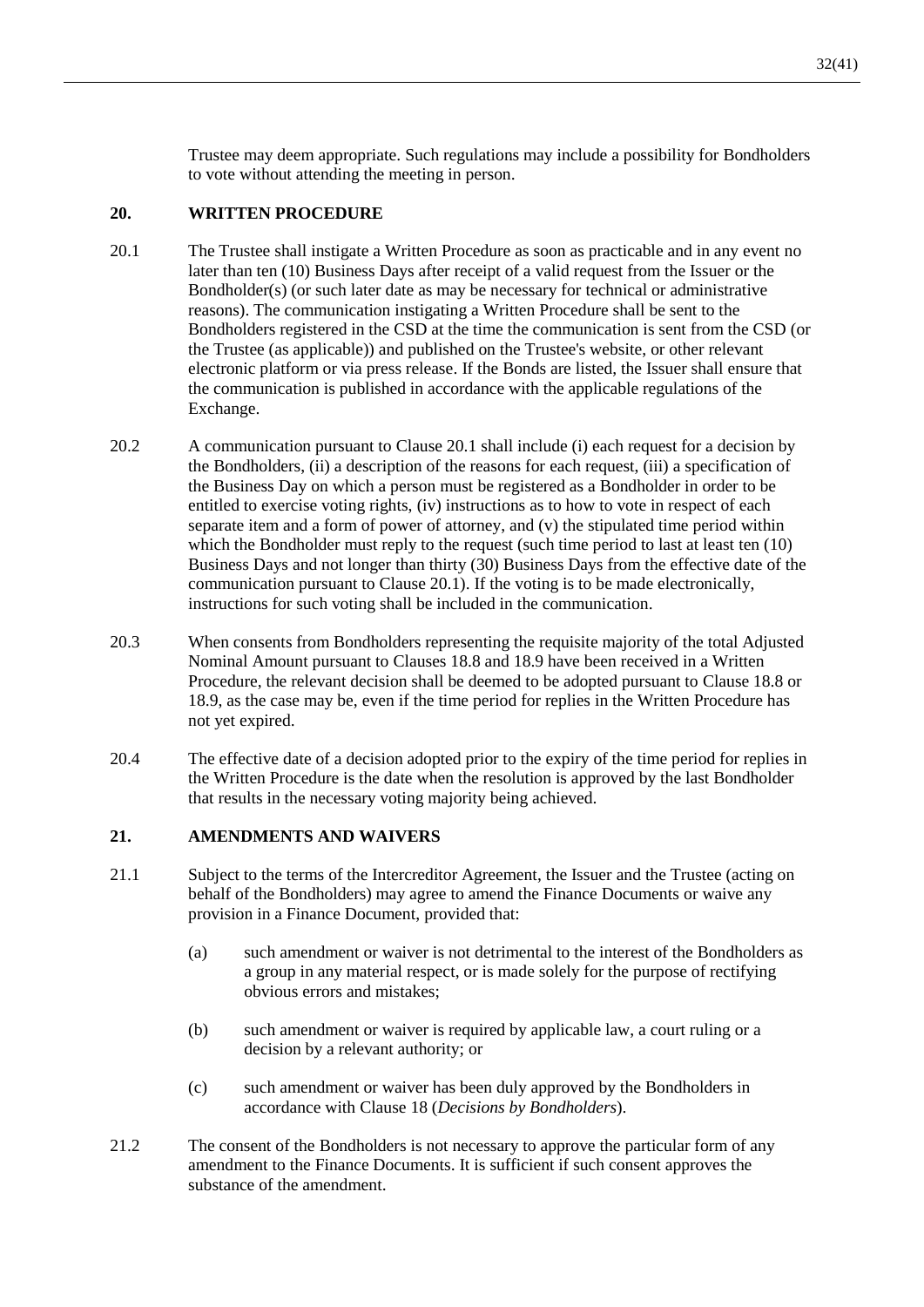- 21.3 The Trustee shall promptly notify the Bondholders of any amendments or waivers made in accordance with Clause [21.1,](#page-33-3) setting out the date from which the amendment or waiver will be effective, and ensure that any amendments to the Finance Documents are published in the manner stipulated in Clause [13.4](#page-22-1) (*Publication of Finance Documents*). The Issuer shall ensure that any amendments to the Finance Documents are duly registered with the relevant CSD and each other relevant organisation or authority.
- 21.4 An amendment to the Finance Documents shall take effect on the date determined by the Bondholders Meeting, in the Written Procedure or by the Trustee, as the case may be.

## **22. APPOINTMENT AND REPLACEMENT OF THE TRUSTEE**

#### 22.1 **Appointment of the Trustee**

- <span id="page-34-0"></span>22.1.1 By subscribing for Bonds, and by virtue of being registered as a Bondholder (directly or indirectly) with the relevant CSD, the Bondholders are bound by these Terms and Conditions and any other Finance Document, without any further action required to be taken or formalities to be complied with. Each initial Bondholder appoints the Trustee to act as its trustee in all matters relating to the Bonds and the Finance Documents, and authorises the Trustee to act on its behalf (without first having to obtain its consent, unless such consent is specifically required by these Terms and Conditions) in any legal or arbitration proceedings relating to the Bonds held by such Bondholder, including the winding-up, dissolution, liquidation, company reorganisation or bankruptcy (or its equivalent in any other jurisdiction) of the Issuer including any legal or arbitration proceeding relating to the perfection, preservation, protection or enforcement of the Transaction Security.
- <span id="page-34-1"></span>22.1.2 By subscribing for Bonds, each initial Bondholder further confirms the appointment under the Intercreditor Agreement of the Security Agent to act as its agent in all matters relating to the Transaction Security and the Security Documents, including any legal or arbitration proceeding relating to the perfection, preservation, protection or enforcement of the Transaction Security and acknowledges and agrees that the rights, obligations, role of and limitations of liability for the Security Agent is further regulated in the Intercreditor Agreement.
- 22.1.3 By acquiring Bonds, each subsequent Bondholder confirms the appointment and authorisation for the Trustee and the Security Agent to act on its behalf as set out in Clauses [22.1.1](#page-34-0) and [22.1.2](#page-34-1) above.
- <span id="page-34-2"></span>22.1.4 Each Bondholder shall immediately upon request provide the Trustee with any such documents, including a written power of attorney (in form and substance satisfactory to the Trustee), that the Trustee deems necessary for the purpose of exercising its rights and/or carrying out its duties under the Finance Documents. The Trustee is under no obligation to represent a Bondholder which does not comply with such request.
- 22.1.5 The Issuer shall promptly upon request provide the Trustee with any documents and other assistance (in form and substance satisfactory to the Trustee), that the Trustee deems necessary for the purpose of exercising its rights and/or carrying out its duties under the Finance Documents.
- 22.1.6 The Trustee is entitled to fees for its work and to be indemnified for costs, losses and liabilities on the terms set out in the Finance Documents and the Trustee's obligations as Trustee under the Finance Documents are conditioned upon the due payment of such fees and indemnifications.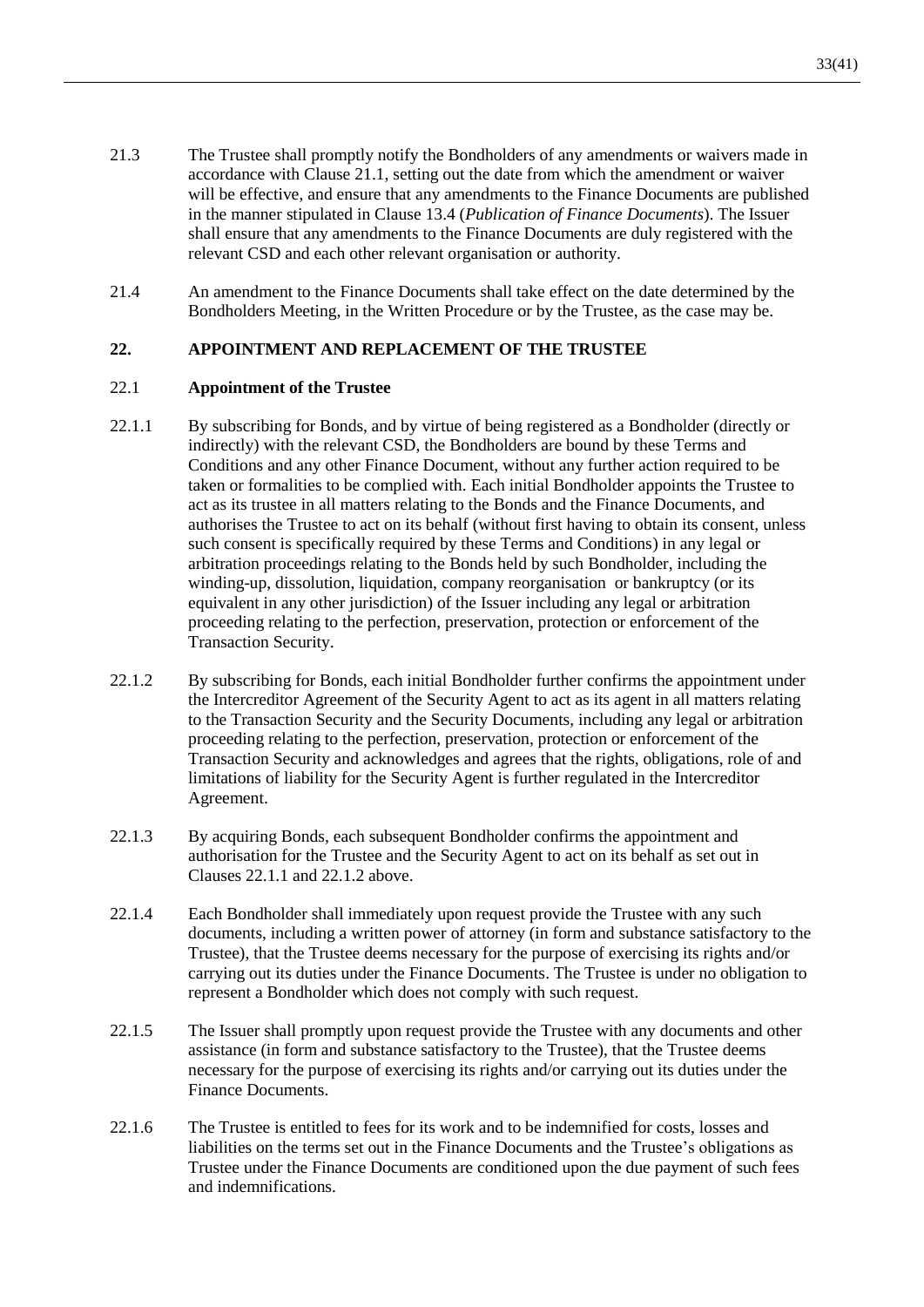22.1.7 The Trustee may act as trustee or trustee for several issues of securities issued by or relating to the Issuer and other Group Companies notwithstanding potential conflicts of interest.

## 22.2 **Duties of the Trustee**

- 22.2.1 The Trustee shall represent the Bondholders in accordance with the Finance Documents, including, *inter alia*, holding the Transaction Security pursuant to the Security Documents on behalf of the Bondholders and, where relevant, enforcing the Transaction Security on behalf of the Bondholders. However, the Trustee is not responsible for the execution or enforceability of the Finance Documents, the perfection of the Transaction Security or for any discrepancy between the indicative terms and conditions described in any marketing material presented to the Bondholders prior to issuance of the Bonds and the provisions of these Terms and Conditions.
- 22.2.2 When acting in accordance with the Finance Documents, the Trustee is always acting with binding effect on behalf of the Bondholders. The Trustee shall act in the best interest of the Bondholders as a group and carry out its duties under the Finance Documents in a reasonable, proficient and professional manner, with reasonable care and skill.
- 22.2.3 The Trustee is not obligated to assess or monitor the financial condition of the Issuer or any other Group Company unless to the extent expressly set out in these Terms and Conditions, or to take any steps to ascertain whether any Event of Default has occurred. Until it has actual knowledge to the contrary, the Trustee is entitled to assume that no Event of Default has occurred.
- 22.2.4 The Trustee is entitled to take such steps that it, in its sole discretion, considers necessary or advisable to protect the rights of the Bondholders in all matters pursuant to the terms of the Finance Documents. The Trustee may submit any instructions received by it from the Bondholders to a Bondholders' Meeting before the Trustee takes any action pursuant to the instruction.
- 22.2.5 The Trustee is entitled to delegate its duties to other professional parties, but the Trustee shall remain liable for the actions of such parties under the Finance Documents.
- 22.2.6 The Trustee shall treat all Bondholders equally and, when acting pursuant to the Finance Documents, act with regard only to the interests of the Bondholders and shall not be required to have regard to the interests or to act upon or comply with any direction or request of any other person, other than as explicitly stated in the Finance Documents.
- <span id="page-35-0"></span>22.2.7 The Trustee is entitled to engage external experts when carrying out its duties under the Finance Documents. The Issuer shall on demand by the Trustee pay all costs for external experts engaged after the occurrence of an Event of Default, or for the purpose of investigating or considering (i) an event or circumstance which the Trustee reasonably believes is or may lead to an Event of Default or (ii) a matter relating to the Issuer or the Transaction Security which the Trustee reasonably believes may be detrimental to the interests of the Bondholders under the Finance Documents. Any compensation for damages or other recoveries received by the Trustee from external experts engaged by it for the purpose of carrying out its duties under the Finance Documents shall be distributed in accordance with Clause [16](#page-27-2) (*Distribution of proceeds*).
- 22.2.8 The Trustee shall, as applicable, enter into agreements with each CSD, and comply with such agreement and the CSD Regulations applicable to the Trustee, as may be necessary in order for the Trustee to carry out its duties under the Finance Documents.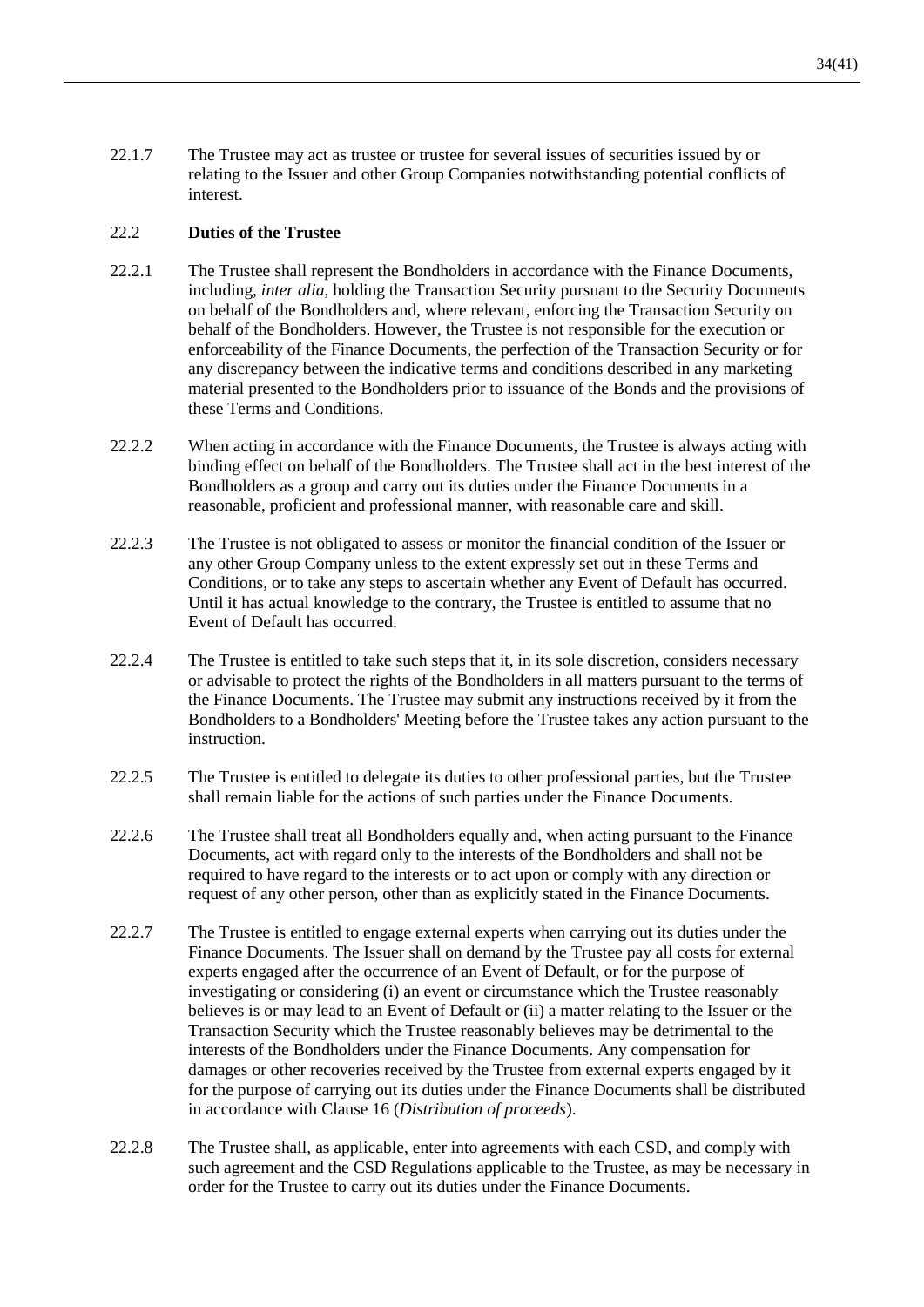- 22.2.9 Notwithstanding any other provision of the Finance Documents to the contrary, the Trustee is not obliged to do or omit to do anything if it would or might in its reasonable opinion constitute a breach of any law or regulation.
- <span id="page-36-1"></span>22.2.10 If in the Trustee's reasonable opinion the cost, loss or liability which it may incur (including reasonable fees to the Trustee) in complying with instructions of the Bondholders, or taking any action at its own initiative, will not be covered by the Issuer, the Trustee may refrain from acting in accordance with such instructions, or taking such action, until it has received such funding or indemnities (or adequate Security has been provided therefore) as it may reasonably require.
- <span id="page-36-2"></span>22.2.11 The Trustee shall give a notice to the Bondholders (i) before it ceases to perform its obligations under the Finance Documents by reason of the non-payment by the Issuer of any fee or indemnity due to the Trustee under the Finance Documents or (ii) if it refrains from acting for any reason described in Clause [22.2.10.](#page-36-1)
- <span id="page-36-0"></span>22.2.12 The Trustee may instruct each CSD to split the Bonds to a lower nominal amount in order to facilitate partial redemptions, restructuring of the Bonds or in other situations.

#### 22.3 **Limited liability for the Trustee**

- 22.3.1 The Trustee will not be liable to the Bondholders for damage or loss caused by any action taken or omitted by it under or in connection with any Finance Document, unless directly caused by its gross negligence or wilful misconduct. The Trustee shall never be responsible for indirect loss.
- 22.3.2 Any liability for the Trustee for damage or loss is limited to the amount of the outstanding Bonds. The Trustee is not liable for the content of information provided to the Bondholders by or on behalf of the Issuer or any other person
- 22.3.3 The Trustee shall not be considered to have acted negligently if it has acted in accordance with advice from or opinions of reputable external experts engaged by the Trustee or if the Trustee has acted with reasonable care in a situation when the Trustee considers that it is detrimental to the interests of the Bondholders to delay the action in order to first obtain instructions from the Bondholders.
- 22.3.4 The Trustee shall not be liable for any delay (or any related consequences) in crediting an account with an amount required pursuant to the Finance Documents to be paid by the Trustee to the Bondholders, provided that the Trustee has taken all necessary steps as soon as reasonably practicable to comply with the regulations or operating procedures of any recognised clearing or settlement system used by the Trustee for that purpose.
- 22.3.5 The Trustee shall have no liability to the Bondholders for damage caused by the Trustee acting in accordance with instructions of the Bondholders given in accordance with Clause [18](#page-29-0) (*Decisions by Bondholders*) or a demand by Bondholders given pursuant to Clause [15.1.](#page-24-0)
- 22.3.6 Any liability towards the Issuer which is incurred by the Trustee in acting under, or in relation to, the Finance Documents shall not be subject to set-off against the obligations of the Issuer to the Bondholders under the Finance Documents.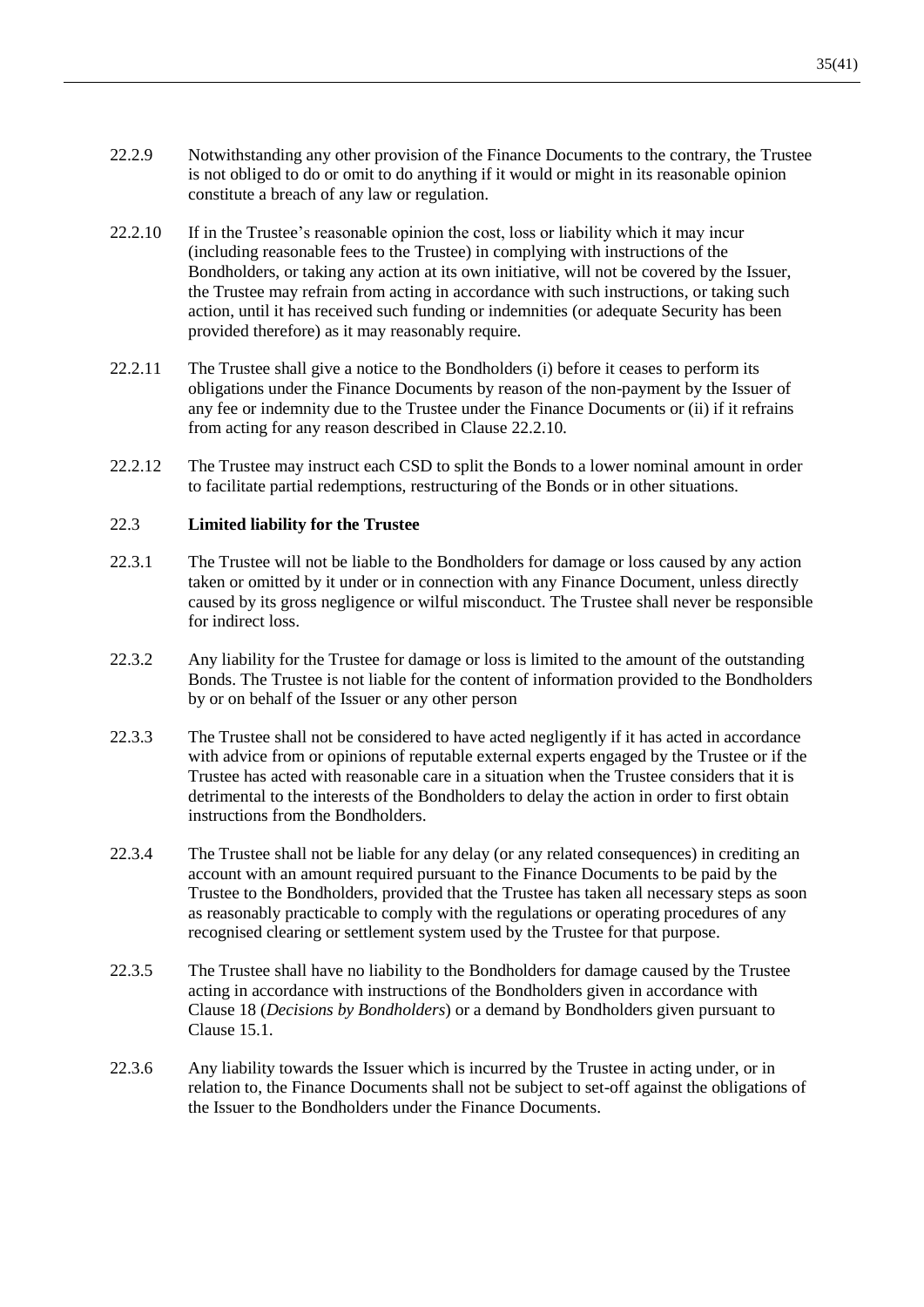#### <span id="page-37-2"></span>22.4 **Replacement of the Trustee**

- 22.4.1 Subject to Clause [22.4.6,](#page-37-1) the Trustee may resign by giving notice to the Issuer and the Bondholders, in which case the Bondholders shall appoint a successor Trustee at a Bondholders' Meeting convened by the retiring Trustee or by way of Written Procedure initiated by the retiring Trustee.
- 22.4.2 Subject to Clause [22.4.6,](#page-37-1) if the Trustee is Insolvent, the Trustee shall be deemed to resign as Trustee and the Issuer shall within ten (10) Business Days appoint a successor Trustee which shall be an independent financial institution or other reputable company which regularly acts as trustee under debt issuances.
- <span id="page-37-0"></span>22.4.3 A Bondholder (or Bondholders) representing at least ten (10) per cent. of the Adjusted Nominal Amount may, by notice to the Issuer (such notice may only be validly given by a person who is a Bondholder on the Business Day immediately following the day on which the notice is received by the Issuer and shall, if given by several Bondholders, be given by them jointly), require that a Bondholders' Meeting is held for the purpose of dismissing the Trustee and appointing a new Trustee. The Issuer may, at a Bondholders' Meeting convened by it or by way of Written Procedure initiated by it, propose to the Bondholders that the Trustee be dismissed and a new Trustee appointed.
- 22.4.4 If the Bondholders have not appointed a successor Trustee within ninety (90) days after (i) the earlier of the notice of resignation was given or the resignation otherwise took place or (ii) the Trustee was dismissed through a decision by the Bondholders, the Issuer shall appoint a successor Trustee which shall be an independent financial institution or other reputable company which regularly acts as trustee under debt issuances.
- 22.4.5 The retiring Trustee shall, at its own cost, make available to the successor Trustee such documents and records and provide such assistance as the successor Trustee may reasonably request for the purposes of performing its functions as Trustee under the Finance Documents.
- <span id="page-37-1"></span>22.4.6 The Trustee's resignation or dismissal shall only take effect upon the appointment of a successor Trustee and acceptance by such successor Trustee of such appointment and the execution of all necessary documentation to effectively substitute the retiring Trustee.
- 22.4.7 Upon the appointment of a successor, the retiring Trustee shall be discharged from any further obligation in respect of the Finance Documents but shall remain entitled to the benefit of the Finance Documents and remain liable under the Finance Documents in respect of any action which it took or failed to take whilst acting as Trustee. Its successor, the Issuer and each of the Bondholders shall have the same rights and obligations amongst themselves under the Finance Documents as they would have had if such successor had been the original Trustee.
- 22.4.8 In the event that there is a change of the Trustee in accordance with this Clause [22.4,](#page-37-2) the Issuer shall execute such documents and take such actions as the new Trustee may reasonably require for the purpose of vesting in such new Trustee the rights, powers and obligation of the Trustee and releasing the retiring Trustee from its further obligations under the Finance Documents. Unless the Issuer and the new Trustee agree otherwise, the new Trustee shall be entitled to the same fees and the same indemnities as the retiring Trustee.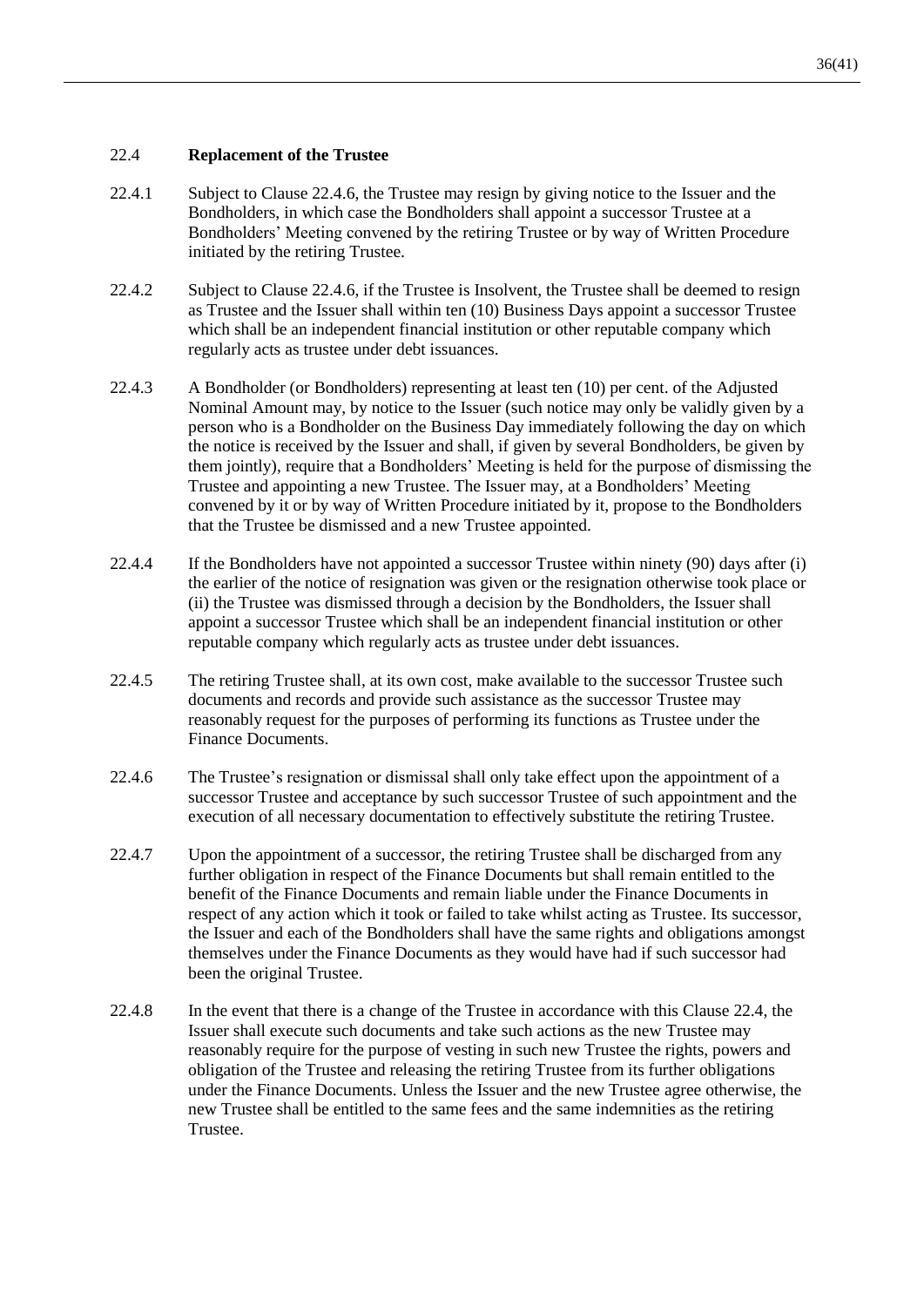# **23. APPOINTMENT AND REPLACEMENT OF THE PAYING AGENT**

- 23.1 The Issuer appoints the Paying Agent to manage certain specified tasks under these Terms and Conditions and in accordance with the legislation, rules and regulations applicable to and/or issued by each CSD and relating to the Bonds.
- 23.2 The Paying Agent may retire from its assignment or be dismissed by the Issuer, provided that the Issuer has approved that a commercial bank or securities institution approved by each CSD accedes as new Paying Agent at the same time as the old Paying Agent retires or is dismissed. If the Paying Agent is Insolvent, the Issuer shall immediately appoint a new Paying Agent, which shall replace the old Paying Agent as paying agent in accordance with these Terms and Conditions.
- 23.3 The Paying Agent shall enter into agreements with each CSD, and comply with such agreement and the CSD Regulations applicable to the Paying Agent, as may be necessary in order for the Paying Agent to carry out its duties under the Terms and Conditions.

# **24. APPOINTMENT AND REPLACEMENT OF THE CSD**

- 24.1 The Issuer has appointed each CSD to manage certain tasks under these Terms and Conditions and in accordance with the CSD Regulations and the other regulations applicable to the Bonds.
- 24.2 Each CSD may retire from its assignment or be dismissed by the Issuer, provided that the Issuer has effectively appointed a replacement CSD that accedes as CSD at the same time as the old CSD retires or is dismissed and provided also that the replacement does not have a negative effect on any Bondholder. The replacing CSD must be authorised to professionally conduct clearing operations and be authorised as a central securities depository in accordance with applicable law.

# **25. NO DIRECT ACTIONS BY BONDHOLDERS**

- <span id="page-38-0"></span>25.1 A Bondholder may not take any steps whatsoever against any Group Company or any of the Group Companies' Affiliates or with respect to the Transaction Security to enforce or recover any amount due or owing to it pursuant to the Finance Documents, or to initiate, support or procure the winding-up, dissolution, liquidation, company reorganisation or bankruptcy (or its equivalent in any other jurisdiction) of any Group Company in relation to any of the obligations and liabilities of such Group Company under the Finance Documents. Such steps may only be taken by the Trustee.
- 25.2 Clause [25.1](#page-38-0) shall not apply if:
	- (a) the Trustee has been instructed by the Bondholders in accordance with the Finance Documents to take certain actions but fails for any reason to take, or is unable to take (for any reason other than a failure by a Bondholder to provide documents in accordance with Clause [22.1.4\)](#page-34-2), such actions within a reasonable period of time and such failure or inability is continuing. However, if the failure to take certain actions is caused by the non-payment of any fee or indemnity due to the Trustee under the Finance Documents or by any reason described in Clause [22.2.10,](#page-36-1) such failure must continue for at least forty (40) Business Days after notice pursuant to Clause [22.2.11](#page-36-2) before a Bondholder may take any action referred to in Clause [25.1;](#page-38-0) or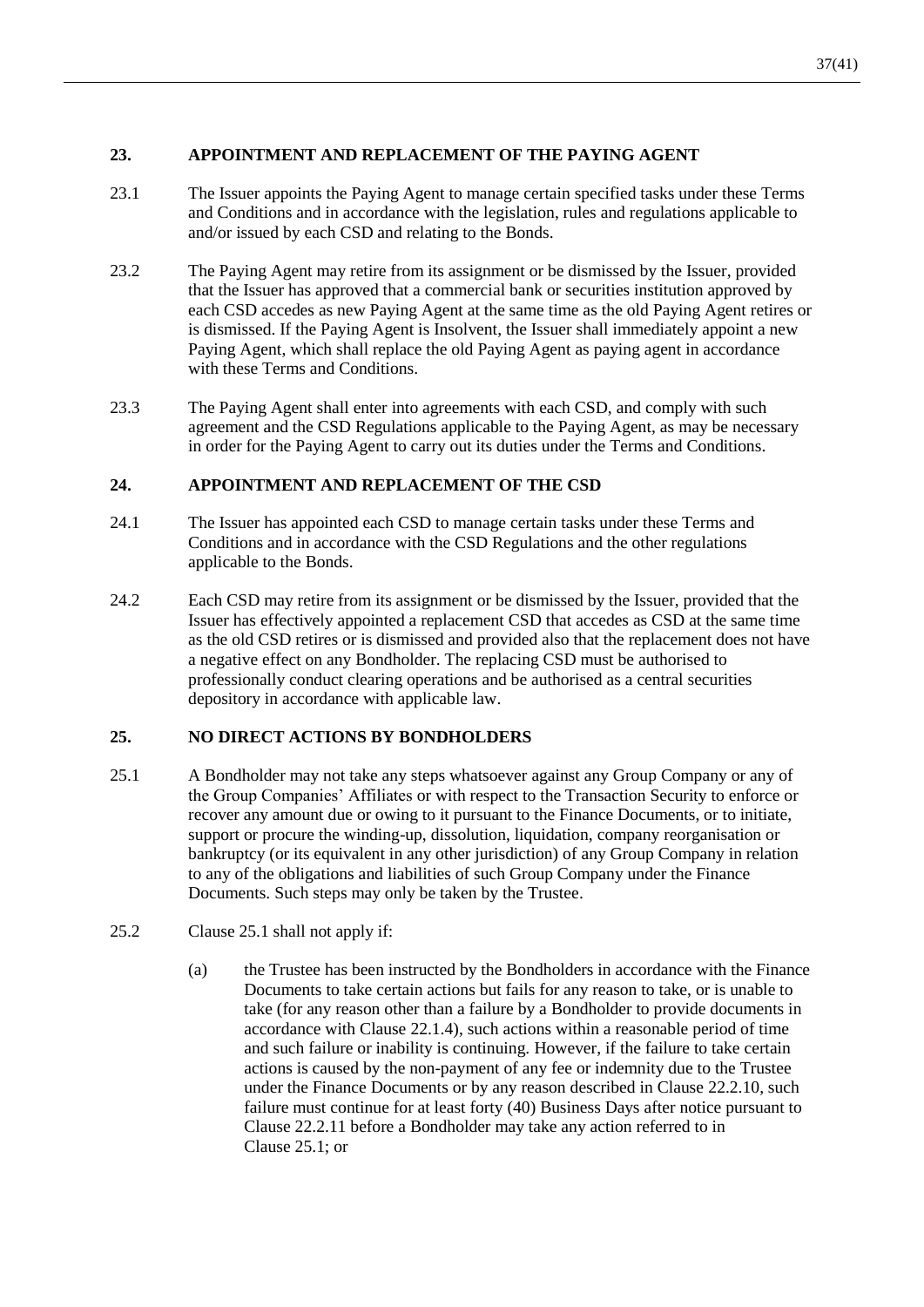- (b) the Security Agent has been instructed by the Instructing Party (as defined in the Intercreditor Agreement) in accordance with the Intercreditor Agreement to enforce the Transaction Security but is legally unable to take such enforcement actions.
- 25.3 The provisions of Clause [25.1](#page-38-0) shall not in any way limit an individual Bondholder's right to claim and enforce payments which are due to it under Clause [11.6](#page-19-1) (*Mandatory repurchase due to a Change of Control Event*) or other payments which are due by the Issuer to some but not all Bondholders.

## **26. LIMITATION OF CLAIMS**

26.1 All claims for payment under the Terms and Conditions, including interest and principal, will be subject to the provisions of the Norwegian Limitations Act.

## **27. NOTICES AND PRESS RELEASES**

#### 27.1 **Notices**

- <span id="page-39-0"></span>27.1.1 Any notice or other communication to be made under or in connection with the Finance Documents:
	- (a) if to the Trustee, shall be given at the address registered with the Norwegian Business Register (Nw. *Foretaksregisteret*) on the Business Day prior to dispatch or, if sent by email by the Issuer, to the email address notified by the Trustee to the Issuer from time to time;
	- (b) if to the Issuer, to the following address:

Niels Juels Gade 9-13 Holding ApS Att: Camilla Dalum Madsen Østergade 1, 2 DK-1100 København K E-mail: cdm@gefiongroup.com

or, if sent by email by the Trustee, to the email address notified by the Issuer to the Trustee from time to time; and

- (c) if to the Bondholders, shall (i) if made by the Trustee, be sent via the relevant CSD with a copy to the Issuer, and (ii) if made by the Issuer, be sent via the Trustee, alternatively through the relevant CSD and/or to their addresses as registered with the relevant CSD with a copy to the Trustee. A notice to the Bondholders shall also be published on the websites of the Trustee.
- 27.1.2 Any notice or other communication made by one person to another under or in connection with the Finance Documents shall be sent by way of courier, personal delivery (or, in terms of notice or other communication to the Bondholders, delivered through the relevant CSD as set out in Clause  $27.1.1(c)$  above) or letter, or, if between the Issuer and the Trustee, by email, and will only be effective, in case of courier or personal delivery, when it has been left at the address specified in Clause [27.1.1,](#page-39-0) in case of letter, three (3) Business Days after being deposited postage prepaid in an envelope addressed to the address specified in Clause [27.1.1,](#page-39-0) in case of email, when received in readable form by the email recipient, or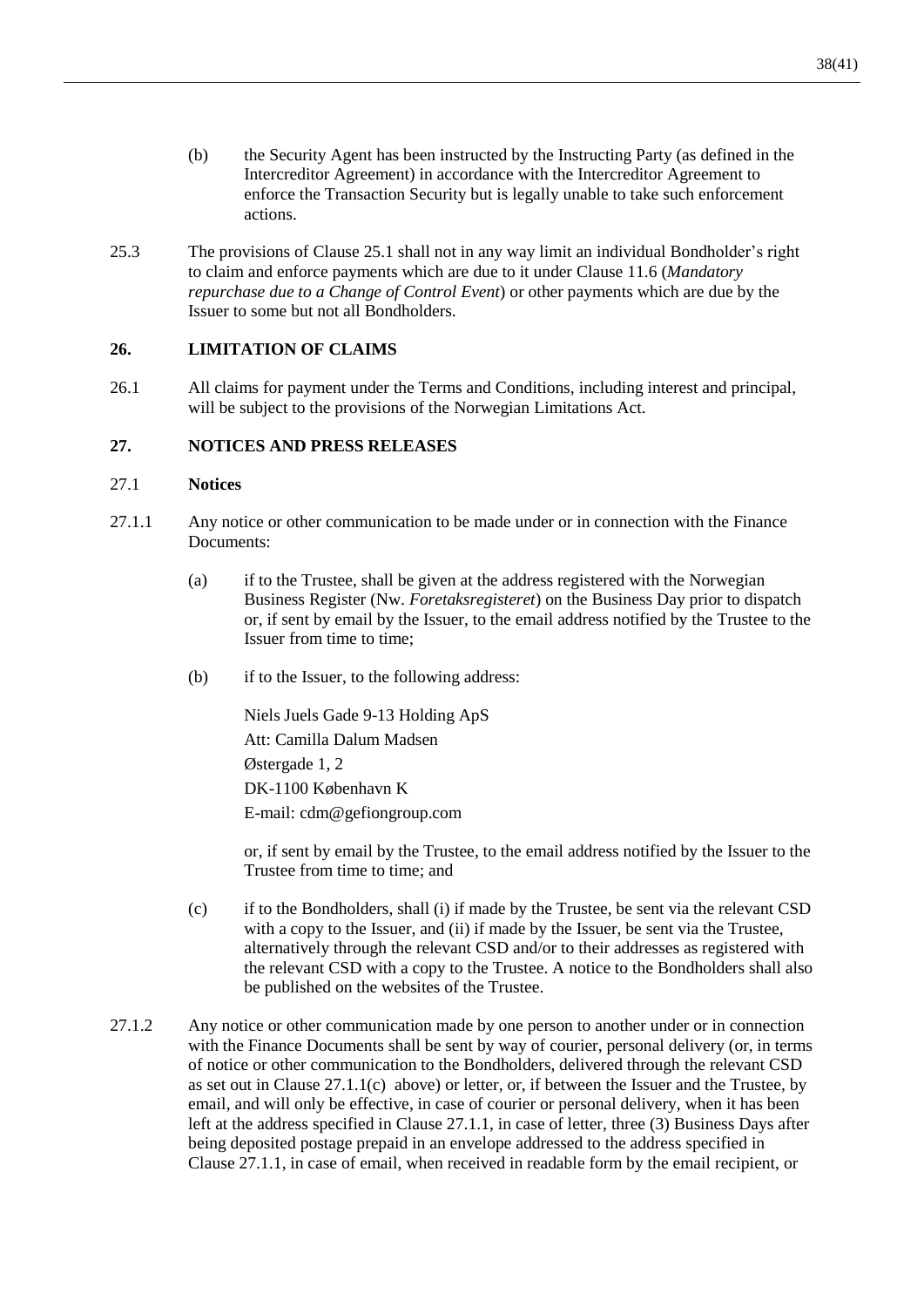in case of notice or other communication posted through the relevant CSD, on the date of the message being issued by the relevant CSD.

- 27.1.3 Any notice pursuant to the Finance Documents shall be in English.
- 27.1.4 Failure to send a notice or other communication to a Bondholder or any defect in it shall not affect its sufficiency with respect to other Bondholders.

#### 27.2 **Press releases**

27.2.1 If any information relating to the Bonds or the Group contained in a notice the Trustee may send to the Bondholders under these Terms and Conditions has not already been made public by way of a press release, the Trustee shall before it sends such information to the Bondholders give the Issuer the opportunity to issue a press release containing such information. If the Issuer does not promptly issue a press release and the Trustee considers it necessary to issue a press release containing such information before it can lawfully send a notice containing such information to the Bondholders, the Trustee shall be entitled to issue such press release.

#### <span id="page-40-1"></span>**28. FORCE MAJEURE AND LIMITATION OF LIABILITY**

- <span id="page-40-0"></span>28.1 Neither the Trustee nor the Paying Agent shall be held responsible for any damage arising out of any legal enactment, or any measure taken by a public authority, or war, strike, lockout, boycott, blockade, natural disaster, insurrection, civil commotion, terrorism or any other similar circumstance (a "**Force Majeure Event**"). The reservation in respect of strikes, lockouts, boycotts and blockades applies even if the Trustee or the Paying Agent itself takes such measures, or is subject to such measures.
- 28.2 The Paying Agent shall have no liability to the Bondholders if it has observed reasonable care. The Paying Agent shall never be responsible for indirect damage with exception of gross negligence and wilful misconduct.
- 28.3 Should a Force Majeure Event arise which prevents the Trustee or the Paying Agent from taking any action required to comply with these Terms and Conditions, such action may be postponed until the obstacle has been removed.
- 28.4 The provisions in this Clause [28](#page-40-1) (*Force Majeure and Limitation of Liability*) apply unless they are inconsistent with mandatory law.

#### **29. GOVERNING LAW AND JURISDICTION**

- <span id="page-40-2"></span>29.1 These Terms and Conditions, and any non-contractual obligations arising out of or in connection therewith, shall be governed by and construed in accordance with the laws of Norway.
- <span id="page-40-3"></span>29.2 The Issuer submits to the non-exclusive jurisdiction of the City Court of Oslo (*Oslo tingrett*).
- 29.3 Clauses [29.1](#page-40-2) and [29.2](#page-40-3) above shall not limit the right of the Trustee (or the Bondholders, as applicable) to take proceedings against the Issuer in any court which may otherwise exercise jurisdiction over the Issuer or any of its assets.
- 29.4 Notwithstanding the above, the VPS Bonds shall be registered pursuant to Norwegian securities laws and the SEK Bonds shall be registered pursuant to Swedish securities laws.